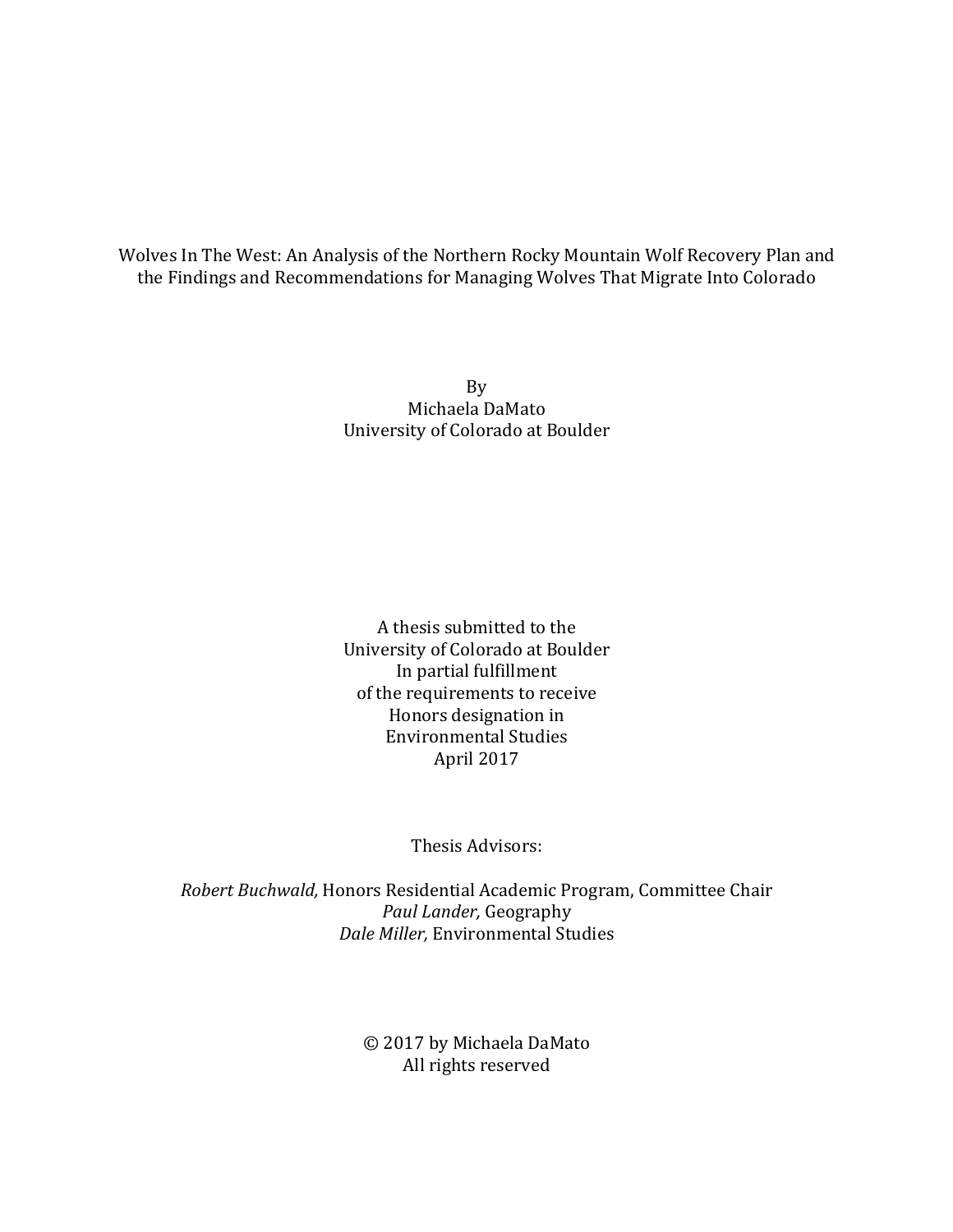# **Abstract**

Wolf populations are undoubtedly increasing in the western United States as a result of wolf reintroduction efforts in Wyoming, Montana, and Idaho in 1987 on behalf of the U.S. Fish and Wildlife Service. However, as wolf populations continue to increase throughout the west, so does the number of people negatively impacted by wolves such as livestock producers, hunters, and homeowners that are in close proximity to wolf populations. Colorado is currently involved in the ongoing controversy over wolf reintroduction because of the fear wolf populations may have on communities, as well as the livestock and hunting industries, but the U.S. Fish and Wildlife Service is required to develop a plan by the end of 2017 to increase Mexican gray wolf populations in Arizona, New Mexico, and possibly Colorado. The Colorado Department of Wildlife (CDOW) published a wolf management program in 2004 that offered solutions to managing wolves that were migrating from surrounding states, but this program was published nearly 15 years ago and does not promote the repopulation of wolves, nor was it fully implemented because wolves are still federally listed as endangered in Colorado. This paper revisits the *Northern Rocky Mountain Wolf Recovery Plan* from 1987 to improve upon the *Findings and Recommendations for Wolves Migrating into Colorado* from 2004 to encourage wolf repopulation in Colorado while also limiting conflict between humans and wolves. Through this analysis. I found that the 2004 Colorado wolf management plan could improve upon the lack of measurable goals for restoring wolves in Colorado, the absence of buffer zones between wolf habitat and human development, insufficient sources of funding for management and depredation funds, and an incomplete education and outreach program. I recommend that the future Colorado wolf management plan implement specific goals to measure wolf repopulation, purchase multi-use land between wolf habitat and human development, acquire funding for wolf management and depredation from Colorado's lottery tax, marijuana tax, and tourism, and lastly develop individual outreach programs for the interest groups most impacted by wolves and provide them with non-lethal wolf protection alternatives. These effective solutions will limit the negative impacts of wolves as much as possible, while also giving wolves a second chance to thrive in a land that was once their own.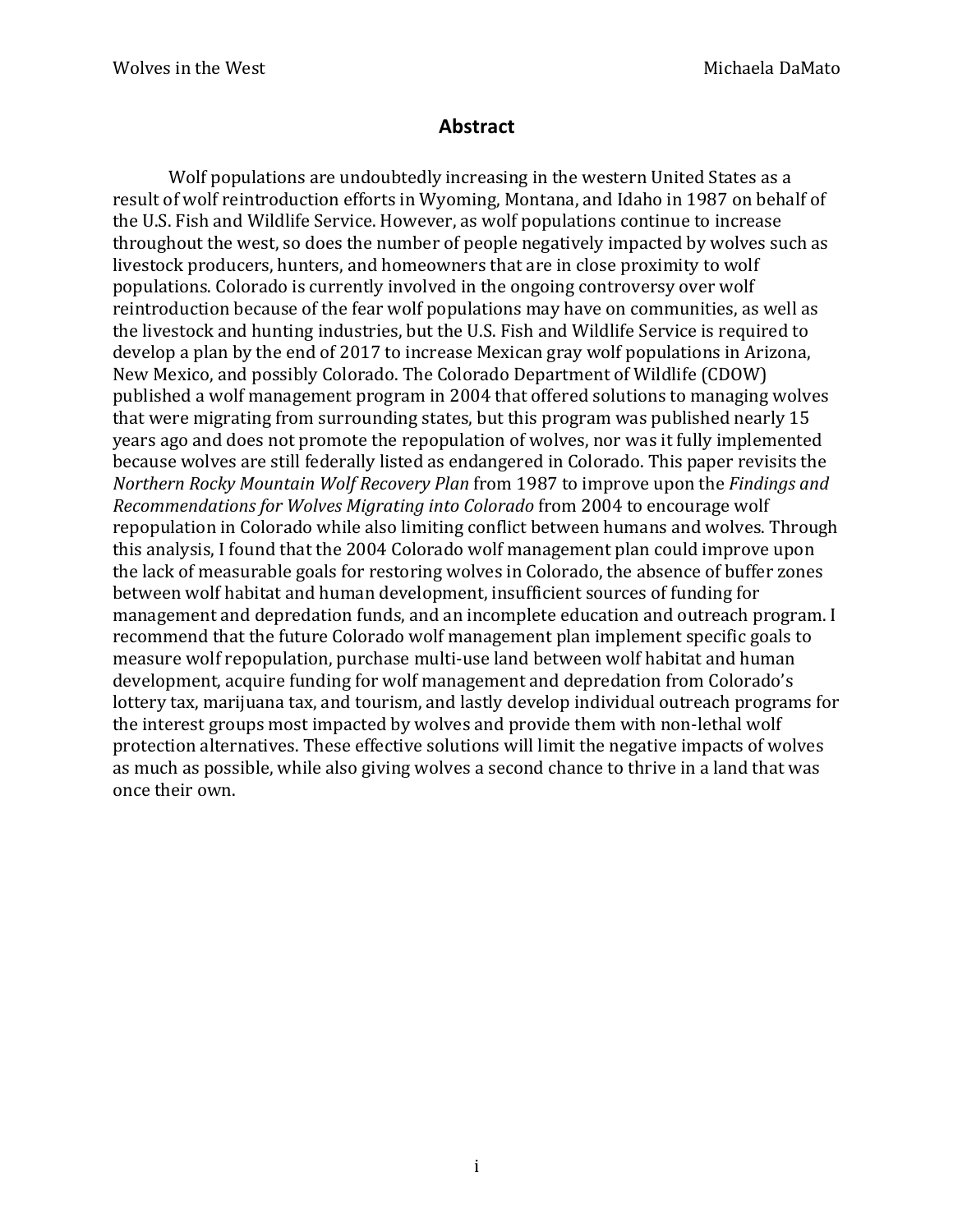# **Acknowledgments**

Thank you to Robert Buchwald, Paul Lander, Dale Miller, and my family and friends for their unconditional support and valuable guidance throughout this thesis process. Without your unfailing encouragement, this work would not be possible.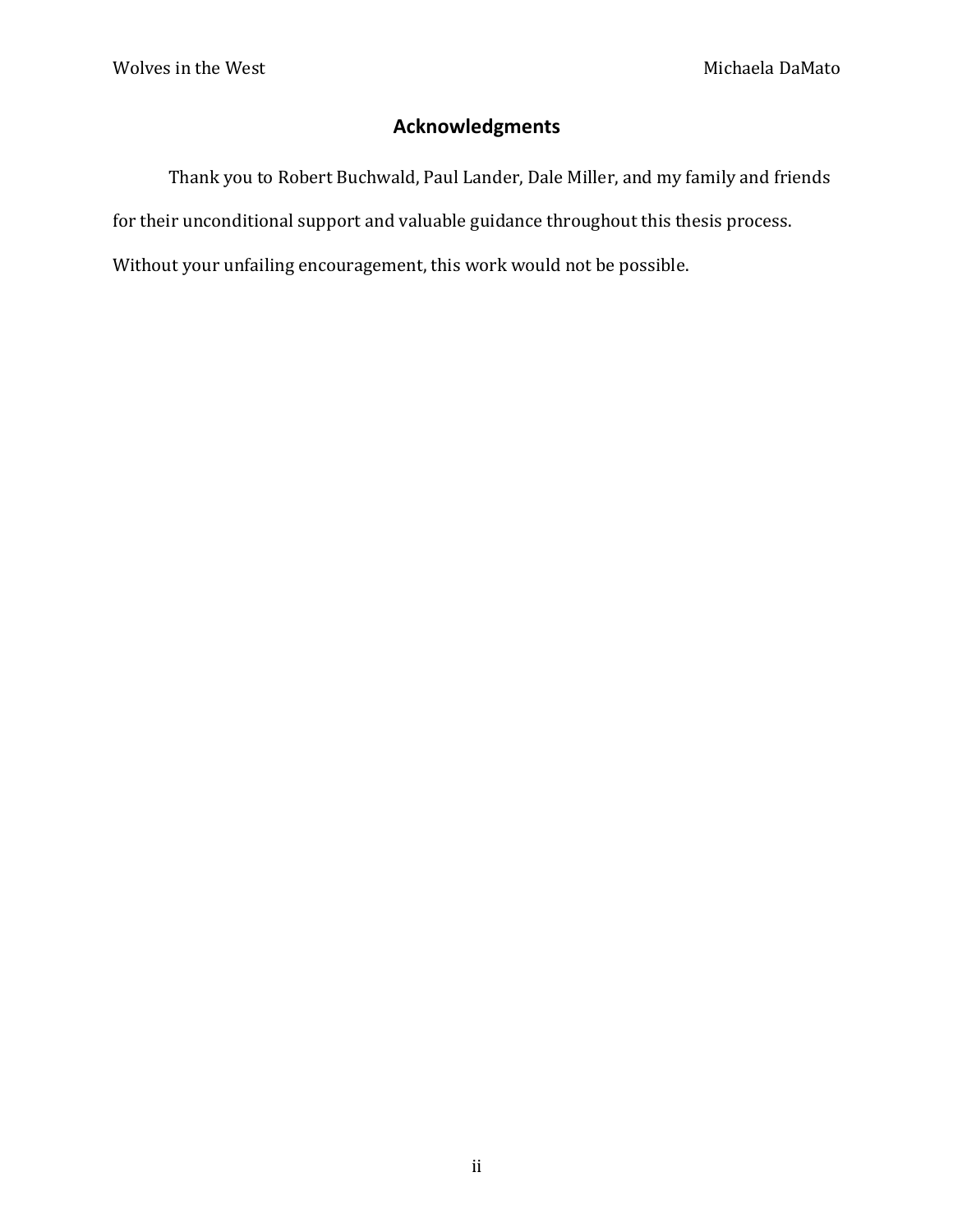# **Table of Contents**

| Northern Rocky Mountain Wolf Recovery Plan by the U.S. Fish & Wildlife Service 11  |  |
|------------------------------------------------------------------------------------|--|
|                                                                                    |  |
| Findings and Recommendations for Managing Wolves That Migrate Into Colorado by the |  |
|                                                                                    |  |
|                                                                                    |  |
|                                                                                    |  |
|                                                                                    |  |
|                                                                                    |  |
|                                                                                    |  |
|                                                                                    |  |
|                                                                                    |  |
|                                                                                    |  |
|                                                                                    |  |
|                                                                                    |  |
|                                                                                    |  |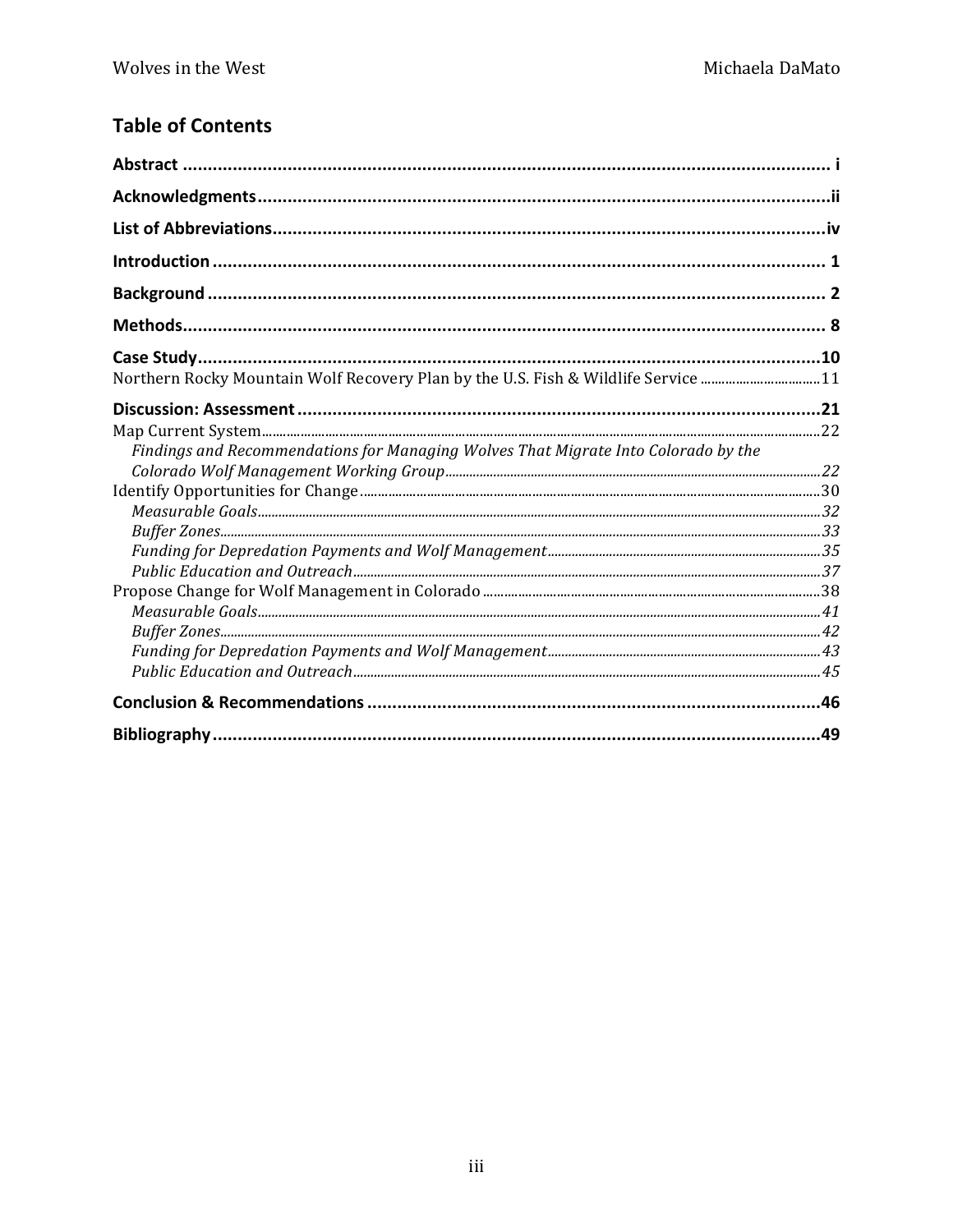# **List of Abbreviations**

| CDOW             | <b>Colorado Department of Wildlife</b>                                       |
|------------------|------------------------------------------------------------------------------|
| CO Wolf Plan     | Findings and Recommendations for Wolves that Migrate Into<br>Colorado (2004) |
| <b>CWWC</b>      | The Colorado Wolf and Wildlife Center                                        |
| <b>ESA</b>       | <b>Endangered Species Act</b>                                                |
| GOCO             | Great Outdoors Colorado                                                      |
| N <sub>G</sub> O | Non-government organization                                                  |
| NRMt Plan        | Northern Rocky Mountain Wolf Recovery Plan                                   |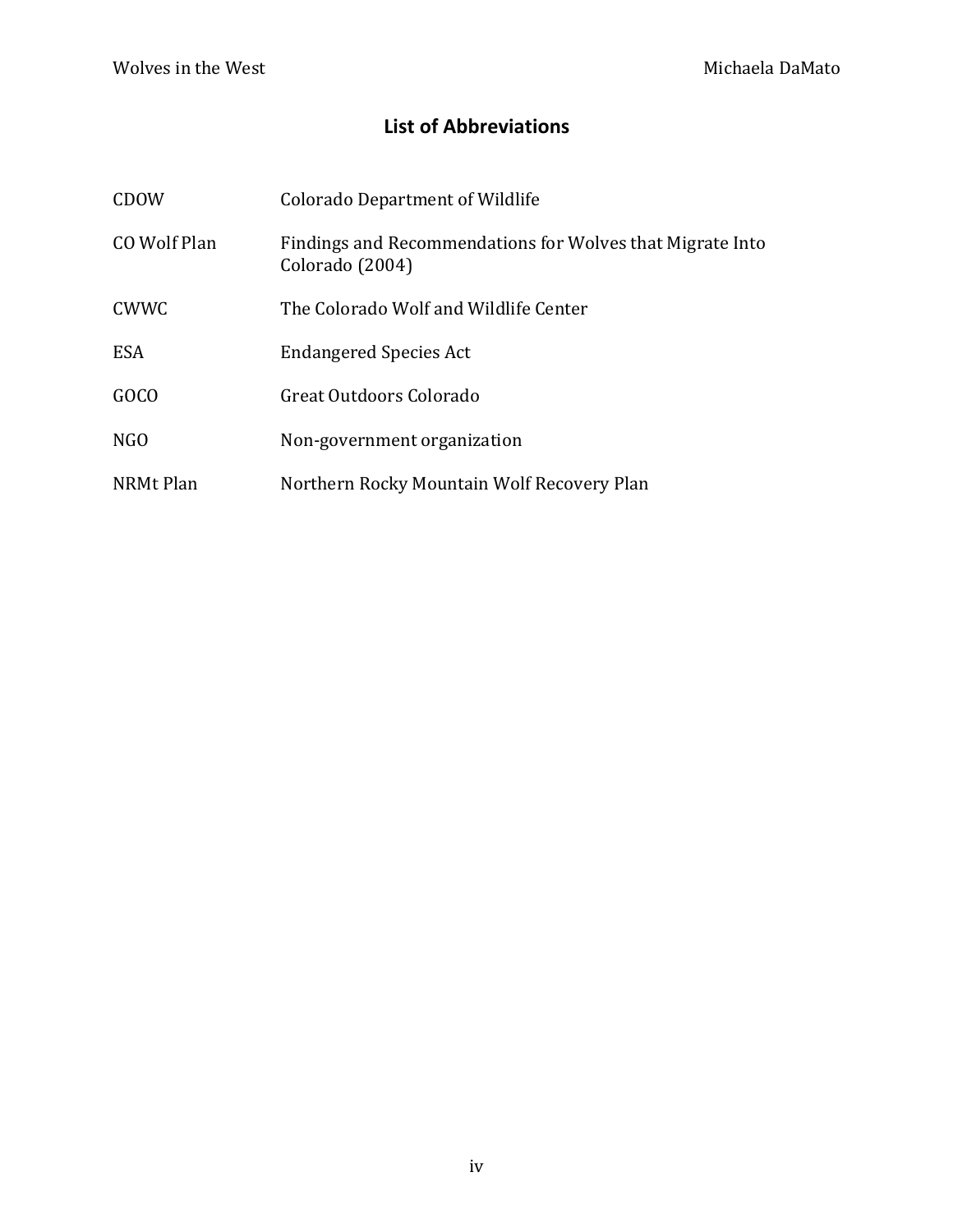# **Introduction**

Although the Earth has already experienced at least five mass extinctions in the past half-billion years, we are currently experiencing the fastest rate of species loss since the extinction of the dinosaurs 65 million years ago. The main cause of the current loss of biodiversity around the globe is due to human activity that has resulted in human overpopulation, habitat loss or fragmentation, introduction of invasive species, pollution, climate change, and over-harvesting of species (Rinkesh, 2013). In response to this rapid decrease in flora and fauna, the U.S. Fish and Wildlife Service has attempted to reverse the extinction of many species by implementing reintroduction programs for species that are endangered or have gone extinct in certain areas of the United States. A reintroduction program is a methodical release of species into a certain area of the wild, from either captivity or other habitats and is used as a tool to stabilize, regenerate, or increase populations of animals that have experienced rapid population declines.

The Colorado Parks and Wildlife Commission has conducted many of their own reintroduction programs in Colorado including the moose, lynx, and black-footed ferret. However, the Colorado Parks and Wildlife Commission has recently opposed the reintroduction of wolves despite popular opinion of Colorado citizens and the benefits these programs have shown to ecological communities in different states (Pate et al, 1996)(Weiss et al., 2006). The Commission claims the reason for this is due to the lack of any measurable, beneficial impact that hasn't already been provided by animals like the mountain lion, bobcat, coyote, lynx, and humans; the Colorado government is also apprehensive because of the negative impact wolves may have on the elk-hunting and livestock industries (Explanation of Wolf Resolution, 2016)(Gilbert, 2016).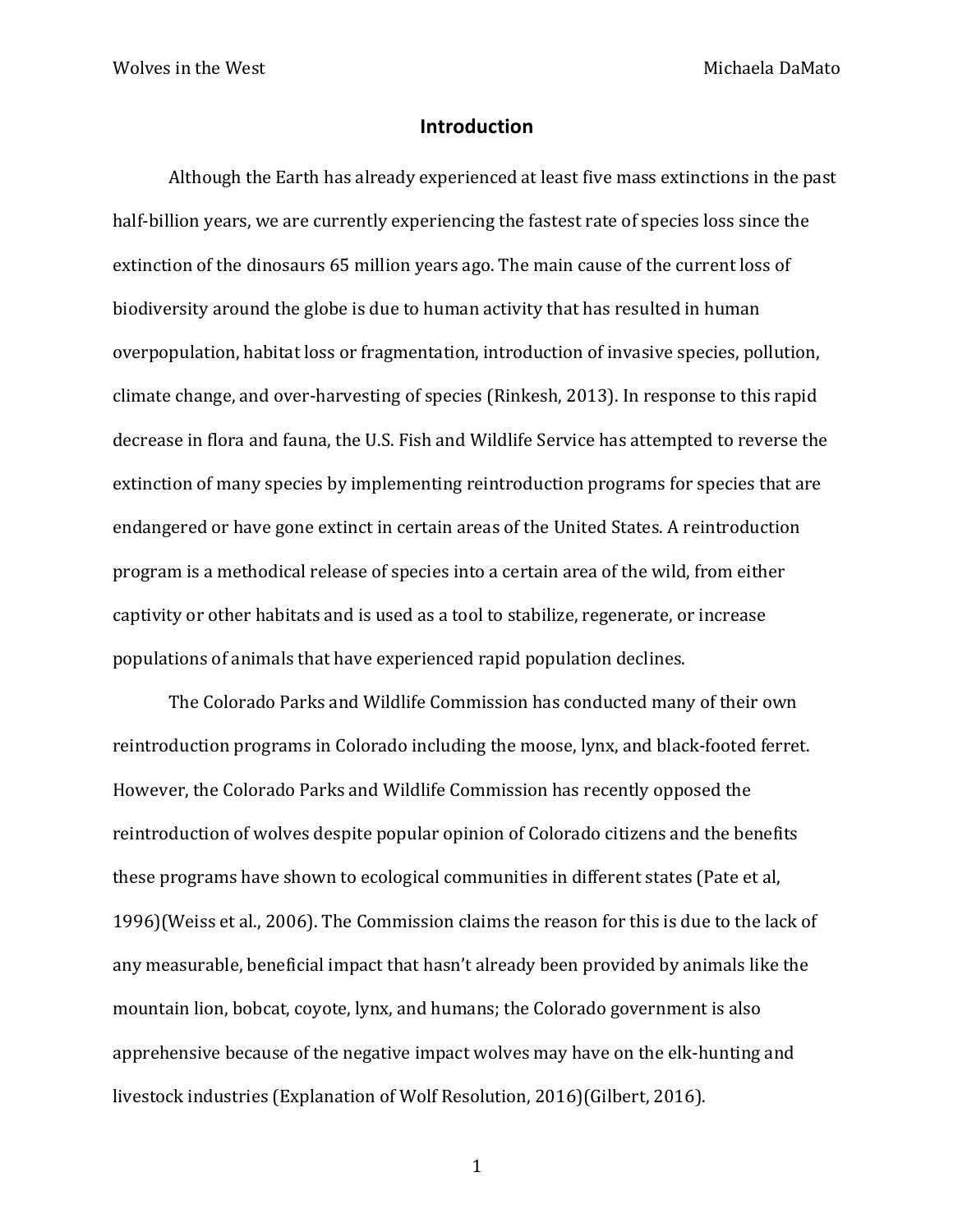The reintroduction of wolves in Wyoming has become one of the most recognized reintroduction programs due to the ongoing controversy with livestock owners, but also the recent recognition of the keystone role that wolves play in ecosystems. This paper will analyze the implementation strategies and results of the successful Northern Rocky Mountain Wolf Recovery Plan (NRMt Plan) that reestablished wolf populations in Yellowstone National Park, Central Idaho, and Northwestern Montana and apply those findings to a revision of *Findings and Recommendations for Managing Wolves That Migrate Into Colorado* (CO Wolf Plan) published by the Colorado Wolf Management Working Group in 2004. I will discuss why the Western United States is ideal wolf habitat and the guidelines each program has put into place to protect the animals and other interest groups such as ranchers, hunters, wolf conservationists, nearby homeowners, and related policy makers. I will also discuss the goals each program set and their successes and failures in obtaining these goals. I will then use this information to act as a change agent and identify primary flaws of the CO Wolf Plan to generate a revision of the 2004 document that will take into account the needs of wolves, ranchers, hunters, the general public, and the government in Colorado to promote a more beneficial outcome for all parties involved.

# **Background**

Prior to the 1900s, gray wolves (*Canis lupus*) were once abundantly scattered throughout North America with a population of 250,000 to 500,000 individuals (White, 2014). These large populations of wolves remained rich until the early 1900s when nonindigenous human populations began to expand and settle in the western United States. Ranching was the primary occupation in the western region during this time and a highly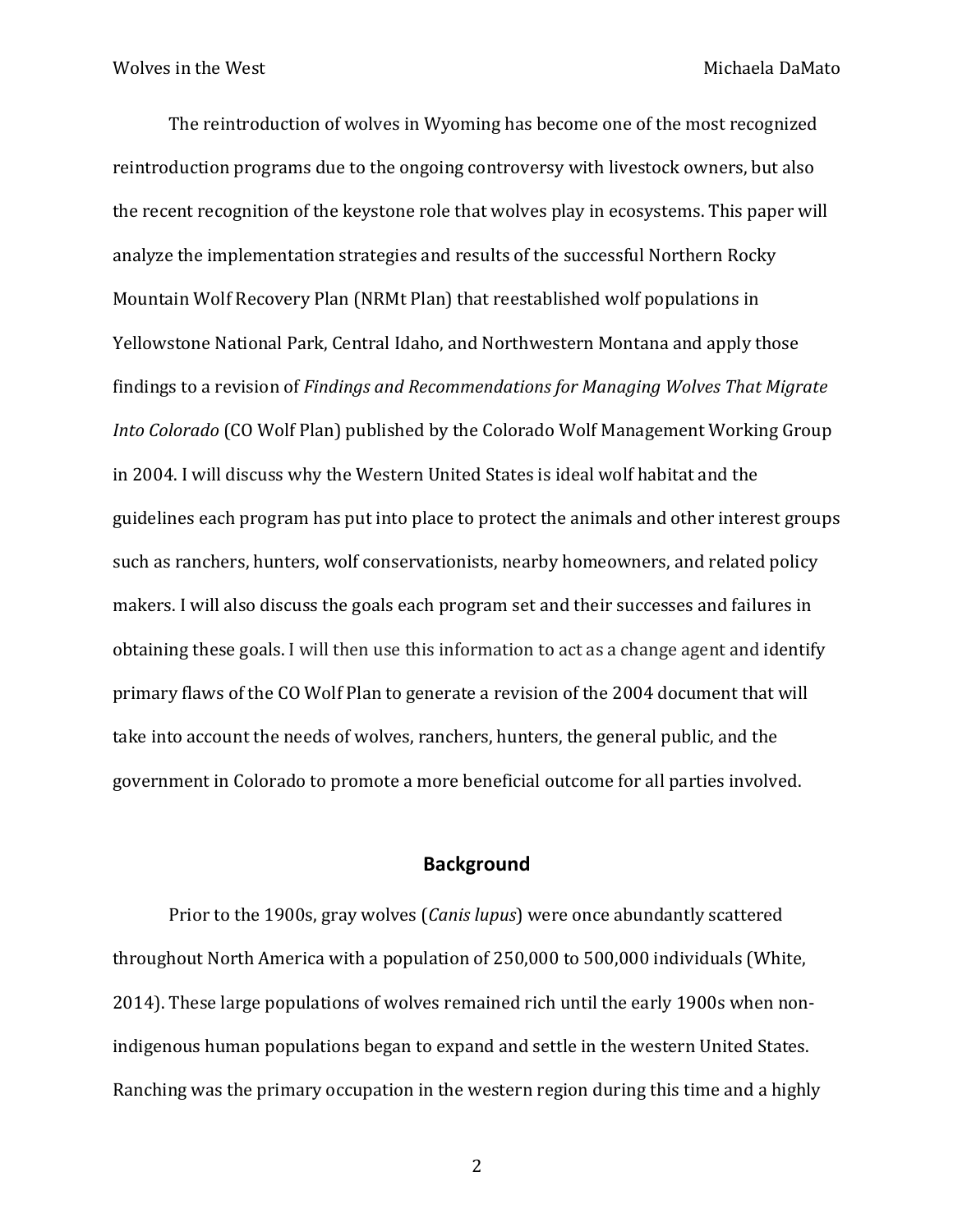influential sector of the growing U.S. economy. As a result, ranchers lobbied for more land to expand their grazing ranges but found the land was lavish with wolves. Elk and deer populations were also declining as a result of western expansion, therefore these large populations of wolves began to pose a risk to ranchers' livestock as they searched for other prey. Public attitudes in the U.S. often compared wolves to vermin in order to showcase their distain for this fierce top predator that threatened their families and livelihoods (Jacobs, 1994). This resulted in extensive efforts to eradicate wolves from the United States including a nationwide wolf control policy enacted by the U.S. government that had government sanctioned hunters kill off large populations of wolves in order to protect livestock (White, 2014). The implementation of these predator control programs resulted in the elimination of wolves from the wild by the early 1970s.

Although wolf populations were no longer thriving in the U.S. by the 1970s, the environmental movement in the 1960s-70s provided a chance for this species to re-inhabit its native territories. Americans began to shift their opinions of wolves from vermin-like creatures to a key ecological component that deserves consideration, protection, and preservation. The passage of the Endangered Species Act (ESA) in 1973 prompted the gray wolf to be listed as an endangered species and protected under its sanctions in 1974. The ESA requires that the U.S. Fish and Wildlife Service construct and carry out recovery plans for all listed species, which initiated efforts in 1977 to conserve wolves in the west and strive towards reintroducing them back into their natural habitats.

In the late 1980s, two programs were launched to reintroduce wolves to their historical habitat in the western United States, namely the Rocky Mountain Wolf Recovery Plan and the Mexican Wolf Recovery Program. These programs have had varying degrees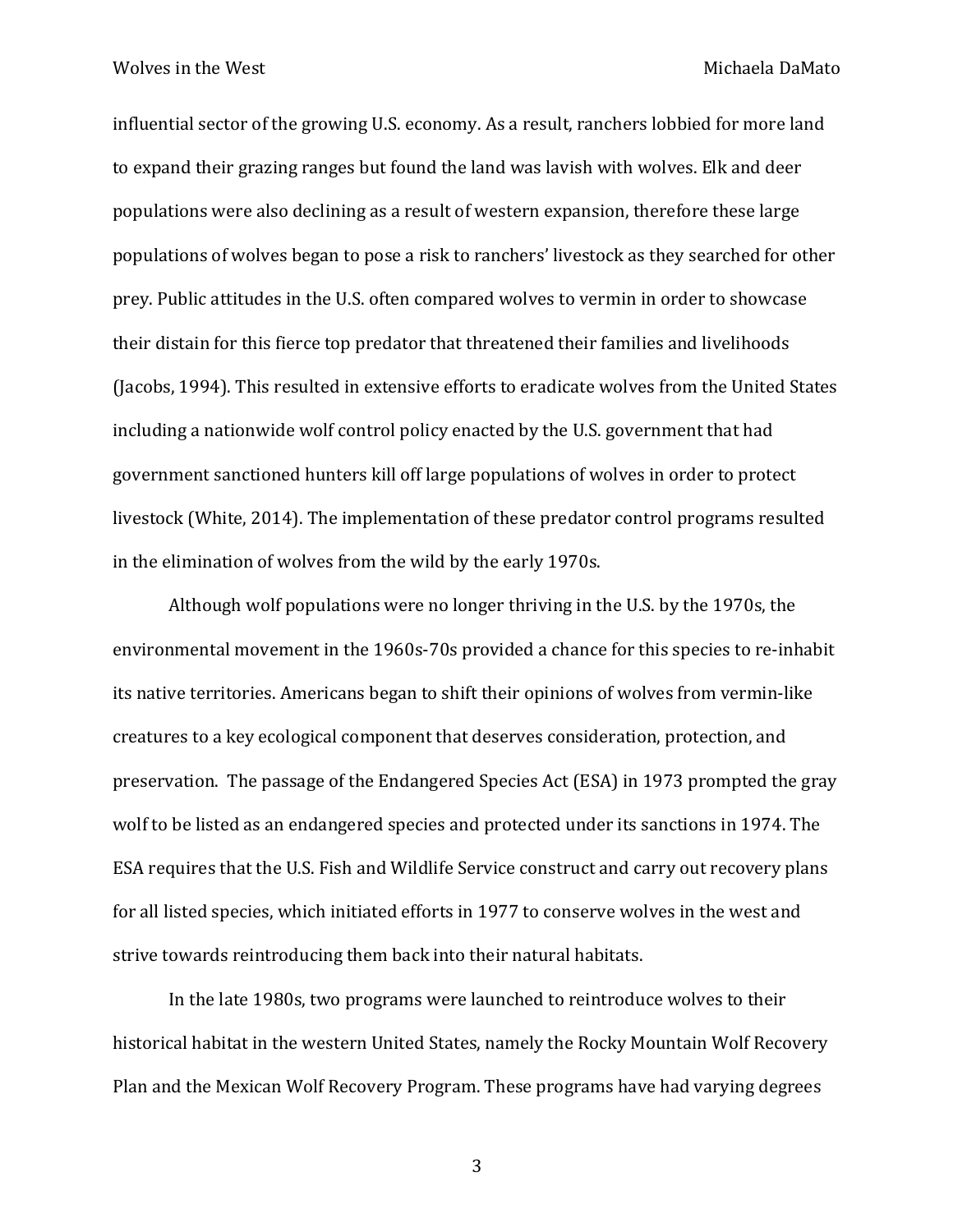of success, as there are now over 1,700 wolves across Idaho, Montana, Wyoming, and Oregon due to reintroduction and natural migration from Canada; however, Arizona and New Mexico currently only support about 110 wolves (Restoring the Gray Wolf, n.d.). In order for wolf populations to stabilize, wolf packs need metapopulations or connected communities to maintain genetic diversity and larger population sizes, but wolves currently occupy less than 10% of their historical range and the species as a whole is threatened by human activity (Restoring the Gray Wolf, n.d.).

Despite the fact that current wolf populations are still considerably lower than they were in the 1800s, efforts began in 2003 on behalf of the U.S. Fish and Wildlife Service to reduce or remove protection of wolves under the ESA. Although these efforts were repeatedly turned down by state and federal courts because populations were not fully sustained, the U.S. Fish and Wildlife Service responded by publishing separate rules that removed protections on wolves and allowed for hunting in the northern Rockies and western Great Lakes. Although several court battles ensued over this issue and protection was reinstated for a short while, Congress attached a rider to a must-pass budget bill in 2011 that eliminated protection of wolves under the ESA in all of Montana and Idaho, the eastern third of Washington and Oregon, and parts of northern Utah (Restoring the Gray Wolf, n.d.). Wolves in Wyoming still remained protected at this time, but efforts were made by the Fish and Wildlife Service in September of 2012 to remove them from federal protection in Wyoming (Restoring the Gray Wolf, n.d.). The removal of the wolves from the ESA was the first time in the history of the Act that a species was removed from the endangered species list by means of politics rather than science.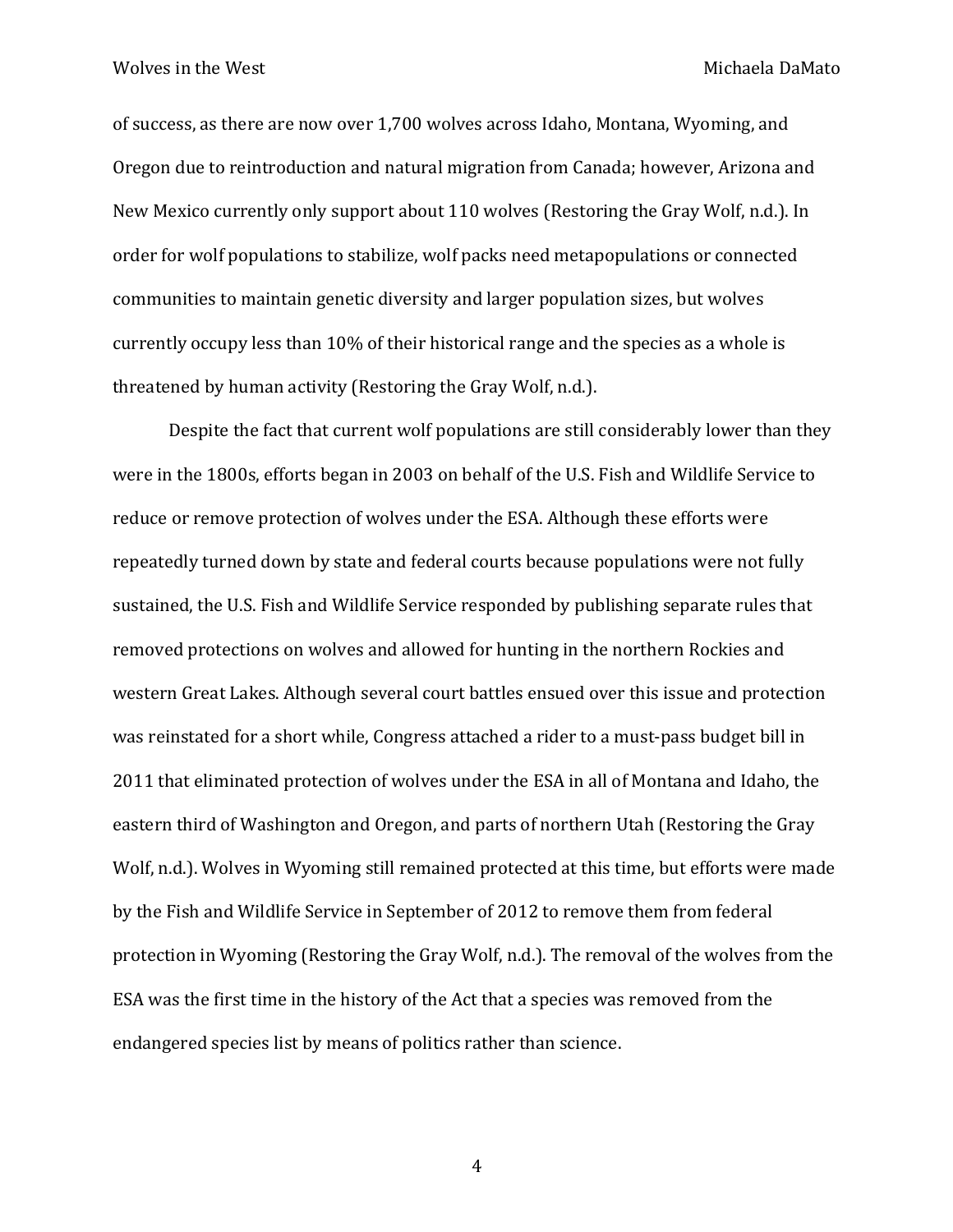Controversy over wolf reintroduction programs continued in 2013, as the Obama administration issued a proposal to remove wolves from the endangered species list and all associated protection in the lower 48 states, except for the Southwest where the Mexican gray wolf still had extremely low populations. However, two federal court rulings in September and December of 2014 reinstated federal protection of wolves in Wyoming and the western Great Lakes states because the judges found the U.S. Fish and Wildlife Service violated the ESA. But it is important to note that these rulings do not provide protection of wolves in Montana and Idaho, eastern third of Washington and Oregon, or parts of northern Utah that were included in the Congress' bill. The Obama administration's proposal has since been put on hold, but this proposal and several others are still pending and attempting to remove wolves once again from the endangered species list in more areas of the United States.

Although the majority of US citizens are in favor of wolf reintroduction and believe wolves should be reestablished in their native habitats, the main drivers of wolf opposition are the livestock and hunting industries (The Cultural Significance of Wolves, n.d.). The reason wolves became endangered in the mid-1900s was due to hunting, poisoning, and trapping of wolves to protect livestock, and today's ranchers still have the same ideology that these newly established populations of wolves are a predatory threat to their livestock and overall livelihood. Confirmed wolf depredations are generally a small portion of all livestock losses, but some ranchers are significantly impacted more than others because of their proximity to wolf packs or protection measures. In 2015, confirmed wolf depredations in Idaho, Montana, Wyoming, Oregon, and Washington resulted in 158 cattle, 218 sheep, 5 dogs, and 3 horses killed, which is relatively insignificant compared to the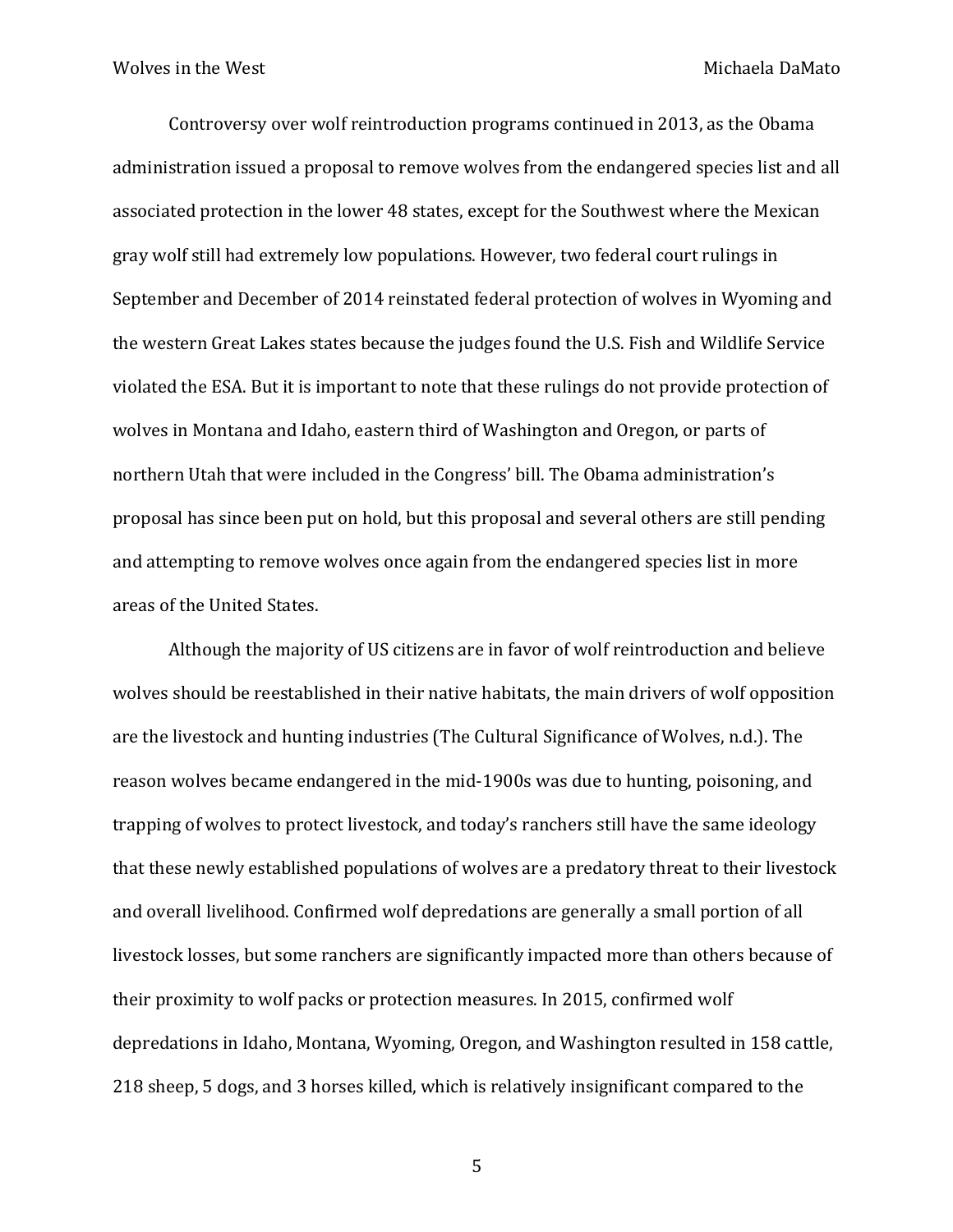tens of thousands of livestock deaths that result from illness or weather each year (Northern Rocky Mountain Wolf Recovery Program 2015 Interagency Annual Report, 2016)(Livestock Losses, 2011). Elk populations have also declined by about 15% in some areas since wolves were first reintroduced, causing revenue from hunting licenses to wane (Gershman, 2014). By removing the wolf from the endangered species list and lifting protections, ranchers and hunters may be granted the right to kill any wolf that poses a threat and states are also able to implement their own population control strategies such as wolf hunting seasons or volunteer control groups.

Colorado is the most recent state involved in the wolf reintroduction controversy due to the lack of success of the Mexican gray wolf reintroductions in Arizona and New Mexico. Several environmental groups sued the U.S. Fish and Wildlife Service for not managing the Mexican gray wolf properly to allow for population growth, and were thus ordered by a federal judge to develop a new recovery plan by the end of 2017 (Fixler, 2016). New proposals could reintroduce the Mexican gray wolf to Arizona's Grand Canyon region and southwestern Colorado, in addition to the 110 wolves in New Mexico and Arizona's juniper woodlands. The proposed regions are considered prime habitats for wolves with the potential to support a population of about 1,000 wolves that is not being utilized (Kohler, n.d.). Majority of Coloradans are in favor of wolf reintroduction and nearly 71% of Coloradans would vote in favor of wolf reintroduction while 29% would vote against it (Pate, 1996), but the Colorado Commission of Wildlife has recently opposed the reintroduction because Colorado is not in the Mexican gray wolf's historic range (Explanation of Wolf Resolution, 2016). The Colorado Commission also understands that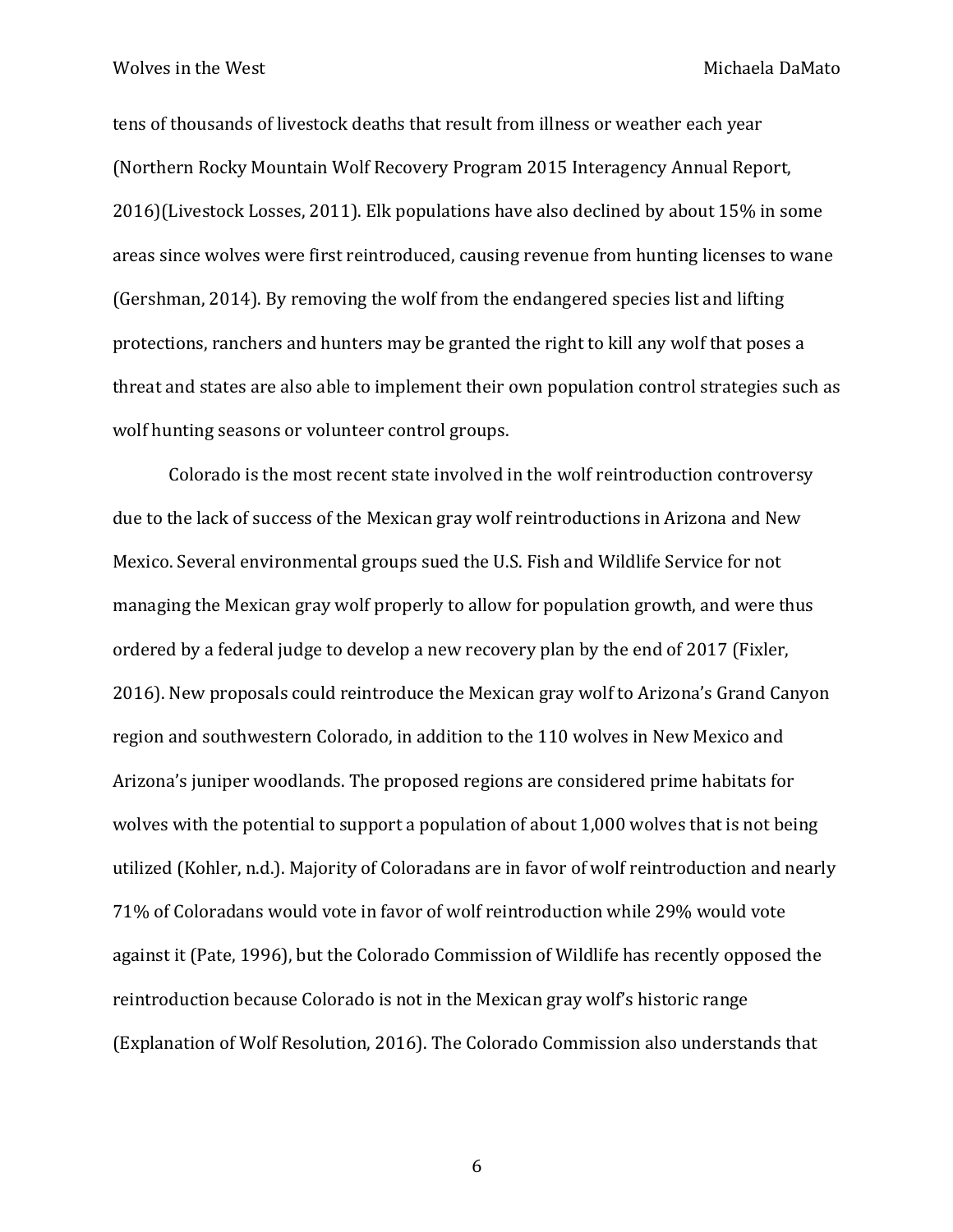ranchers and hunters are highly resistant to the reintroduction because they do not want to suffer the economic consequences of a new top predator on livestock and game.

The Colorado Parks and Wildlife Commissioners approved a resolution in January of 2016 that was against any federal action to reintroduce either gray wolves or Mexican wolves in Colorado. Because the federal government has final oversight of these projects, this decision was a symbolic gesture to tell the U.S. Fish and Wildlife Service that Colorado's state government was against any sort of wolf reintroduction program. To emphasize this notion, Governor Hickenlooper sent a letter of opposition to the Department of Interior stating they were against the Mexican gray wolf reintroduction, signed by himself and the governors of New Mexico, Arizona, and Utah. The letter was also used to recommend the delisting of wolves under the ESA so individual states would have the authority to decide how to manage wolves within their state lines. Essentially, Colorado's state government would rather have the right to develop and implement their own management of wolves that migrate into Colorado, rather than having no control over the management and impacts of reintroduced populations of wolves.

In 2004, the Colorado Department of Wildlife (CDOW) formed a group of wolf experts to develop a management plan for wolves that were beginning to migrate into Colorado if federal delisting of wolves in Colorado were to occur. Implementation of the program has yet to occur because wolves are still federally protected in Colorado, however, when wolves are no longer protected by the U.S. Fish and Wildlife Service, the ideal outcome would be the application of a new wolf protection policy that revisits the previous guidelines in the 2004 document published by the Colorado Wolf Management Working Group. The new policy would improve upon the current guidelines and goals and work to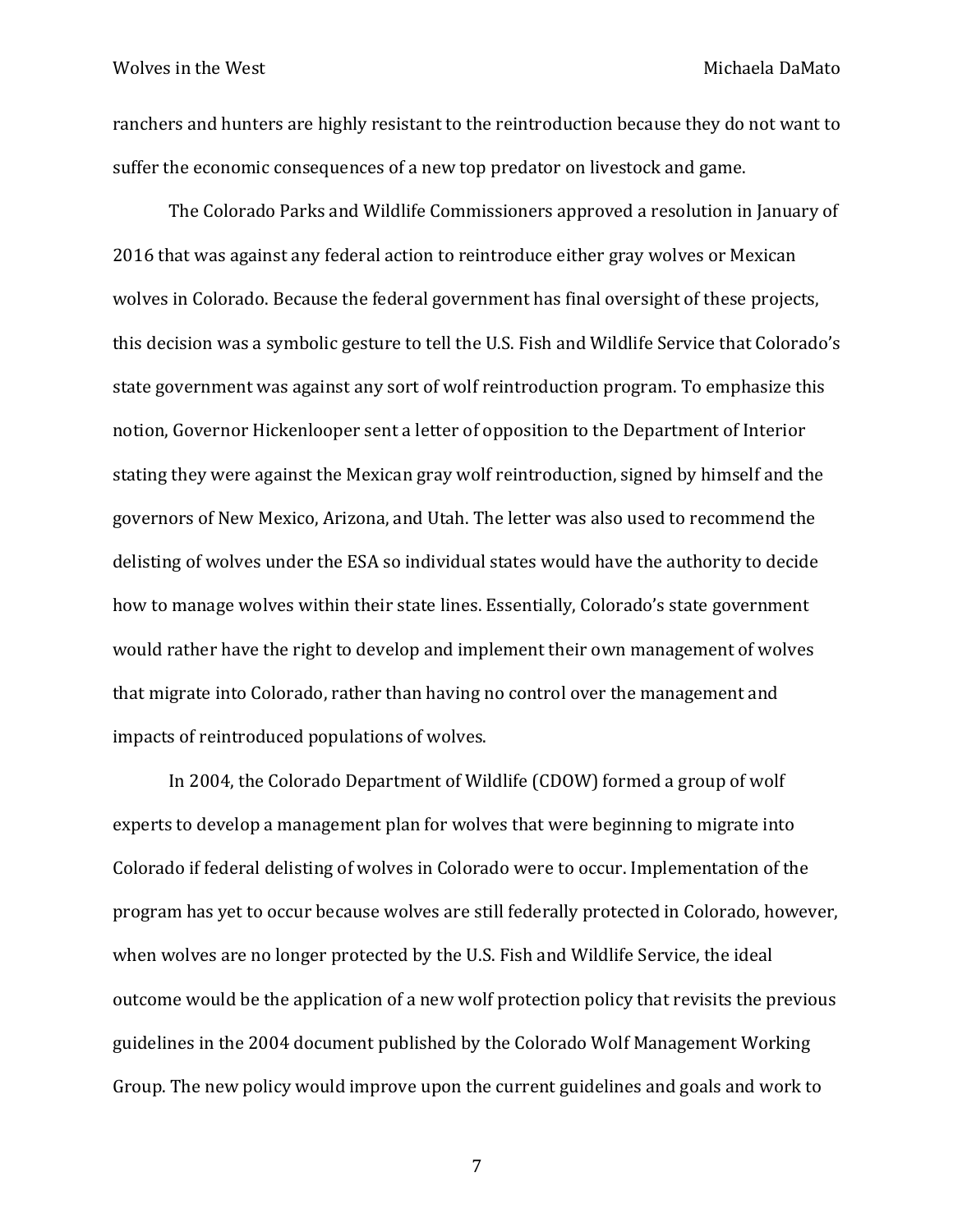satisfy interest groups involved in wolf repopulation including Colorado ranchers, hunters, wildlife conservationists, citizens, the Colorado and U.S. governments, and wolves.

# **Methods**

I will be identifying opportunities for improvements and recommending changes to the *Finding and Recommendations for Managing Wolves that Migrate into Colorado* (CO Wolf Plan) by the Colorado Wolf Management Group. I will be using the very successful *Northern Rocky Mountain Wolf Recovery Plan* (NRMt Plan) by the U.S. Fish and Wildlife Service as a comparative case study, in addition to current research and information about wolf management to inform future decisions about wolves in Colorado. I will act as a change agent by revising the 2004 CO Wolf Plan published by the Colorado Wolf Management Working Group to improve upon the current guidelines. The primary purpose of a change agent is to identify difficult challenges within a system and resolve them with effective solutions, and their efforts are critical to "sustaining results in today's dynamic, non-linear world" (Carter, 2013). This process is often performed as a continuous loop and allows organizations to constantly improve upon their current system.

I will be following Louis Carter's method of change outlined in his book titled *The Change Champion's Field Guide: Strategies and Tools for Leading Change in Your Organization* as a model for my thesis (Carter, 2013). His method includes the assessment of the current system, identification of opportunities for redesign, implementation of these changes, and evaluation of the effects of these changes. His methods also include very specific details about the characteristics that a change agent must possess for the efforts to be successful, but my thesis is more focused on the changes that should be made to the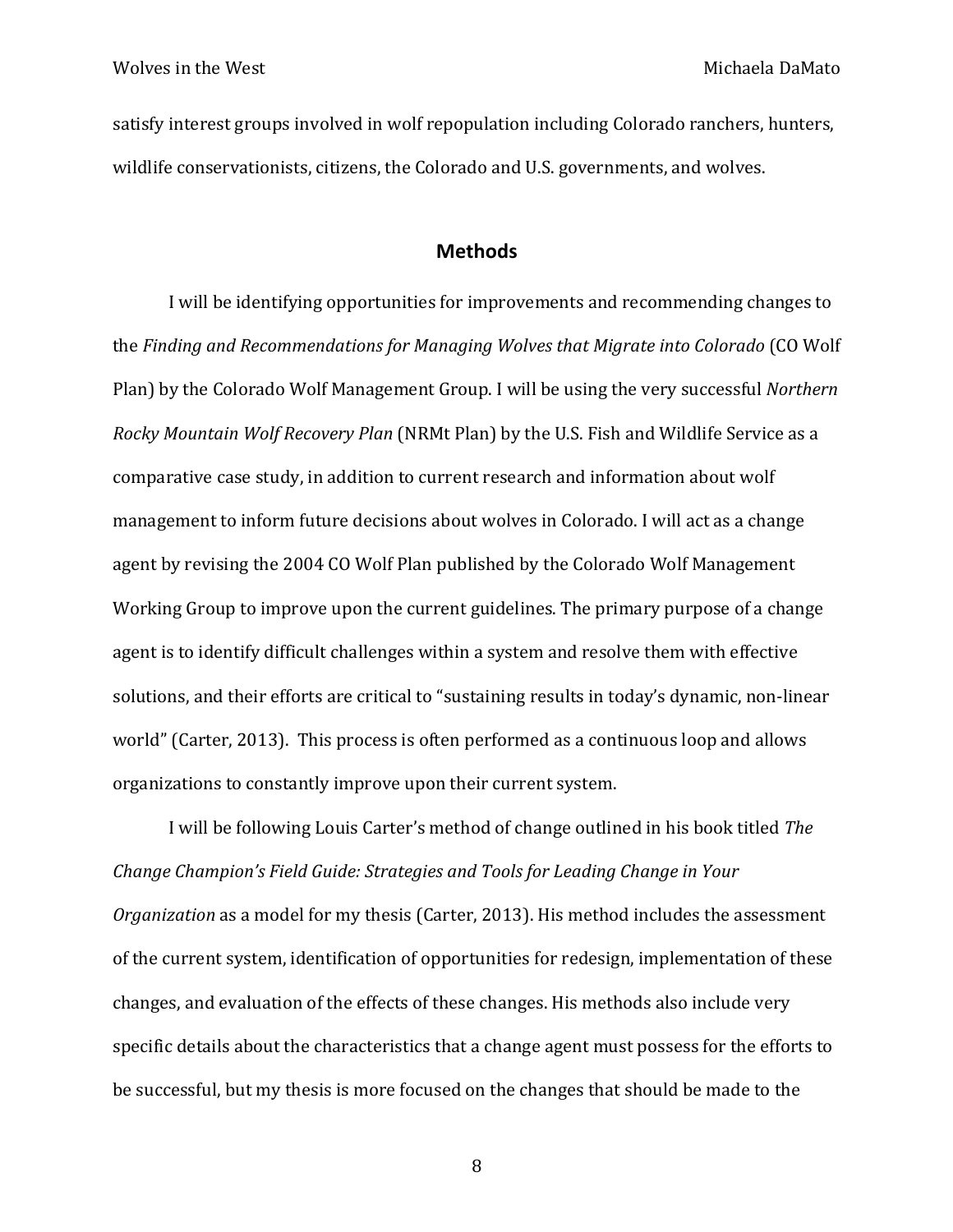current system rather than actually implementing these recommendations as a change agent. Carter's book included examples of this method being utilized within the realm of health care, business, technology, urban development, and environmental science, but can be applied to any sort of system or model.

The process can often take multiple years to fully complete the cycle and successfully identify the best improvements; therefore I will only be conducting a portion of Carter's method. This includes the assessment of the 2004 CO Wolf Plan, identifying opportunities for change within the current system, and recommending changes to be made to the program based on current information and research related to wolf management, while omitting implementation and evaluation due to constraints on time and resources. Assessing a system and identifying significant opportunities for change are extremely important to the success of the entire process because an inadequate effort given to the planning stage will result in undesired results (Carter, 2013). Thus, my goal is to thoroughly evaluate the current plan to manage wolves in Colorado and find ways in which to make it more efficient, more effective, and more successful by increasing wolf populations and gaining support from key interest groups that are negatively impacted.

Data will consist of a case study of the *Northern Rocky Mountain Wolf Recovery Plan* as a comparative model, survey research, field research, current events, news articles, and government published reports. This will then be used to make recommendations for wolf repopulation in Colorado based on the guidelines presented in the *Findings and Recommendations for Managing Wolves That Migrate Into Colorado* (CO Wolf Plan).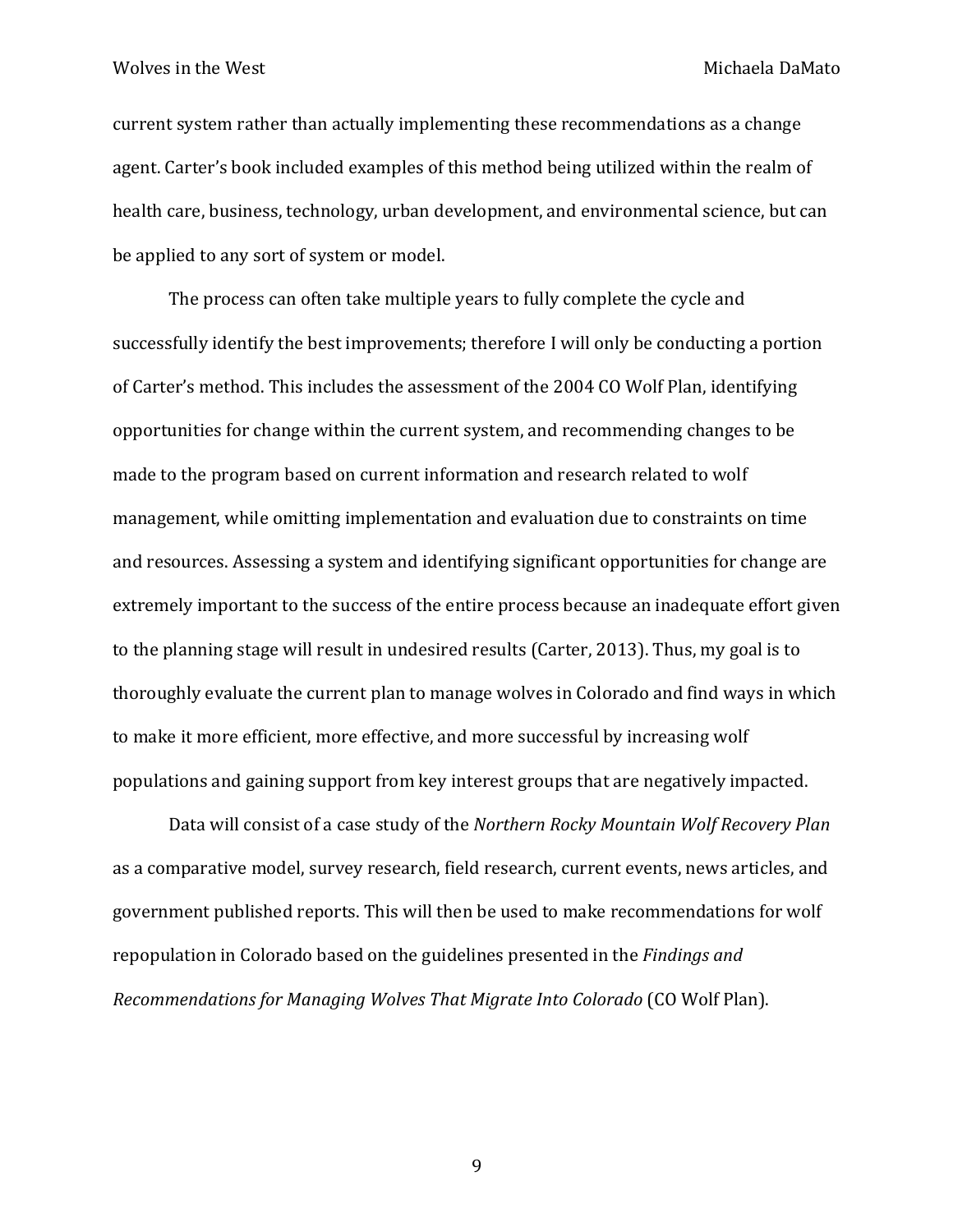# **Case Study**

| Title:                         | Northern Rocky Mountain Wolf Recovery Plan                                                                                                                                                                                                                                                                                                                                                                                                                           |
|--------------------------------|----------------------------------------------------------------------------------------------------------------------------------------------------------------------------------------------------------------------------------------------------------------------------------------------------------------------------------------------------------------------------------------------------------------------------------------------------------------------|
| $Author(s)$ :                  | U.S. Fish & Wildlife Service                                                                                                                                                                                                                                                                                                                                                                                                                                         |
| Date:                          | 1987~2011/2012<br>Primary goal reached in 2002<br>Federally delisted under ESA in 2011 in Montana and Idaho<br>$\bullet$<br>Will be federally delisted in Wyoming in 2017                                                                                                                                                                                                                                                                                            |
| Location:                      | Northwest Montana, central Idaho, and the Greater Yellowstone<br>Area in Wyoming                                                                                                                                                                                                                                                                                                                                                                                     |
| Primary Goal:                  | Establish 10 breeding pairs of wolves in each of the 3 recovery<br>areas for 3 consecutive years                                                                                                                                                                                                                                                                                                                                                                     |
| Recovery Zone<br>Requirements: | Year round abundant source of natural prey<br>$\bullet$<br>A minimum of 3,000 square miles of habitat<br>$\bullet$<br>Connected land<br>Less than 10 percent of private land ownership<br>Absence of livestock<br>Seclusion from urban development                                                                                                                                                                                                                   |
| Key Findings:                  | The establishment of specific goals for wolf recovery before<br>$\bullet$<br>federally delisting<br>Multi-agency cooperation is involved in wolf management and<br>funding<br>The use of different management zones with various levels of<br>$\bullet$<br>wolf protection to limit conflict<br>The current population of wolves is approximately 2,000<br>$\bullet$<br>individuals in the three recovery areas and surrounding states<br>as a result of the program |

In this section I will be outlining the NRMt Plan that was implemented by the U.S. Fish and Wildlife Service as a fundamental comparison for improvements that could be made to the CO Wolf Plan by the Colorado Wolf Management Working Group. The NRMt Plan was exceedingly successful in restoring wolf populations in the locations it encompassed and I believe it is a particularly valuable resource for informing future wolf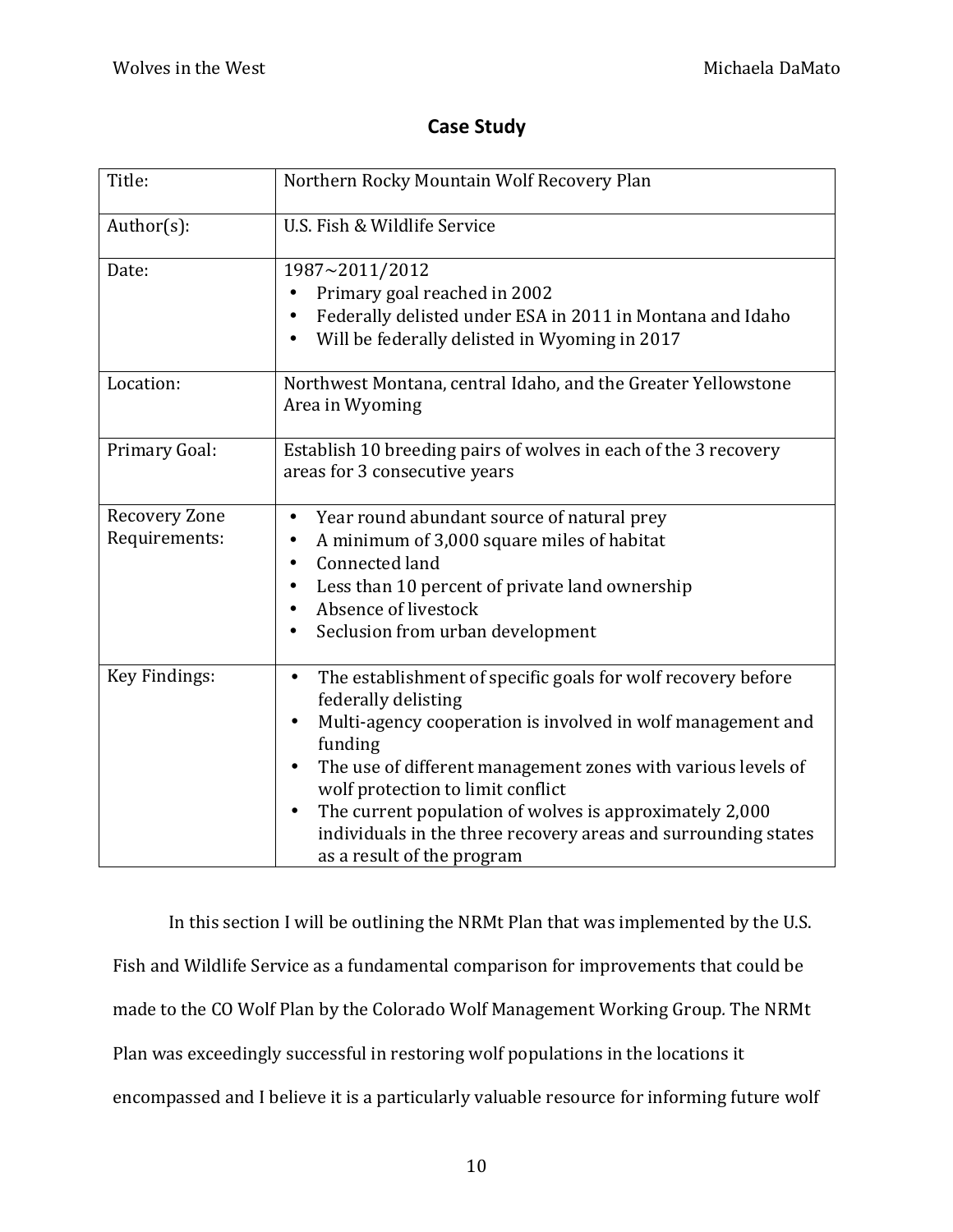management practices in Colorado. This section simply describes the goals the U.S. Fish and Wildlife set to restore wolf populations in Wyoming, Idaho, and Montana, the methods they used to obtain these goals, and how they went about increasing support from interest groups that are often opposed to the establishment of new wolf populations. It will also include the current state of wolf management in each of these areas.

# **Northern Rocky Mountain Wolf Recovery Plan by the U.S. Fish & Wildlife Service**

The Northern Rocky Mountain Wolf Recovery Plan was officially proposed in 1987 and provided guidelines for recovering gray wolf populations in areas of their historical range in the Northern Rocky Mountains of the United States. The specific areas included in the plan were northwest Montana, central Idaho, and the Greater Yellowstone Area in Wyoming. The intended purpose of this project was to remove the Northern Rocky Mountain wolf from the endangered species list and repopulate an area that has not seen wolves in over 50 years. According to this plan, the wolf would be removed from the Endangered Species list once a minimum of ten breeding pairs of wolves were securely established in each of the recovery areas for three consecutive years (Northern Rocky Mountain Wolf Recovery Plan, 1987). This project included the translocation of wolves by natural re-colonization in northwest Montana and central Idaho, but also reintroduction in Yellowstone Nation Park due to geographic isolation of Yellowstone from established populations of wolves in the wild.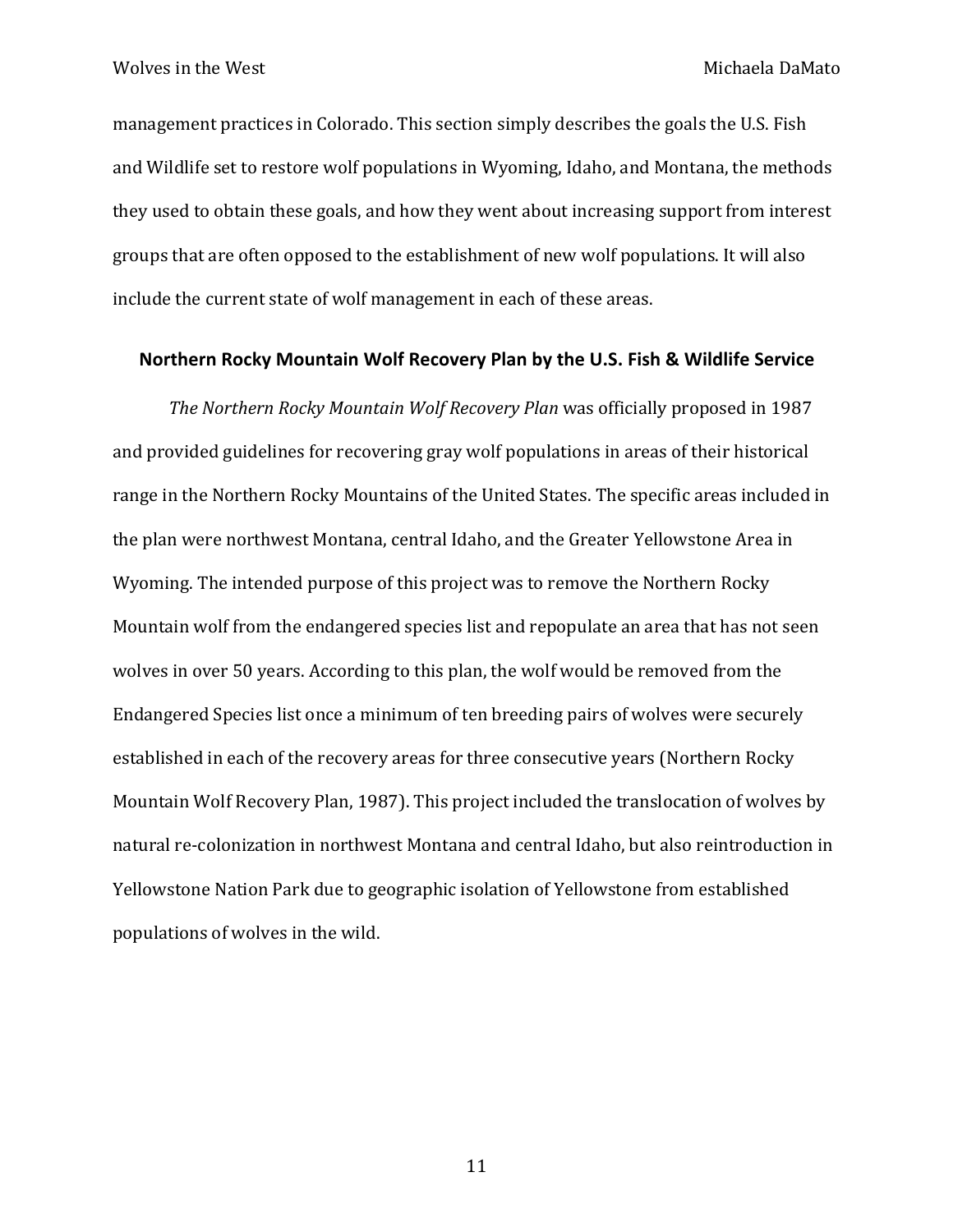

*Figure* 1. Map of wolf recovery areas in Wyoming, Idaho, and Montana designated by the U.S. Fish and Wildlife Service. Reprinted from *Northern Rocky Mountain Wolf Recovery Plan* (p. 18) by The U.S. Fish and Wildlife Service, 1987, Denver, CO.

The U.S Fish and Wildlife Service designated specific recovery zones within the historic range of the Northern Rocky Mountain wolf and included areas of northwestern Montana, central Idaho, and the Greater Yellowstone Area in the northwest corner of Wyoming. Each recovery area established a distinct conservation strategy and management plan that would focus on rebuilding and sustaining populations in their given area. These locations were chosen based on a year-round source of abundant natural prey, a minimum of 3,000 square miles of adjoining area, less than 10 percent of private land ownership with the exception of railroad grant lands, ideally the absence of livestock to avoid conflict, and adequate seclusion from human activity to protect 10 breeding pairs of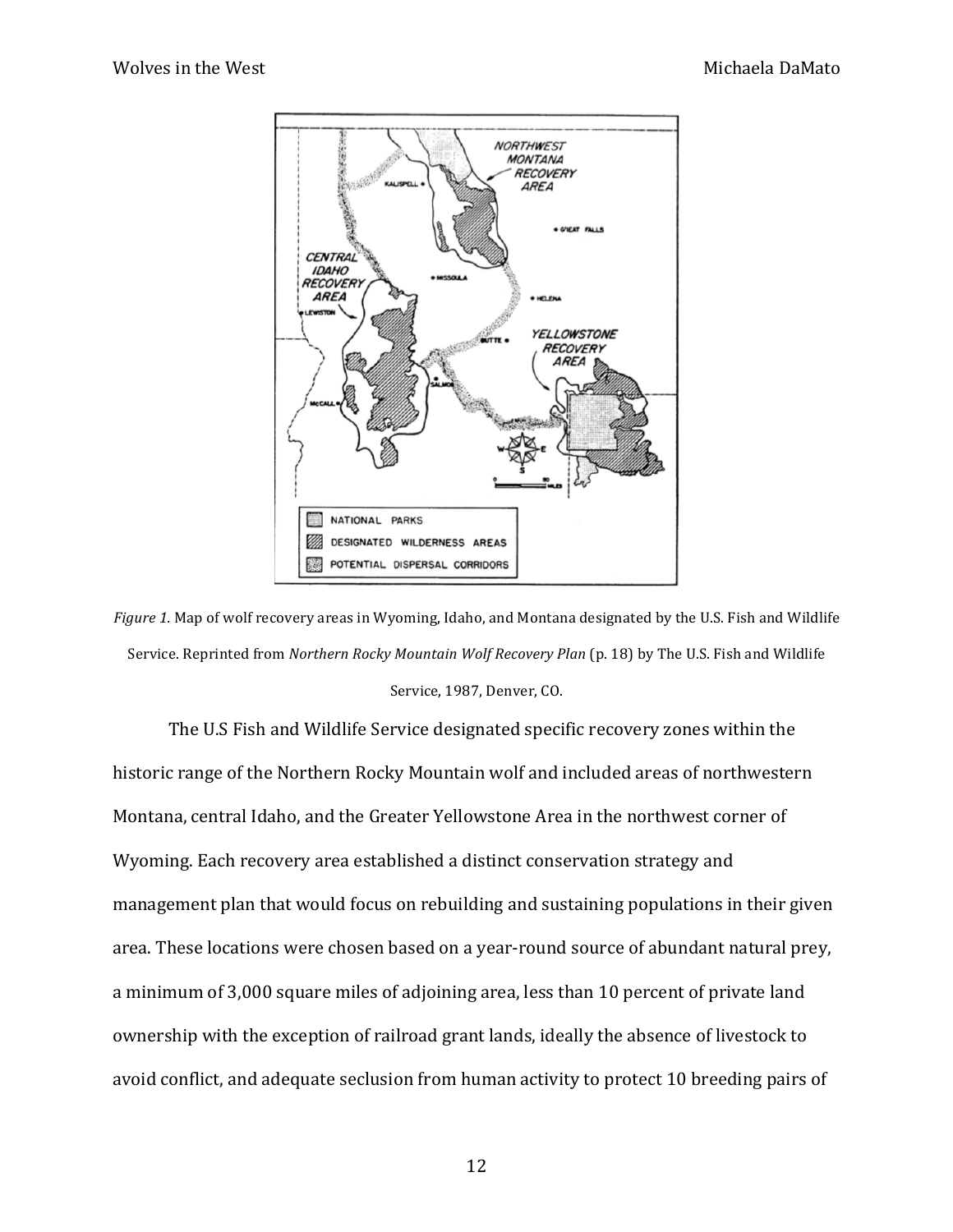wolves (Northern Rocky Mountain Wolf Recovery Plan, 1987).

After a comprehensive literature review and numerous discussions with U.S. and Canadian biologists and wolf researchers, the Service determined that the primary objective for removing the Northern Rocky Mountain wolf from the endangered and threatened species list was to establish 10 breeding pairs in each of the three recovery areas for a minimum of three consecutive years. The key reason for this is because three established populations in different geographic regions ensures one or two populations would survive if a catastrophic event were to suddenly occur. The Service also identified these three locations as the main geographic areas that wolves historically occupied that were also suitable for wolf existence and recovery given the criteria previously stated (Northern Rocky Mountain Wolf Recovery Plan, 1987).

The NRMt Plan also included secondary and tertiary objectives that were supplemental to the primary objective of sustaining 10 breeding pairs in the three recovery areas for three consecutive years. The tertiary objective was to reclassify the Northern Rocky Mountain wolf as threatened in an individual recovery area. This would be accomplished by establishing a minimum of 10 breeding pairs in single designated area for a minimum of three consecutive years. Once this has been verified, individual states would be given more flexibility of wolf management such as control options, while also adhering to particular regulations developed for each individual population. When the third objective has been met, the specific population would then be eligible to be "listed under similarity of appearance." This means that the particular local population is no longer facing a threat of extinction, but the species as a whole is still endangered (Northern Rocky Mountain Wolf Recovery Plan, 1987). However, relisting under similarity of appearance is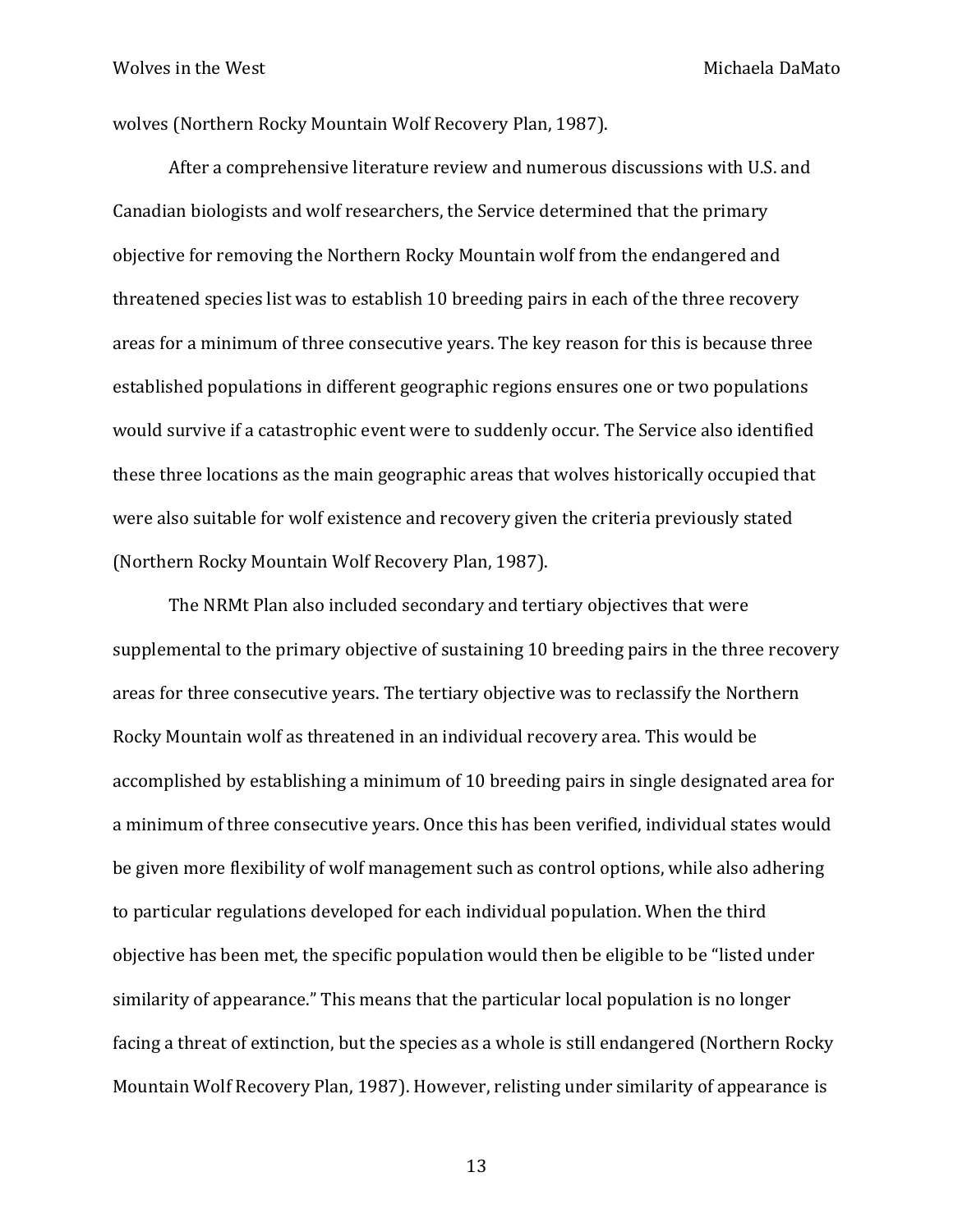only possible after distinct regulations of wolf management have been developed and an adequate state wolf-management plan has been implemented.

Once the third objective has been completed, the secondary goal for delisting the Northern Rocky Mountain wolf was to reclassify the Rocky Mountain wolf to threatened (rather than endangered) by establishing 10 breeding pairs for three consecutive years not only in the recovery areas but the three historic regions in northwestern Montana, central Idaho, and the Yellowstone Area. This would further increase the chances of species survival by allowing more area for populations to expand and diversify. Though, the Service notes that government implemented protection will not be sufficient enough to maximize survival rates as these wolves migrate to other areas where protection is not. Therefore, they recommend that individual land and wildlife management agencies are given straightforward and specific guidelines for protection and management of wolves to ensure wolf recovery is implemented in other agencies' planning and management strategies.

Both the Montana and Idaho locations had the possibility of natural recolonization from a Canadian corridor that had not proved successful when the program was published, but with the right management strategies this option has become much more viable. The U.S. Fish and Wildlife Service established integrative programs with Canada that would promote wolf migration to the northwest Montana and central Idaho recovery areas. These programs resulted in management practices that favored wolf relocation and survival such as safe travel corridors, abundant wolf habitat, and protection of the wolf populations in British Columbia and/or southwestern Alberta (Northern Rocky Mountain Wolf Recovery Plan, 1987). This type of method required that U.S. and Canadian biologists closely monitor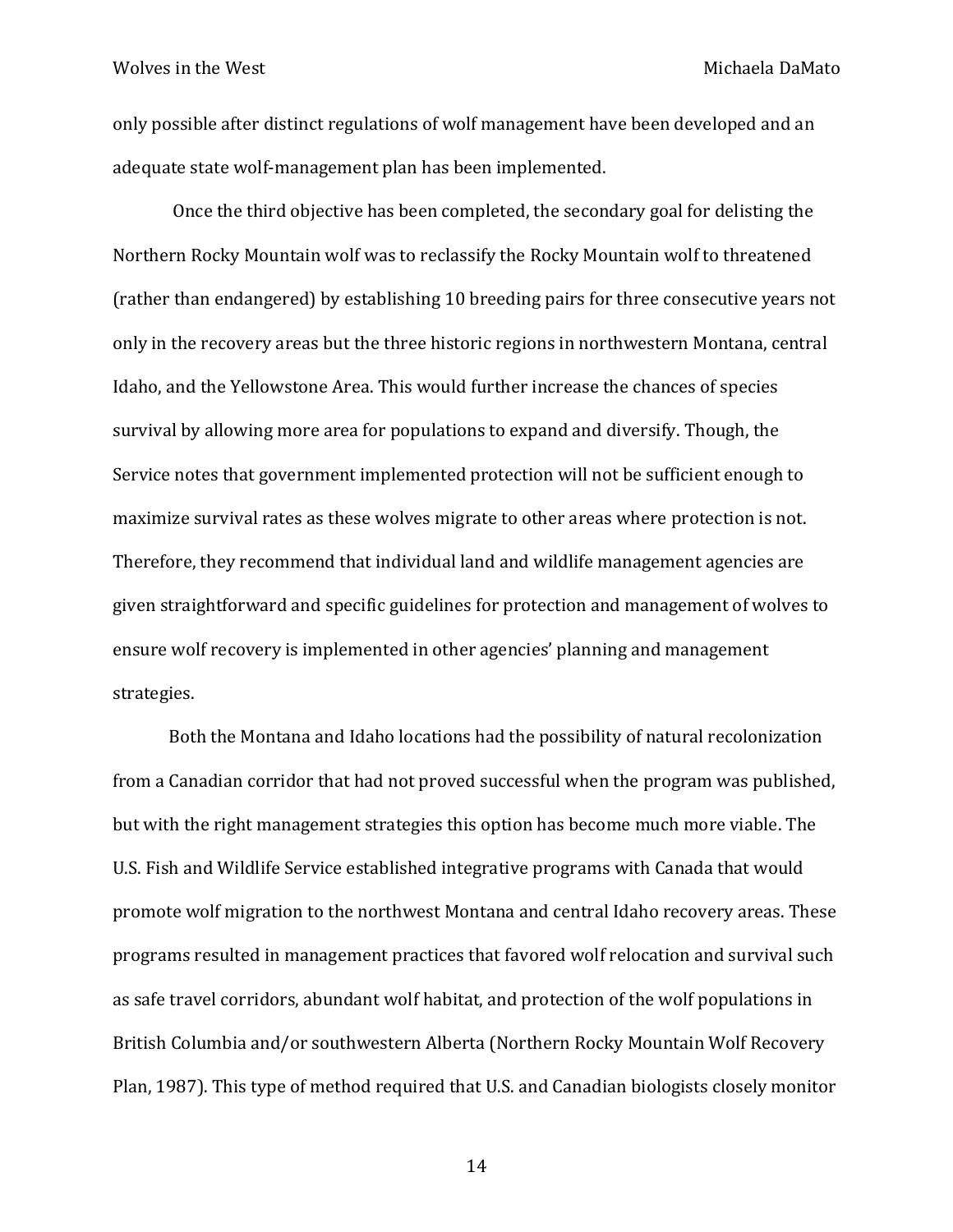dispersal patterns of Canadian wolves to better adjust the management and protection policies. It also called for habitat conservation efforts on behalf of the U.S. Fish and Wildlife Service that would promote survival of the migrating populations by funding public outreach and information programs in order to increase wolf education and acceptance.

As for the Greater Yellowstone area, the possibility of natural recolonization of wolves was extremely limited because of its remote location to other wolf populations and lack of suitable travel corridors. Because of this, the translocation of wolves to this area was essential for re-establishing a population in Yellowstone. The relocated wolves in the Yellowstone area were termed an "experimental population" under the 1982 Amendments to the Endangered Species Act (ESA), which provided greater management flexibility in this zone and ultimately increased public and agency approval of the transplant proposal (Northern Rocky Mountain Wolf Recovery Plan, 1987). The local public had reasonable concerns about the reintroduction of a top predator to an area that it has been absent from for decades, and by designating the population as experimental, the Fish and Wildlife Service was able to impose control options that would otherwise not be possible if the population was just listed as threatened. Some of the flexible options for controlling this experimental population in Yellowstone included the ability for livestock owners to kill a depredating wolf if the killings were verified to be domestic livestock on designated private land, to delist or reclassify wolves outside of the designated recovery zones as "listed under similarity of appearance", to conduct control management practices early in the recovery process to limit significant impacts on prey populations, and to initiate wolf control on packs that hunt herds of prey outside of the Yellowstone National Park area (Northern Rocky Mountain Wolf Recovery Plan, 1987).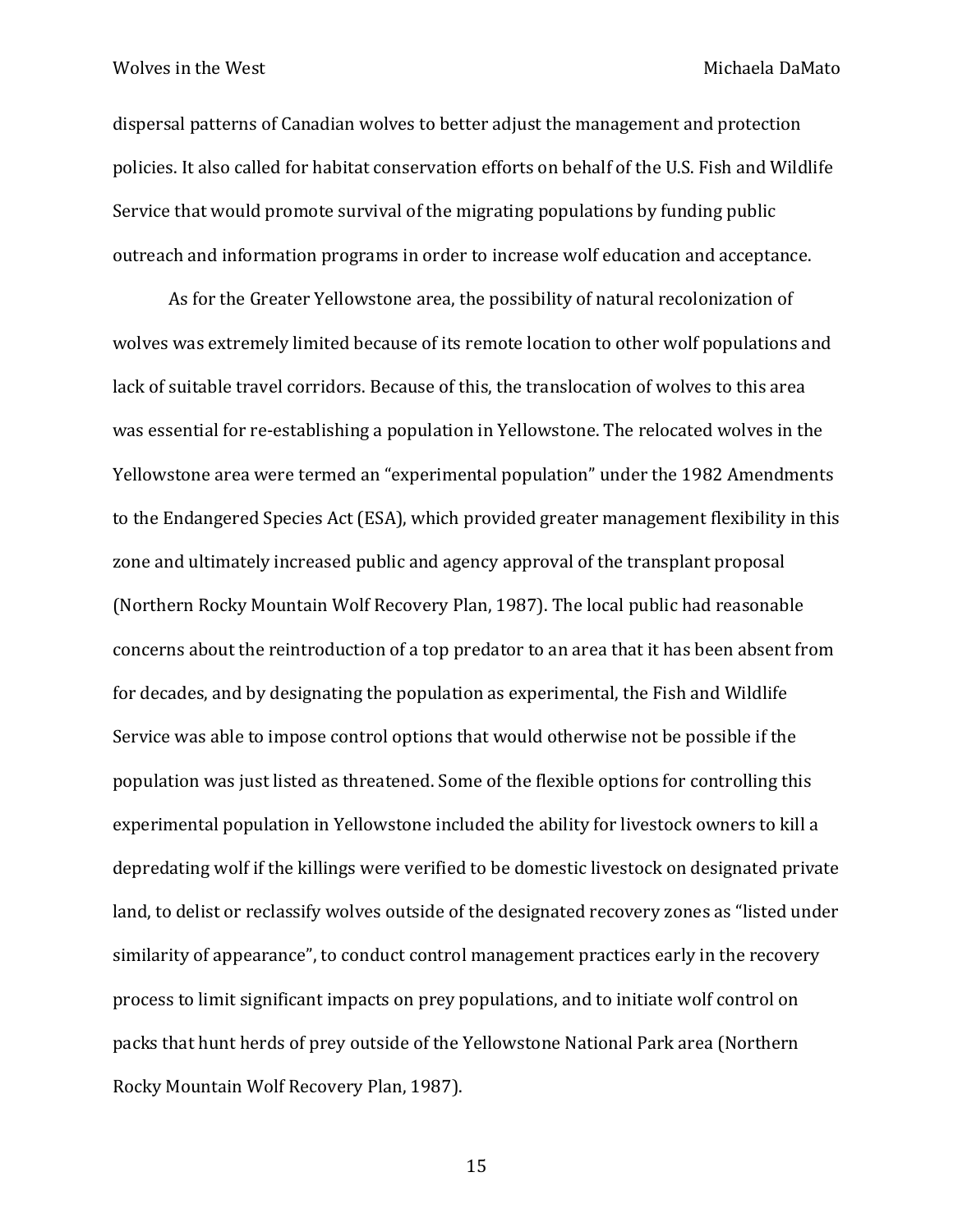The Service itself notes that public outreach and education is extremely critical to the success of the Greater Yellowstone wolf population, even more so than the Idaho and Montana locations, because this population was implanted into this area rather than naturally recolonized. This area also experiences much more frequent interactions between wolves and humans due to tourism, hunting, and other human traffic and the lack of knowledge and understanding of wolves has ultimately limited the effectiveness of wolf recovery efforts. However, the Fish and Wildlife Service advised that public outreach in all three states would be essential for public acceptance of the plan. They knew that not everyone would support wolf repopulation, but outreach and education would ultimately reduce the number of oppositions to wolf reintroduction.

Through their education and outreach efforts, the U.S. Fish and Wildlife Service wanted to inform the public about the natural history wolves have with this region of the United States, the status of their endangerment, and factual information about wolves and the management program itself. They believed that public outreach methods such as issuing news releases, publishing articles, holding community meetings, and hosting public hearings would be sufficient in building support from the general public. Educating those who come in direct contact with wolves, like ranchers or other agencies, about the wolf protection guidelines under the ESA would be vital in preventing unlawful killing of endangered wolves that could result in a fine of \$20,000, 1 year in prison, and loss of licenses or permits for use of public land (Northern Rocky Mountain Recovery Plan, 1987).

To further prevent conflicts between wolves and humans and increase the acceptance of this newly introduced species, the U.S. Fish and Wildlife Service established three separate management zones in each of the three recovery areas. These management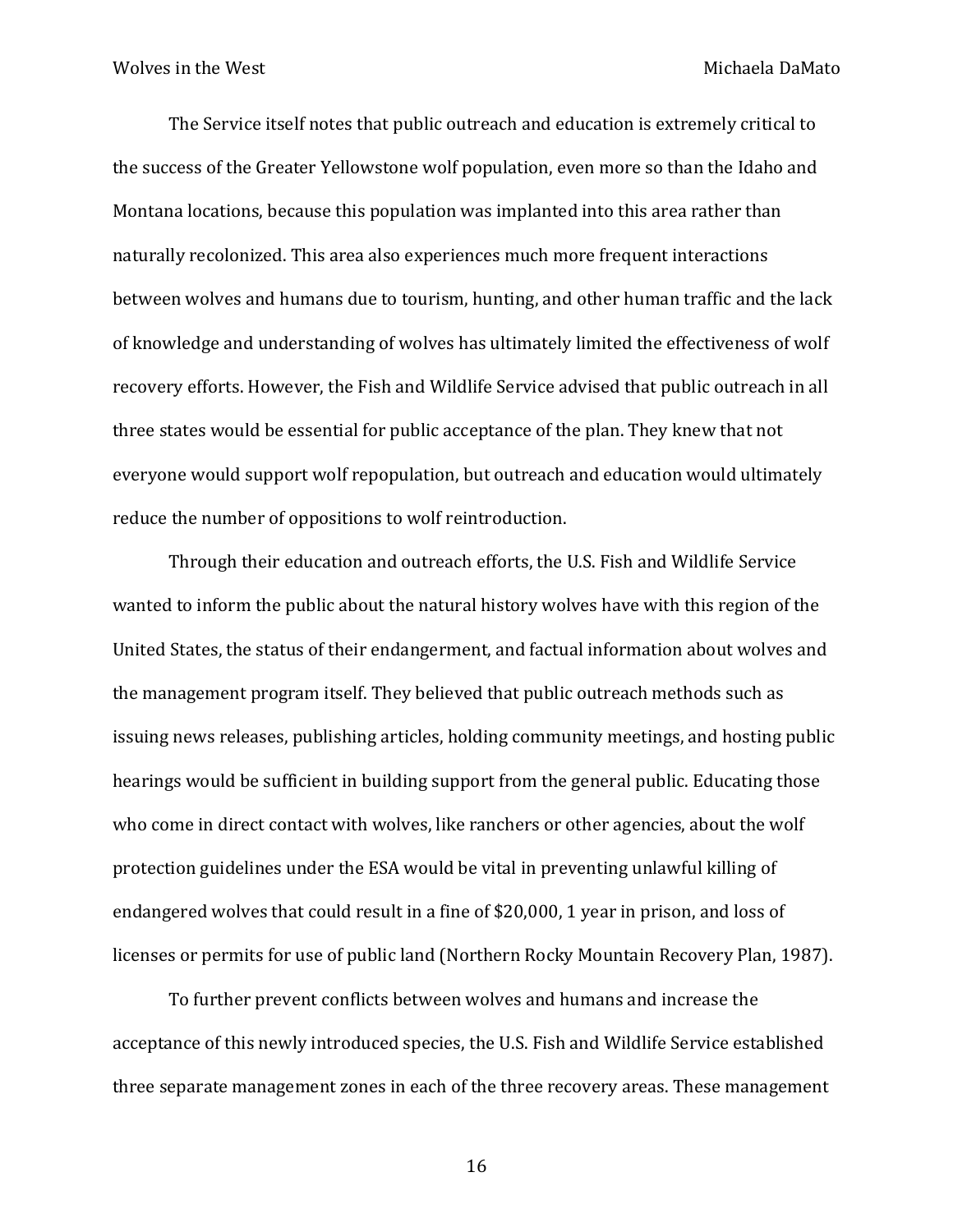zones were developed to ultimately gain support for the program from the livestock industry and were used to minimize livestock depredation and human interactions as much as possible by distinguishing wolf habitat from human and livestock populations.

Management Zone I was designated as the primary habitat for wolves and should have an area larger than 3,000 continuous square miles with an adequate abundance of prey to support the ten breeding pairs of wolves. The area in zone I should have less than 10% private land ownership and less than 20% grazing land to minimize the chance of encounters with humans and livestock (Northern Rocky Mountain Recovery Plan, 1987). Management in this zone focused primarily on the protection of wolf populations, conservation and improvement of wolf habitat, and limiting conflicts with livestock. The needs of the wolves were the primary factor in management decisions and control options should only be used as a last resort that must be directed by the Regional Director of the Fish and Wildlife Service.

Management Zone II is the buffer zone between Zone I and Zone III and should still have key habitat and prey for wolves, but not necessarily enough to support large wolf populations. Wolf conservation and protection was not the main priority in this area of land and other land uses may have precedence over wolf habitat use. Control options could be used on wolves that depredate on lawfully present livestock as directed by the Regional Director of the Fish and Wildlife Service.

Management Zone III is the zone of human activity, development, and livestock, and is not suitable for wolves due to the conflicts that would arise. The highest priority in this zone is to minimize conflicts between humans, livestock, and wolves, and management of wolf habitat is not considered. Any wolf that depredates on livestock will be controlled and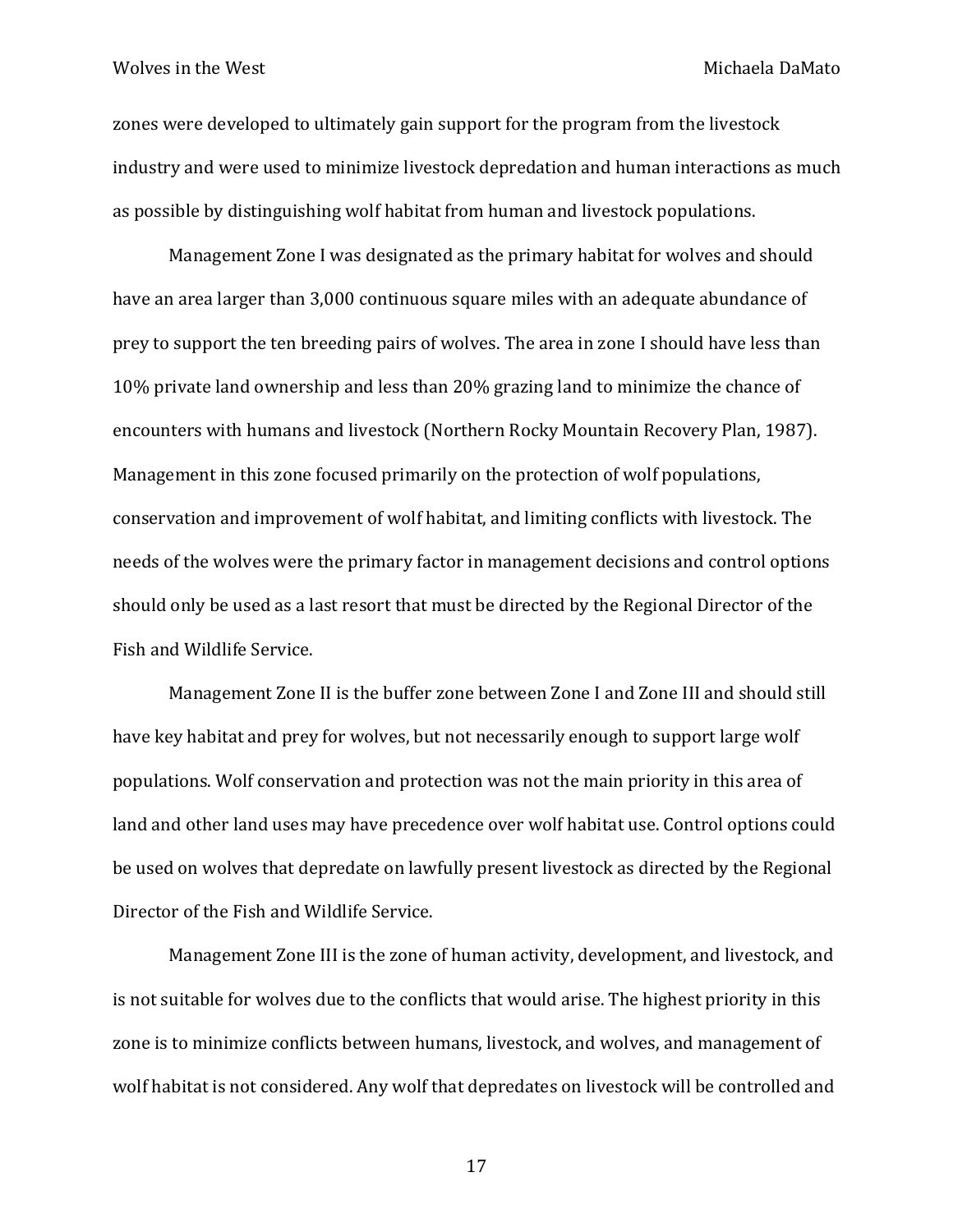any wolf that has been determined to frequently pose a threat to livestock may also be controlled.

In Management Zones I and II, clear evidence of wolf depredation must be presented to qualified State or Federal personnel before the wolf would be controlled, and there must be an indication that the wolf would continue to depredate on livestock if it was not controlled. The Service states that not all wolves that live near livestock pose a threat, therefore problem wolves should be translocated rather than killed and only single wolves should be moved rather than entire local populations (Northern Rocky Mountain Wolf Recovery Plan, 1987). The problem wolves would be captured, tattooed, ear-tagged, radiocollared, and relocated to an area within Zone I that have very little conflict with other interests to ensure further problems would not occur. If a wolf made several offenses it would be removed from the wild and placed in captivity, and lethal control would only be considered if the relocated wolf returned to the original site of conflict multiple times and no other facilities were willing to take in the wolf. The Service also notes that developing a Task Force that designates compensation to ranchers that experience livestock loss was important for limiting the need for drastic control methods in Zone I and II.

The U.S. Fish and Wildlife Service had specific methods for monitoring gray wolf populations, habitat, and pray in each of the three management zones in order to ensure populations would meet their respective goals. They often used monitoring systems to determine areas that were newly occupied by wolves, and conducted wolf surveys in areas with high reports of wolf sightings during the fall season and in summer during mating season in order to track population growth. They also monitored known populations of wolves using radio tracking to determine their home ranges, estimated numbers of packs,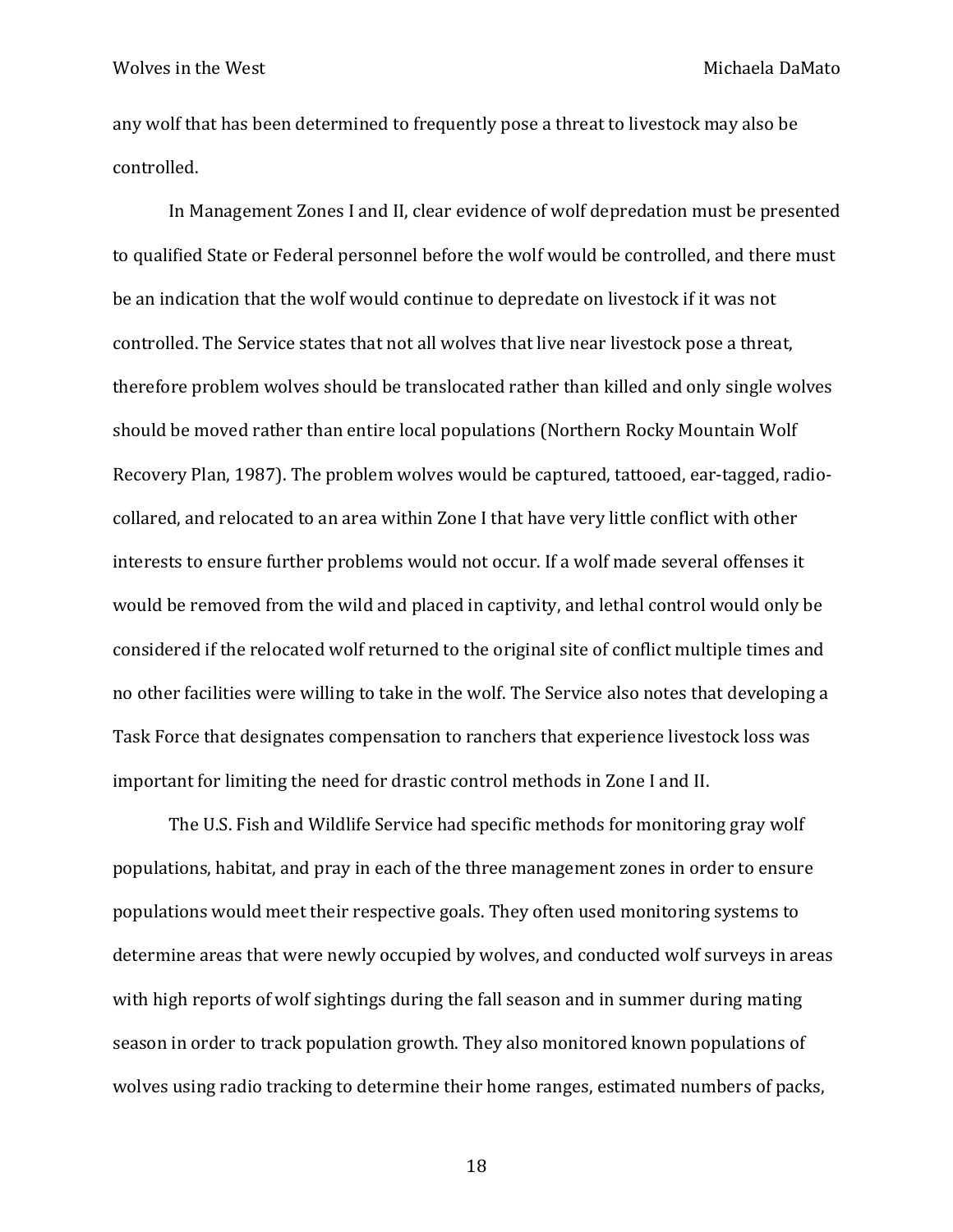pairs and individual wolves, approximate pup to adult ratios, average litter sizes, and overall population trends (Northern Rocky Mountain Wolf Recovery Plan, 1987). This monitoring and management effort demanded the support and funding from organizations outside of the Fish and Wildlife Service because of the effort required to track and protect these growing populations.

Many of the organizations involved in the wolf reintroduction program knew that the management of wolf habitat and livestock conflicts was not the only critical factors that would promote the success of wolf repopulation in the Northern Rocky Mountains. The U.S. Fish and Wildlife Service also considered the repercussions wolves would have on game populations, timber harvesting and fire management, recreation, and energy and minerals development. Working closely with agencies involved in these different sectors was extremely important to the development of this program because without their support for the presence of the wolves there was little chance of reaching the population recovery goals. Furthermore, the U.S. Fish and Wildlife Service would not be able to solely fund the various management actions that are needed. Some of these agencies involved in the program include Idaho Department of Fish and Game, Montana Fish, Wildlife and Parks, Wyoming Game and Fish Department, National Park Service, USDA Wildlife Services, several different Native American tribes, and state level departments of natural resources (Northern Rocky Mountain Wolf Recovery Program 2015 Interagency Annual Report, 2016).

The U.S. Fish and Wildlife Service was able to reach the recovery goal of 10 breeding pairs in each of the three recovery areas for 3 consecutive years in 2002, and by 2011 wolves were delisted in Montana and Idaho and shortly after in Wyoming in 2012. Efforts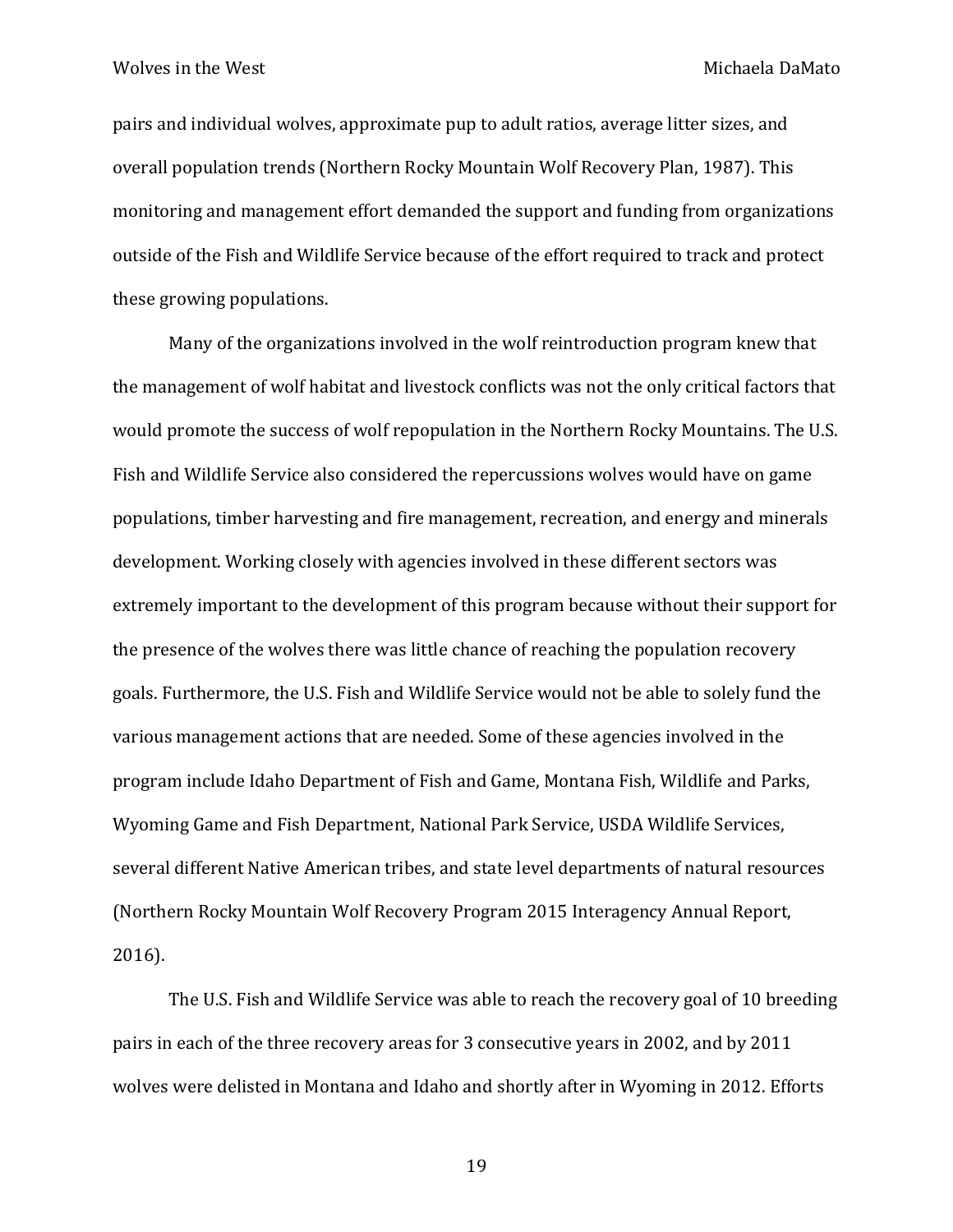to delist wolves in the Northern Rocky Mountain area were initiated in 2007, but Montana and Idaho did not have enough resources to properly implement their management plans until 2011 and Wyoming's state laws were not sufficient for conserving the newly established wolf populations until 2012 (Endangered and Threatened Wildlife and Plants, 2007). The Wyoming population was relisted in 2014 in order to continue to receive federal protection because their management efforts were not providing proper protection, but in early 2017 a U.S. appeals court approved the removal of wolves in Wyoming under the ESA because it appears Wyoming now has an adequate wolf management program to put in place (Volz et al., 2017). This means that gray wolves in the west must now be protected by individual state efforts and states are given the right to manage wolves without any input or intervention from the federal government (Northern Rocky Mountain Wolf Recovery Program 2015 Interagency Annual Report, 2016).

To hold states accountable, the agencies previously mentioned and several others publish an Interagency Annual Report that overviews their wolf management efforts for each year. States that contribute to the report include Idaho, Montana, Wyoming, Oregon, and Washington, and it is primarily comprised of their individual population monitoring, research, outreach, conservation, and funding for the protection of wolves. There are now approximately 2,000 wolves scattered around the western United States because of the Rocky Mountain National Wolf Recovery Plan, and this number will continue to increase as more states and agencies work together to bring back wolves to their historic range (Northern Rocky Mountain Wolf Recovery Program 2015 Interagency Annual Report, 2016).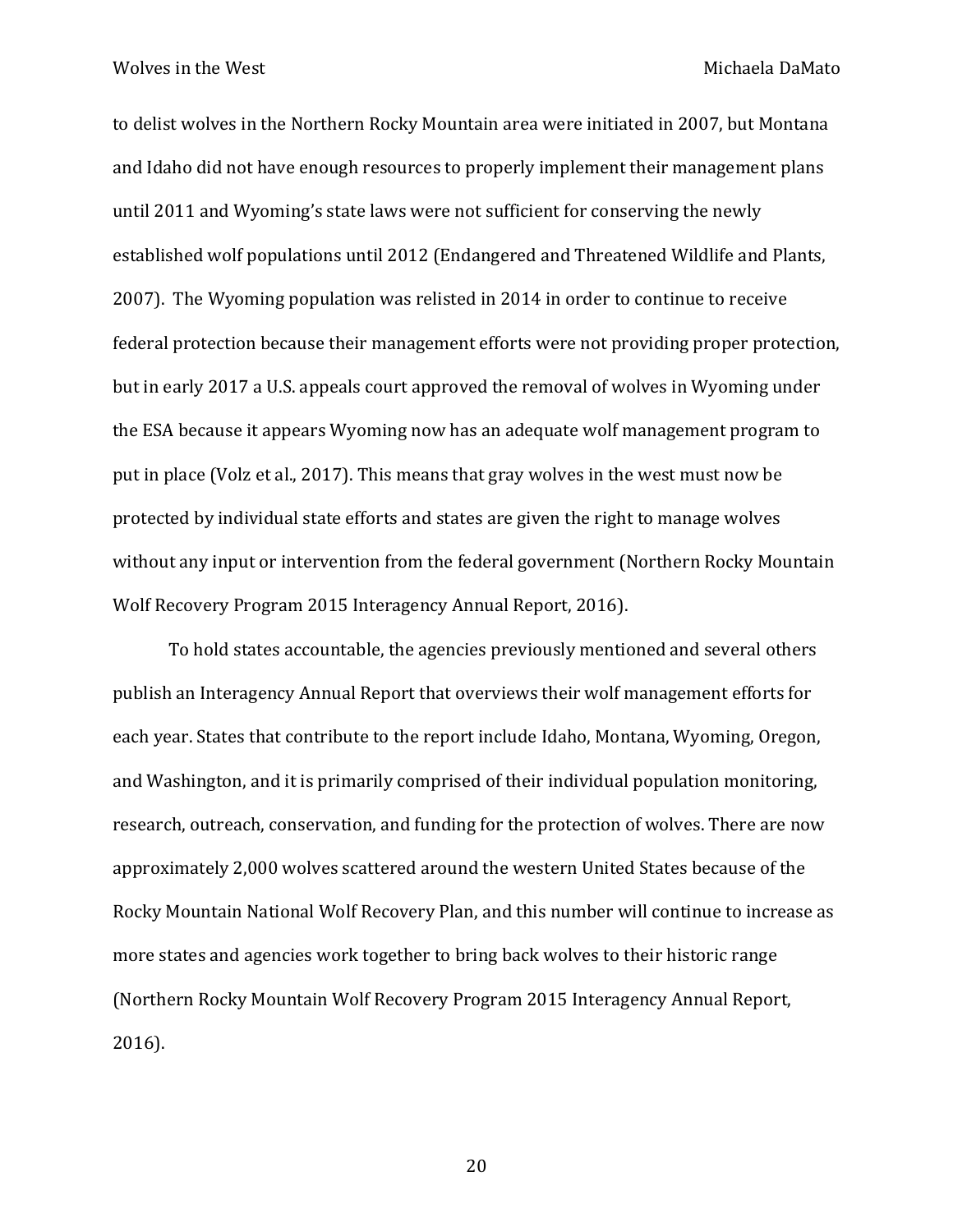

*Figure 2.* Map of known wolf packs in the Northern Rocky Mountains in 1994 and 2015. Reprinted from *Northern Rocky Mountain Wolf Recovery Program 2015 Interagency Annual Report* (p. 1) by The U.S. Fish and Wildlife Service et al., 2015, Helena, MO.

# **Discussion: Assessment**

In this section, I will first be describing the basic framework of the *Finding And Recommendations for Managing Wolves that Migrate Into Colorado* (CO Wolf Plan) developed by the Colorado Wolf Management Working Group. I will then identify opportunities I believe are missing or could be improved to make their wolf management practices more successful. Once I have acknowledged the flaws within their system, I will suggest changes that could be made to the program that would both expand wolf populations within Colorado and increase the support from interest groups that are currently against wolf repopulation in Colorado. Groups that have most recently expressed their opposition to wolf repopulation include ranchers, hunters, and the Colorado State government.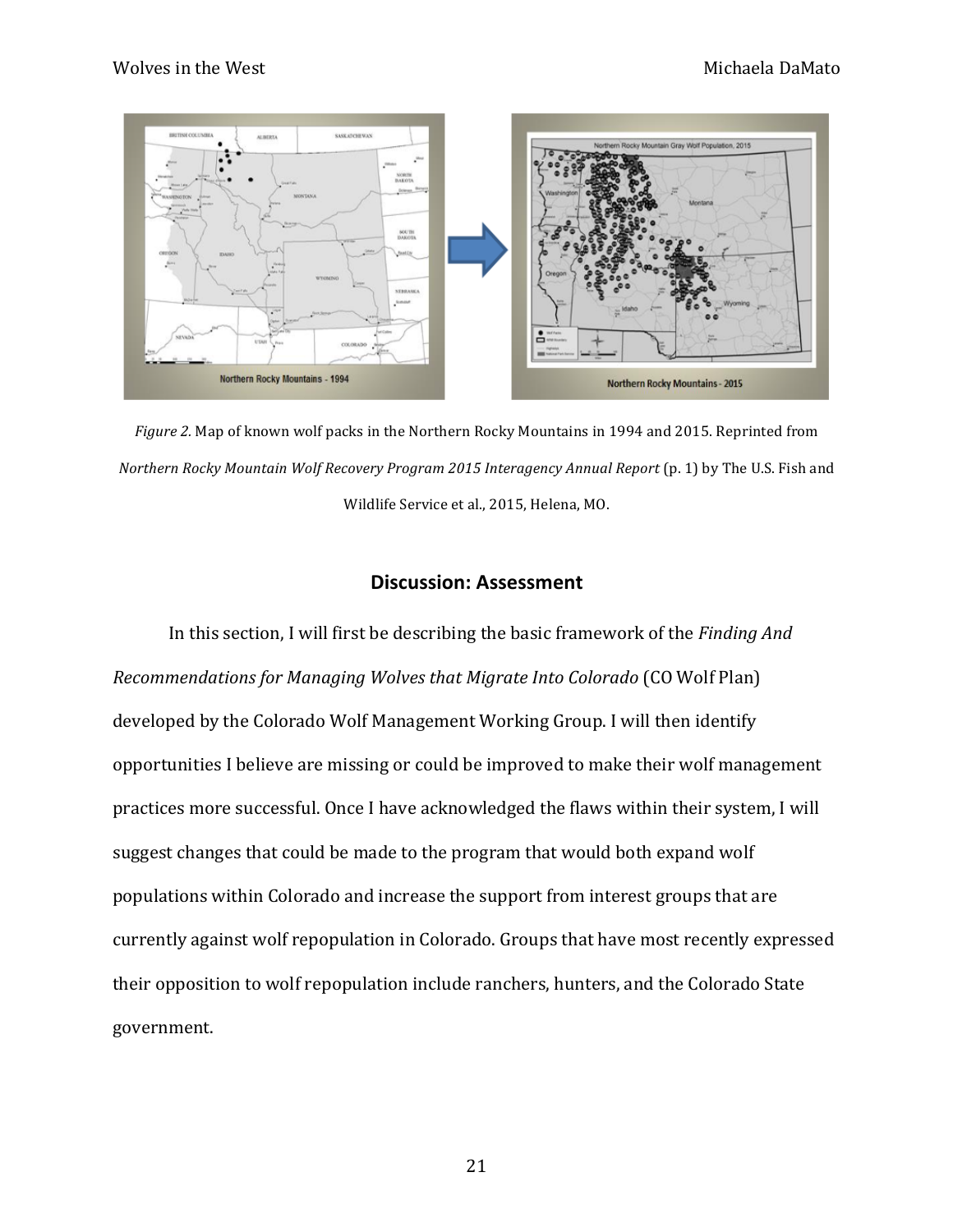# **Map Current System**

# Findings and Recommendations for Managing Wolves That Migrate Into Colorado by the

# **Colorado Wolf Management Working Group**

| Title:                    | Findings and Recommendations for Managing Wolves that Migrate<br>Into Colorado                                                                                                                           |
|---------------------------|----------------------------------------------------------------------------------------------------------------------------------------------------------------------------------------------------------|
| $Author(s)$ :             | Colorado Wolf Management Working Group, 14 members including:<br>4 livestock producers<br>4 wildlife advocates<br>٠<br>2 wildlife biologists<br>2 sportsmen<br>2 local government officials<br>$\bullet$ |
| Date:                     | 2004                                                                                                                                                                                                     |
| Location:                 | The State of Colorado, mostly western Colorado                                                                                                                                                           |
| Primary Goal:             | Establish an effective wolf management plan once wolves were<br>removed from the ESA in Colorado                                                                                                         |
| <b>Primary Principles</b> | Impact-based management<br>٠<br>Adaptive management<br>٠<br>Monitoring<br>٠<br>Damage payments/public outreach<br>$\bullet$                                                                              |

The Colorado Wolf Management Working Group was formed in April of 2004 by the Colorado Division of Wildlife, and appointed 14 members to develop a plan that would protect wolves that were migrating into Colorado as a result of reintroduction programs in nearby states if federal protection were to be lifted. The group consisted of four livestock producers, four wildlife advocates, two wildlife biologists, two sportsmen, and two local government officials to ensure all interest groups would be considered in the management of newly established populations of wolves (Colorado Wolf Management Working Group,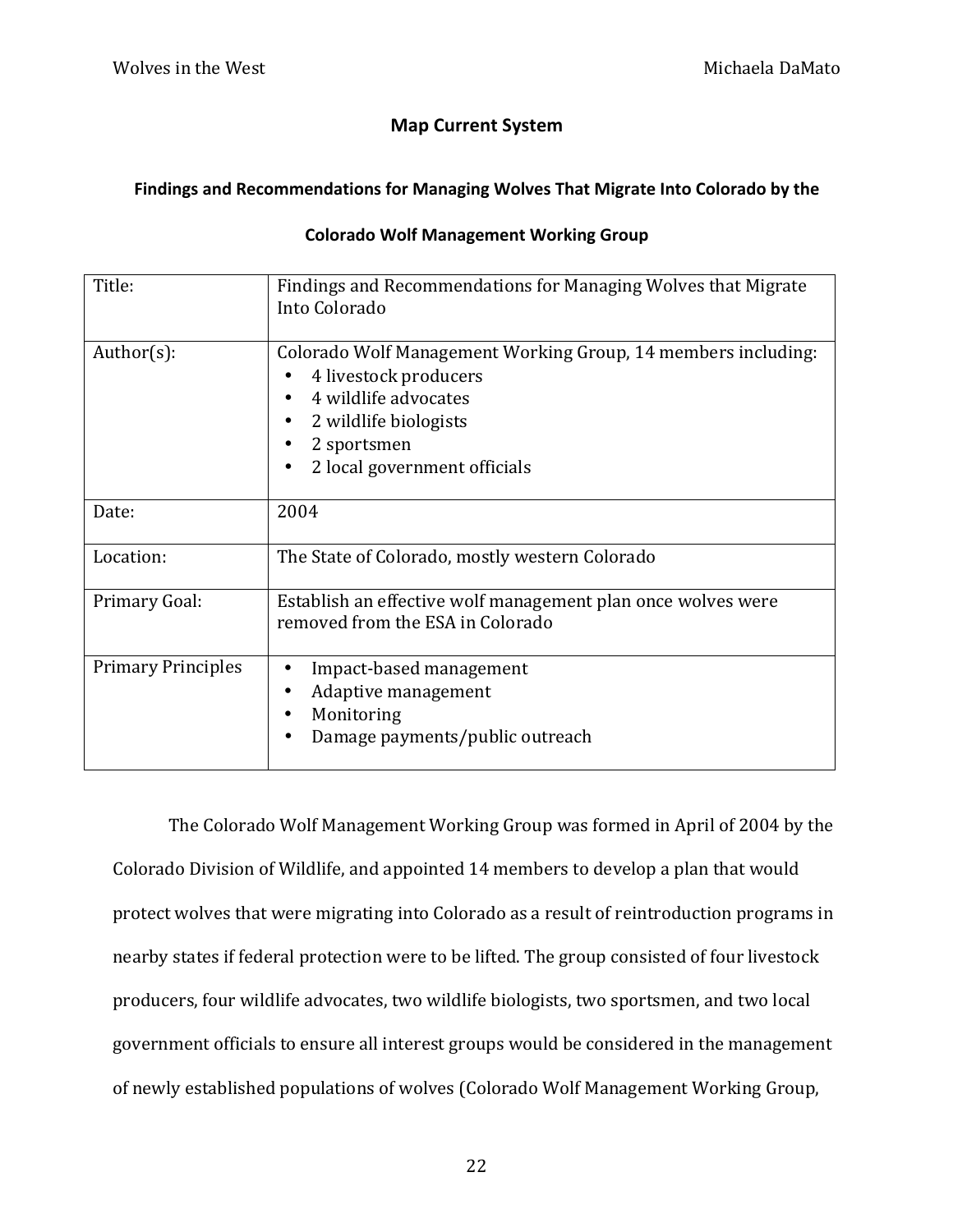2004). The primary goal of the group was to form an effective State management plan once wolves were removed from the Endangered Species Act (ESA) and no longer federally protected. 

All 14 appointed members recognized that there would be several positive and negative outcomes that would result from growing wolf populations in Colorado; but the recommendations for the final report were based on consensus of the issues, regardless of each member's interest group. Some benefits emphasized in the document include improved ecological conditions in certain ecosystems, decreased number of ungulates in overpopulated areas, and a new aesthetic appeal to Coloradans and tourists. Some noted disadvantages include a decline in wild ungulate populations, loss of pets, increased depredation on livestock, and potential property damage (Colorado Wolf Management Working Group, 2004). In order to address each of these impacts, the CO Wolf Plan aimed to provide the tools, flexibility, and funding that would limit the negative effects of wolves and promote the positive.

| Impact-based<br>Management | Focused on monitoring areas that are impacted by wolf<br>٠<br>presence                                                                                                                                            |
|----------------------------|-------------------------------------------------------------------------------------------------------------------------------------------------------------------------------------------------------------------|
|                            | Aims to avoid lethal control through the use of alternative<br>٠<br>control methods                                                                                                                               |
|                            | Requires multi-agency and livestock producers' cooperation<br>٠                                                                                                                                                   |
| Adaptive<br>Management     | Takes into account the natural changes that occur over time to<br>٠<br>the program and people's attitudes<br>Improve upon the plan every 5 years using the most current<br>$\bullet$<br>research and information  |
| Monitoring                 | Continual use of several different wolf monitoring techniques<br>٠<br>to gauge the degree and distribution of wolf presence<br>Track interactions and impacts between wolves and<br>$\bullet$<br>humans/livestock |

|  | Summary of the Four Primary Principles Outlined in CO Wolf Plan |
|--|-----------------------------------------------------------------|
|  |                                                                 |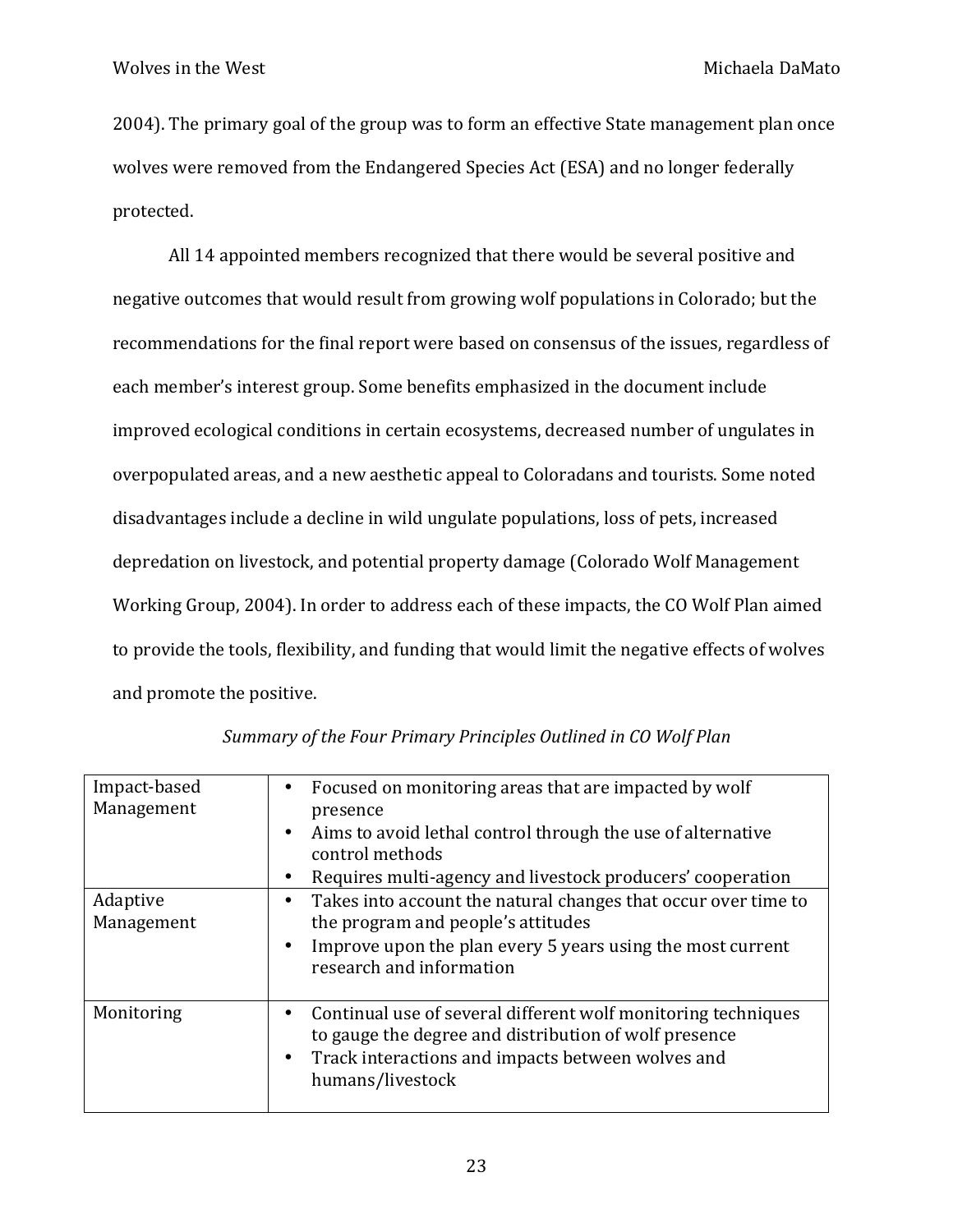| Damage Payments &<br>Public Outreach<br>$\bullet$<br>$\bullet$ | Compile and distribute information based on current wolf<br>$\bullet$<br>management activities in Colorado to educate public<br>Engage with key interest groups through non-specific outreach<br>efforts<br>Pay livestock owners and hunters 100% market value for<br>confirmed wolf depredation and 50% for probable kills |
|----------------------------------------------------------------|-----------------------------------------------------------------------------------------------------------------------------------------------------------------------------------------------------------------------------------------------------------------------------------------------------------------------------|
|----------------------------------------------------------------|-----------------------------------------------------------------------------------------------------------------------------------------------------------------------------------------------------------------------------------------------------------------------------------------------------------------------------|

The Colorado Wolf Management Working Group collectively developed four primary principles that were presumed necessary to managing wolves in Colorado and involved impact-based management, adaptive management, monitoring, and damage payments or other proactive measures for losses. Impact-based management recognizes that the impacts of wolves will vary based on location, density of wolves, distribution of ungulate species, patterns of land ownership, and proximity to livestock, but also understands that monitoring these different impacts as well as human attitudes is critical for proper wolf management (Colorado Wolf Management Group, 2004). In cases where conflict does occur, lethal control methods should be avoided, and instead the group suggests using alternative resolutions that would still mitigate the issue without harming wolves. Some methods they suggest include relocating problem wolves or packs, providing damage payments to livestock owners, or utilizing a combination of several management tools to find the best possible solution for a given area.

For wolf management actions to be effective and efficient, the Working Group highlights that there must be "a high degree of cooperation and coordination among management agencies and the private sector" (Colorado Wolf Management Group, 2004). The Colorado Department of Wildlife (CDOW) and USDA APHIS Wildlife Services are the agencies most involved in this wolf protection program and work closely with livestock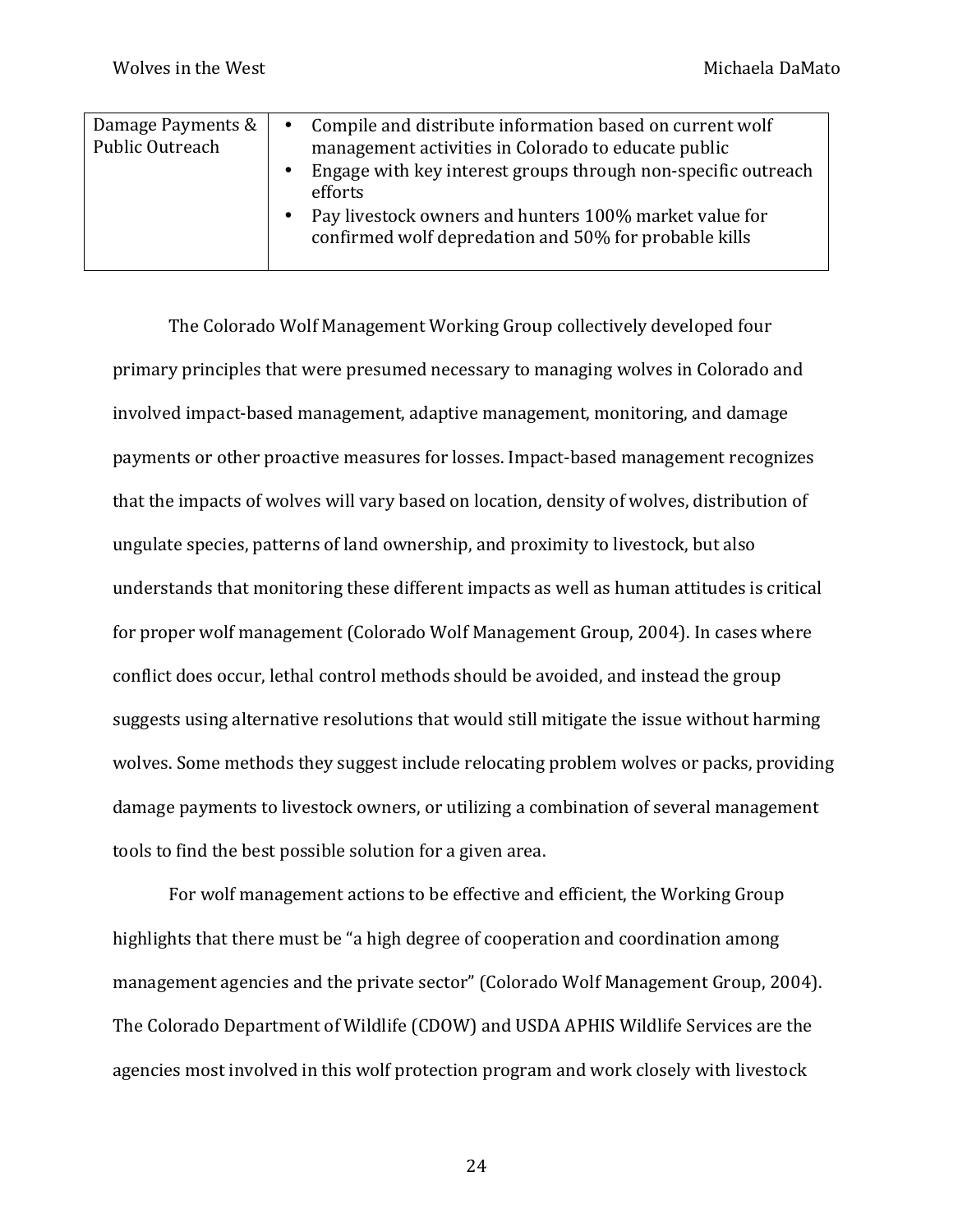owners that are negatively impacted by wolves. These groups also provide wolf education and outreach about wolves, their implications, and their management to key interest groups like ranchers, hunters, conservationists, nearby homeowners, and policy makers. The CO Wolf Plan points out that a key component of impact-based management is the supply of available funding to guarantee each aspect of the protection plan will be properly and efficiently implemented, and this funding would primarily be from agencies like the CDOW, Wildlife Services, and several other non-government organizations (NGOs) (Colorado Wolf Management Group, 2004).

Adaptive management takes into account the changes that will occur over time to the wolf management program and suggests the CDOW be fully engaged in measuring and adapting to these changes. This would involve annually assessing the positive and negative impacts of wolves and using this information along with new peer-reviewed literature, input from the public, wildlife experts, and other agencies to improve upon the plan at least every five years (Colorado Wolf Management Group, 2004). The Group suggests surveying public attitudes and acceptance of wolves should be an ongoing project and a primary effort of adaptive management because it will keep the public informed and involved. Adaptive management is extremely important to the longevity of the program because the public must be supportive of the plan and tolerant of the negative impacts of wolves in order for wolf populations to establish and thrive (Colorado Wolf Management Group, 2004). 

The third management strategy outlined by the Colorado Wolf Management Group is monitoring the distribution of wolves to gauge the degree of wolf presence and to also improve upon current management methods. Monitoring methods suggested by the Group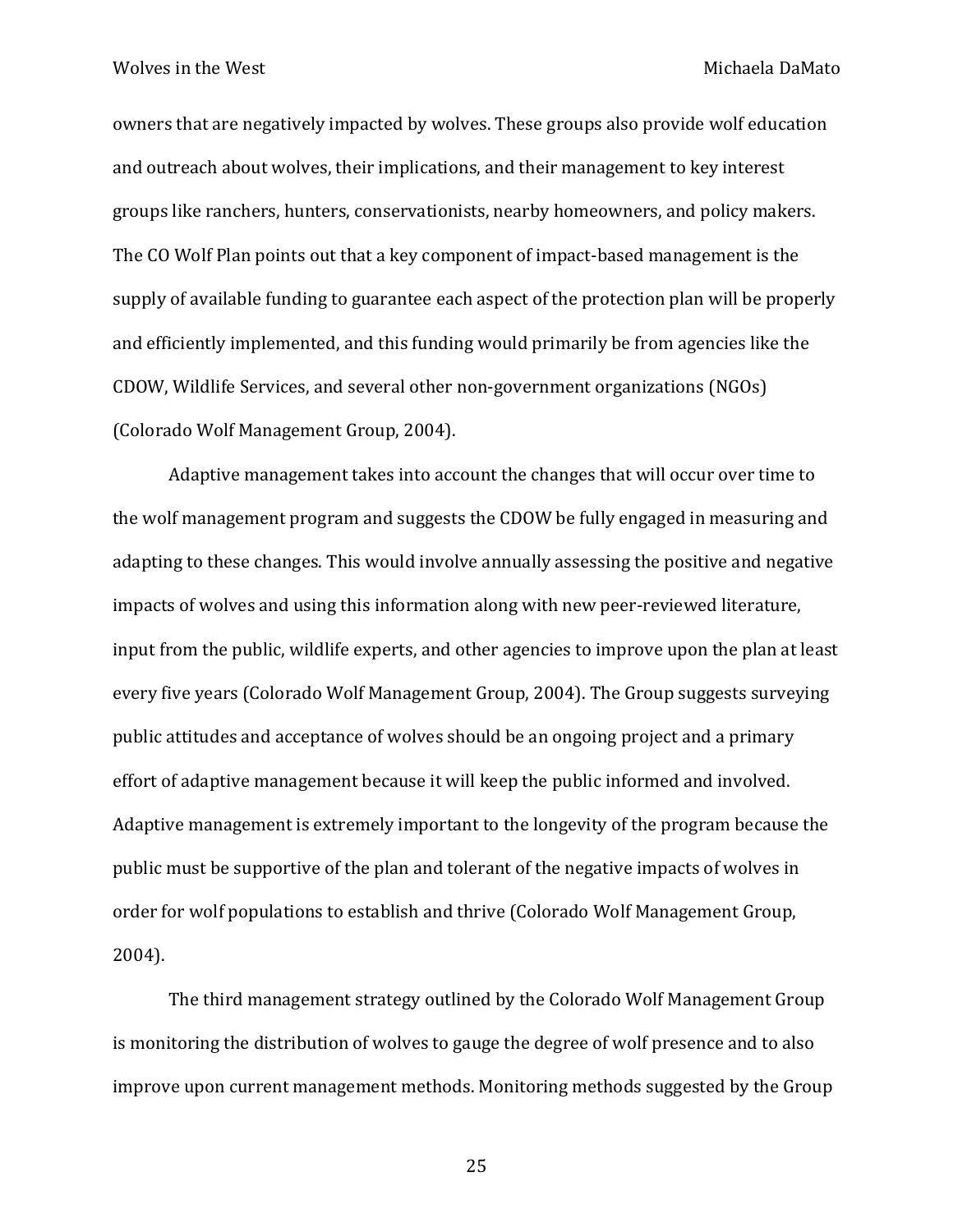include aerial tracking, snow tracking, scent marking, howling surveys, radio collaring, remote photography, and genetic profiling (Colorado Wolf Management Group, 2004). These efforts would be implemented and funded by the CDOW and may be used in varying degrees depending on the information needed from the monitoring. Information collected could potentially be used to help prevent and verify depredation of livestock, determine the ecological effects of wolves, mark changes in ungulate populations as a result of wolves, answer wolf related research questions, track unlawful killings of wolves, and continually update the program (Colorado Wolf Management Group, 2004).

However, in order for wolf monitoring to be initiated, local communities must be the first to act by reporting all accurate wolf sightings. If there are numerous reports of sightings or livestock depredation in the same area over the course of a few weeks, a wildlife expert will visit the location to verify these reports and potentially implement further monitoring efforts. The Group realizes that each community will have its own set of unique threats and conditions as a result of wolves, therefore they suggest that monitoring efforts be specialized for each individual area that is directly impacted. They also insist that the CDOW develop specific community networks with local residents that allow ranchers to quickly be notified of nearby wolf pack presence so they can act accordingly.

Lethal control of problem wolves should only be used as a last resort in the monitoring and management of wolves in Colorado. Instead the state and non-government organizations (NGOs) were recommended to develop proactive solutions alongside livestock producers that would best fit their individual need. This would include actions such as providing guidance on proper carcass disposal, investing in extra protective fencing, installing scare devices, and testing of other developmental non-lethal methods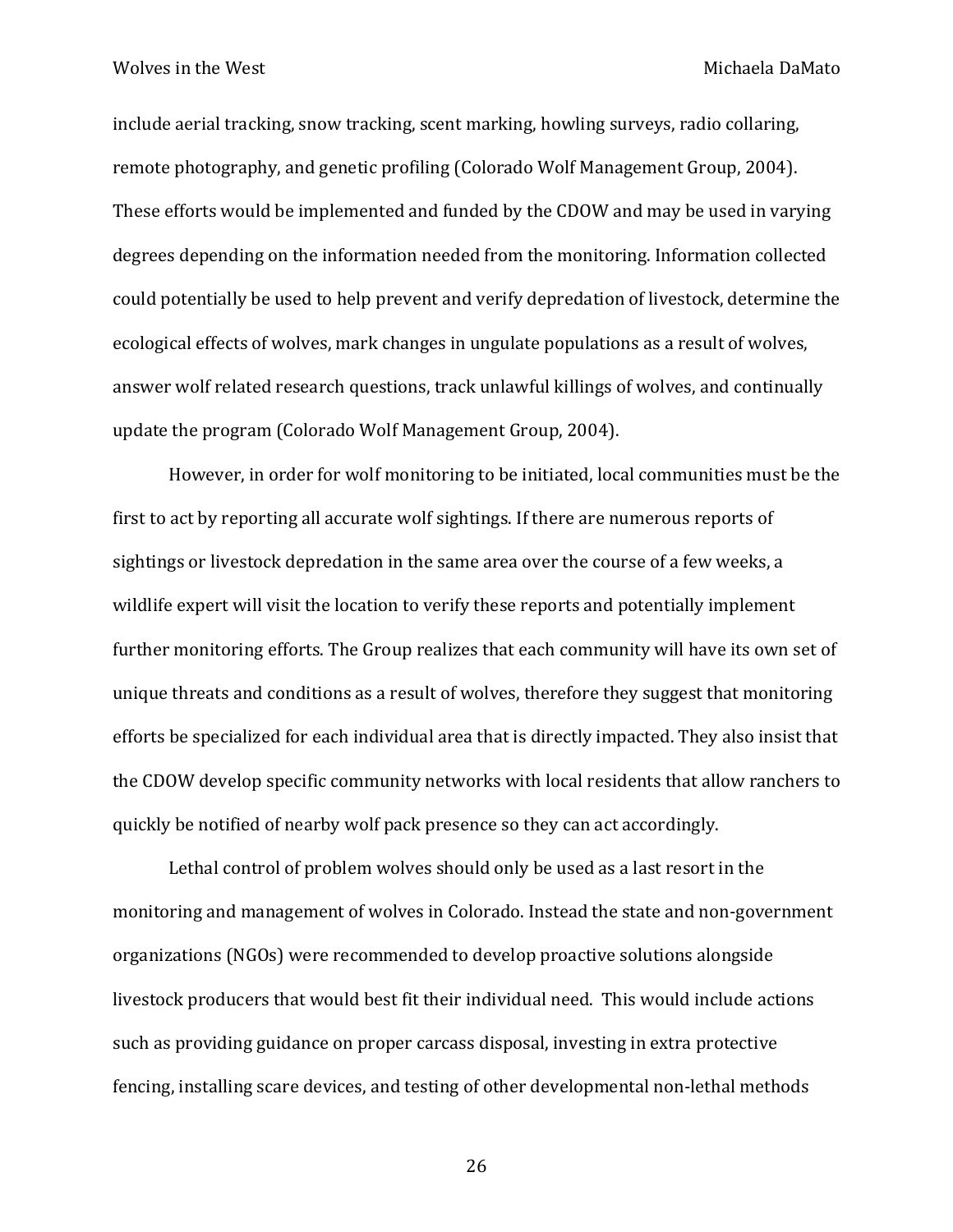(Colorado Wolf Management Group, 2004). Farmers and ranchers that participate in the use of alternative and experimental control methods would also be provided with an incentive for their cooperation and willingness to make the program successful. Monitoring the actions of livestock producers and offering them alternative methods for management is the best possible solution to preventing the unlawful killing of wolves by ranchers and further promote the establishment of wolf populations by encouraging the coexistence of humans and wolves.

In addition to monitoring wolf presence and their interactions with communities and livestock producers, the Working Group also finds it critical to monitor the unlawful hunting of wolves, wolf health and disease, urban interactions with wolves, and further research that is needed for management decision-making. The Group believes that tracking these factors is essential for developing a holistic wolf protection program because it addresses the major threats that would inhibit the establishment of wolf populations. The research would be conducted by the CDOW and be used to determine natural population trends as well as inform future management plans pertaining to wolf distribution, wolflivestock and wolf-human interactions, habitat health, and ungulate population trends (Colorado Wolf Management Group, 2004).

The final principle outlined in the CO Plan is the implementation of a program for education and information, as well as a program for damage payments for wolf depredation. In terms of the informative program, the Group recommends that the CDOW compile and distribute information based on current wolf management activities in Colorado with the intent to provide scientific and factual information about wolves (Colorado Wolf Management Group, 2004). The Group believes this will make the public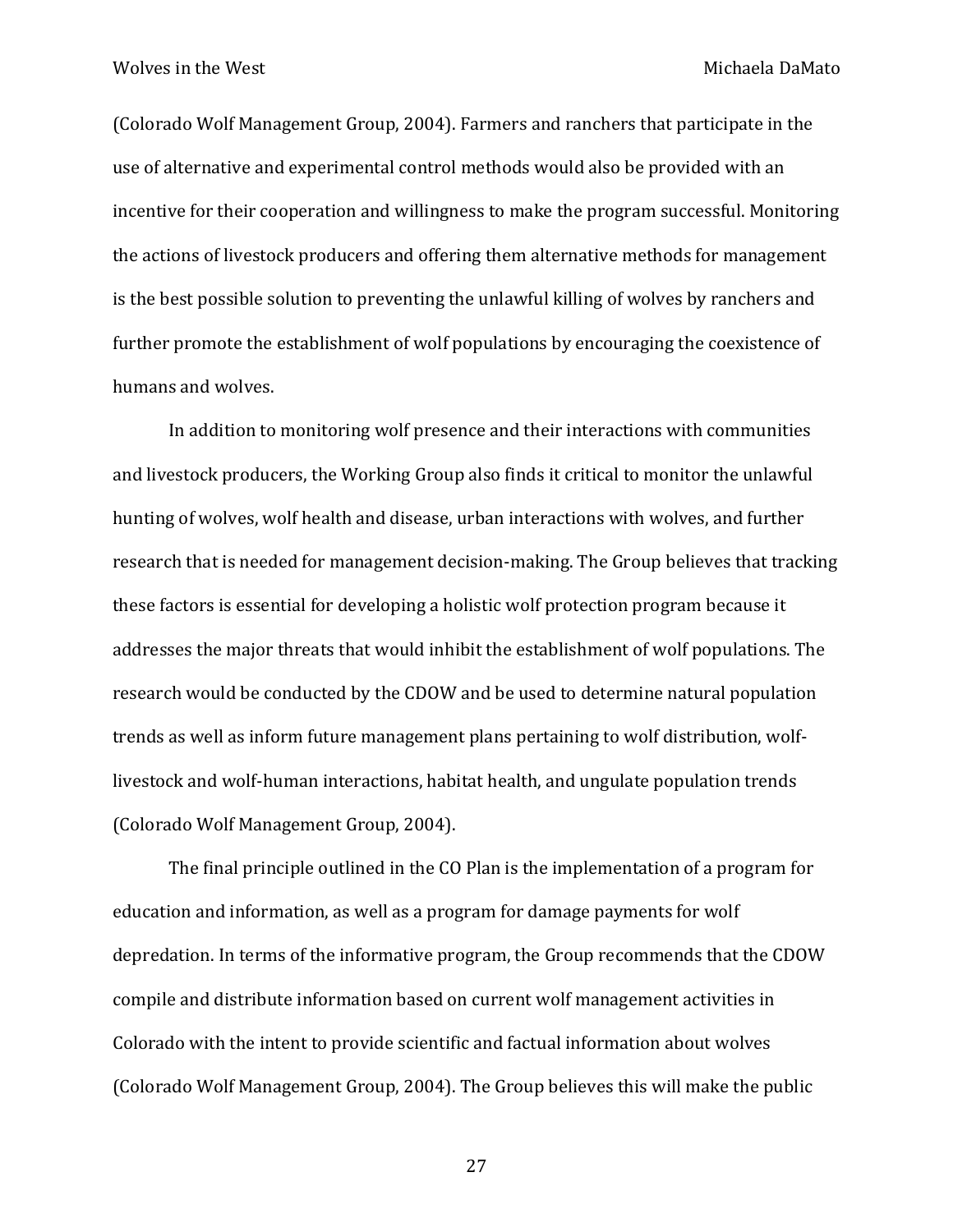more knowledgeable about wolves and thus more objective about their management, and increase the likelihood of the program being successful. Outreach efforts would primarily be focused on informing the general public, students, tourists, hunters, wildlife advocates, agency personnel, and the agricultural community on things like basic wolf information, wolf populations and distribution in Colorado, species identification, general wolf ecology, and the values and challenges related to wolves and their management (Colorado Wolf Management Group, 2004). The educational program would require the frequent circulation of current and relevant information about wolves in Colorado, and would only be possible with the cooperation from volunteers, NGOs, and other government organizations to ensure the information is effectively distributed to key interest groups.

The Working Group recognized that the most important aspect to consider in the development of their wolf protection plan is the relationship between wolves, hunters, and livestock producers because of their notable influence in the U.S economy. Growing wolf populations pose a threat to ranchers' income and hunters' game because of wolf depredation on ungulates, and unless ranchers and hunters are provided insurance for the losses that occur they are extremely unlikely to endorse the program and refrain from killing protected wolves. To increase wolf acceptance by these interest groups, the CO Wolf Plan suggests the CDOW manage a fund within the Colorado Game Damage Program that would pay hunters and ranchers for both confirmed and probable wolf kills. It is sometimes difficult to confirm a case of wolf depredation because they often do not leave a carcass or other signs of evidence, therefore the CO Wolf Plan understood that it would also need to compensate those who experience wolf depredation without sufficient evidence to prove it. Confirmed kills would be paid at 100% of the current market value and probable kills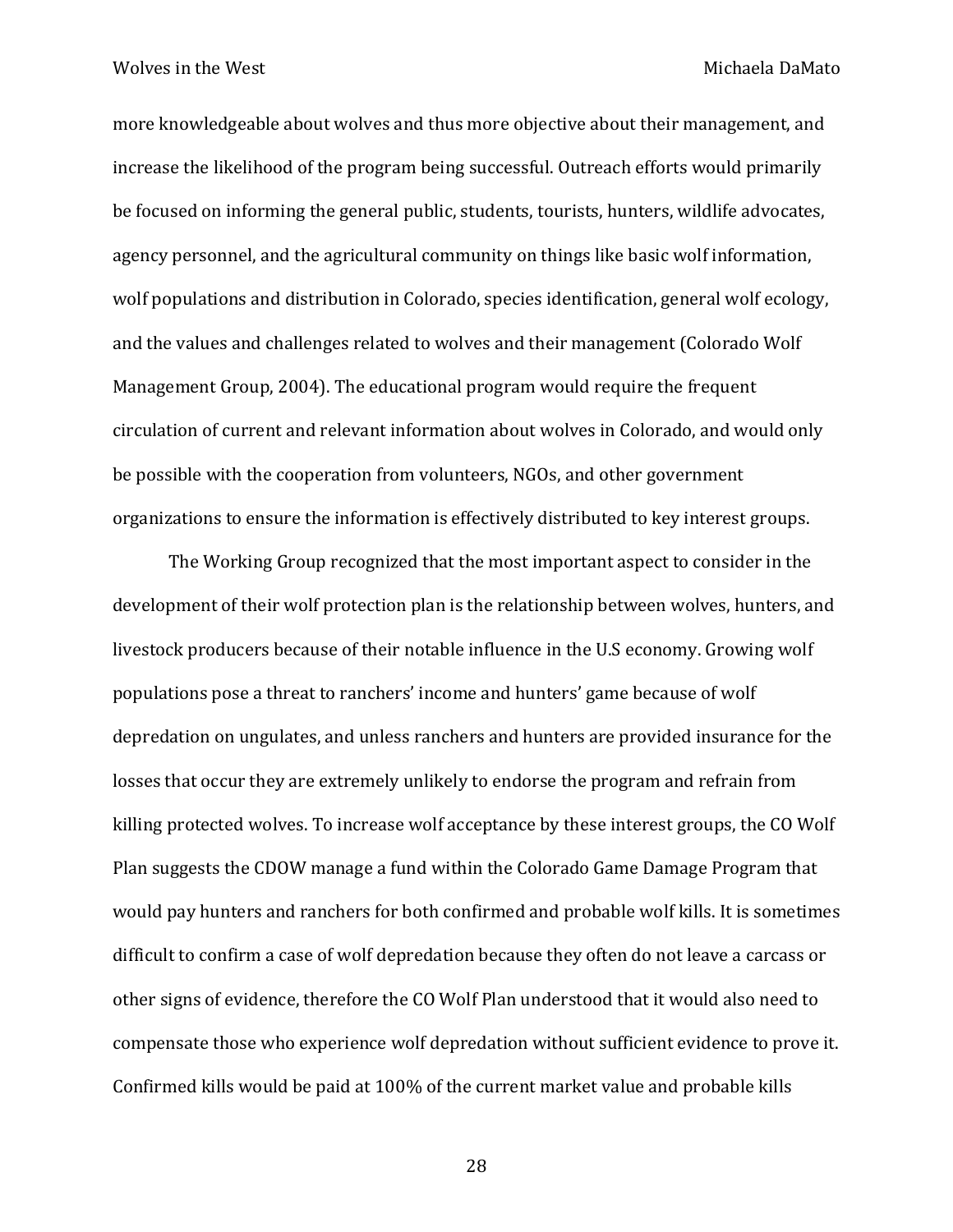would be paid at 50% of market value, and these cases would be reviewed by the Department of Wildlife Management to approve or deny the payment (Colorado Wolf Management Group, 2004).

Expenses related to wolf management and damage payments would not be taken from sportsman or livestock producers dollars, nor would they impact the existing game damage programs for bears and lions or the ongoing predator management programs for coyotes, bears, and lions (Colorado Wolf Management Group, 2004). The primary goal is to implement wolf protection in Colorado in a way that limits the negative impacts on the interest groups that are most involved as much as possible. The Working Group also notes that the CDOW must bear the costs of wolf presence in Colorado instead of ranchers and sportsman in order for the program to be successful. The CO Wolf Plan does not specifically say where majority of the funding for wolf management and damage payments will come from because the Colorado Wolf Management Working Group is not an official government affiliated group, but they do however recommend that the CDOW identify the specific sources needed for funding wolf management in Colorado (Colorado Wolf Management Group, 2004). Some recommendations for funding avenues include special interest license plates, fundraising through NGOs, support from Congress, grants, and donations.

In addition to the fund provided by the CDOW, a non-profit wildlife advocacy organization known as the Defenders of Wildlife also created the Bailey Compensation Trust because they wanted to increase the likelihood of wolf repopulation. They did so by funding over \$400,000 for compensation of livestock losses throughout the Northern Rocky Mountains in order to shift the economic cost of wolves away from ranchers and sportsman and onto wolf advocates (Colorado Wolf Management Group, 2004). They also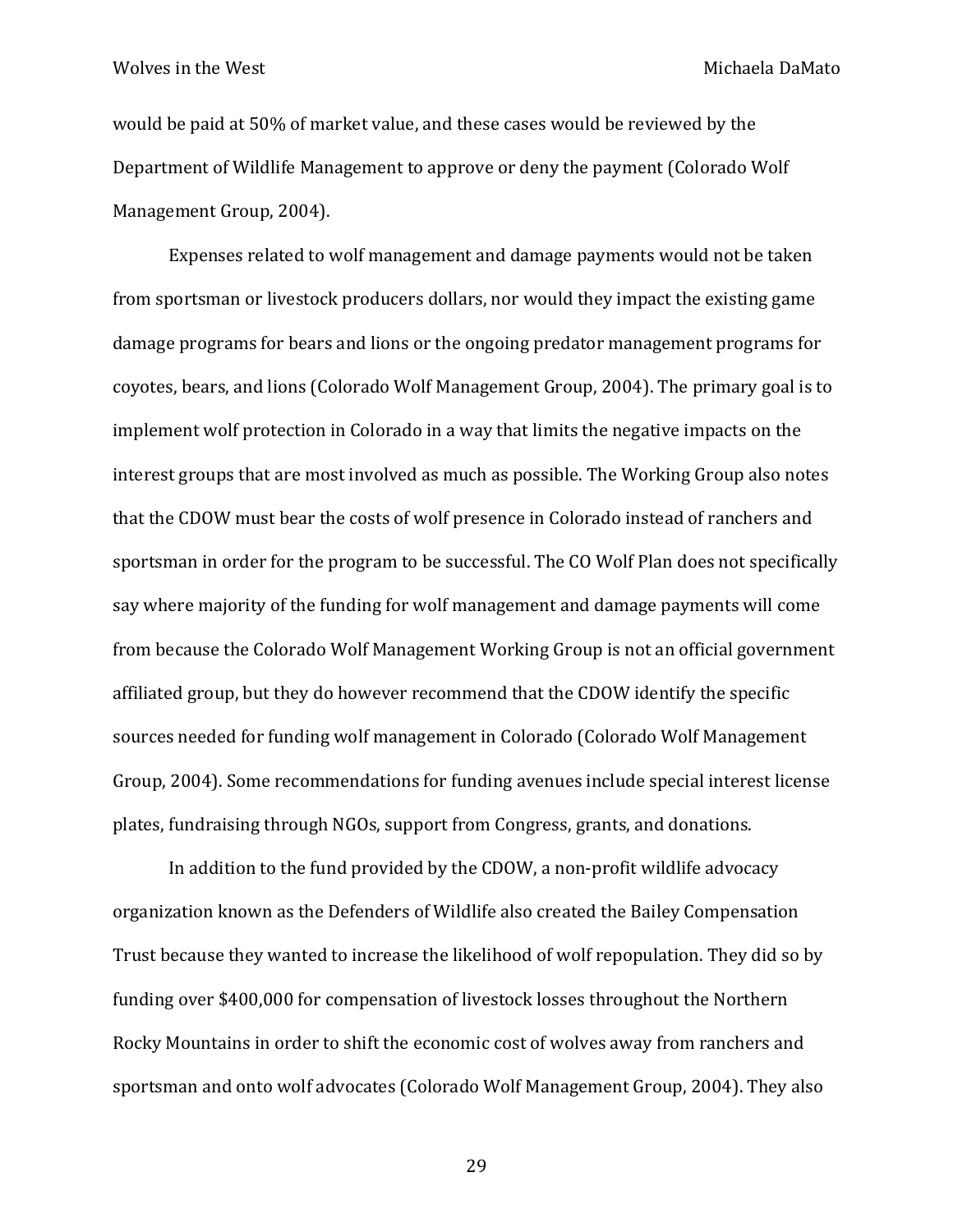pay 100% of the market value for confirmed losses and 50% for kills without solid evidence of wolf depredation. The Defenders of Wildlife additionally invested more than \$200,000 in alternative wolf prevention methods, as well as providing assistance to ranchers for things like extra materials for fencing or leasing supplemental pasture area for more protection against wolf depredation (Colorado Wolf Management Group, 2004). Furthermore, the Defenders of Wildlife will pay ranchers \$5,000 per wolf den to allow the wolf pack to raise their pups on the rancher's private land (Mech, 1995). As long as wolves are listed as endangered under the ESA, the Defenders of Wildlife have stated they will continue to invest in their protection and strive to recover wolf populations in the western United States (Colorado Wolf Management Group, 2004).

## **Identify Opportunities for Change**

In spring of 2004, the CDOW requested input from Colorado citizens about issues the Colorado Wolf Management Group should address in their program and general opinions related to wolves and their presence in Colorado. The Group held six meetings around Colorado and also accepted input via mail and email, and over the course of the scoping period received over 250 comments from Colorado citizens (Colorado Wolf Management Group, 2004). Out of the 261 responses they received, 73% were in support of Wolves in Colorado, while 20% were against it and the remaining 7% were either neutral or unknown. Most (44%) of the responses came from the Front Range of Colorado, which is generally known for being pro-wolf, but the scoping process was only used to clarify and define the issues that needed to be addressed rather than used as an official vote (Colorado Wolf Management Group, 2004). The Working Group found that the largest challenges for Colorado citizens related to wolf repopulation are social and political factors rather than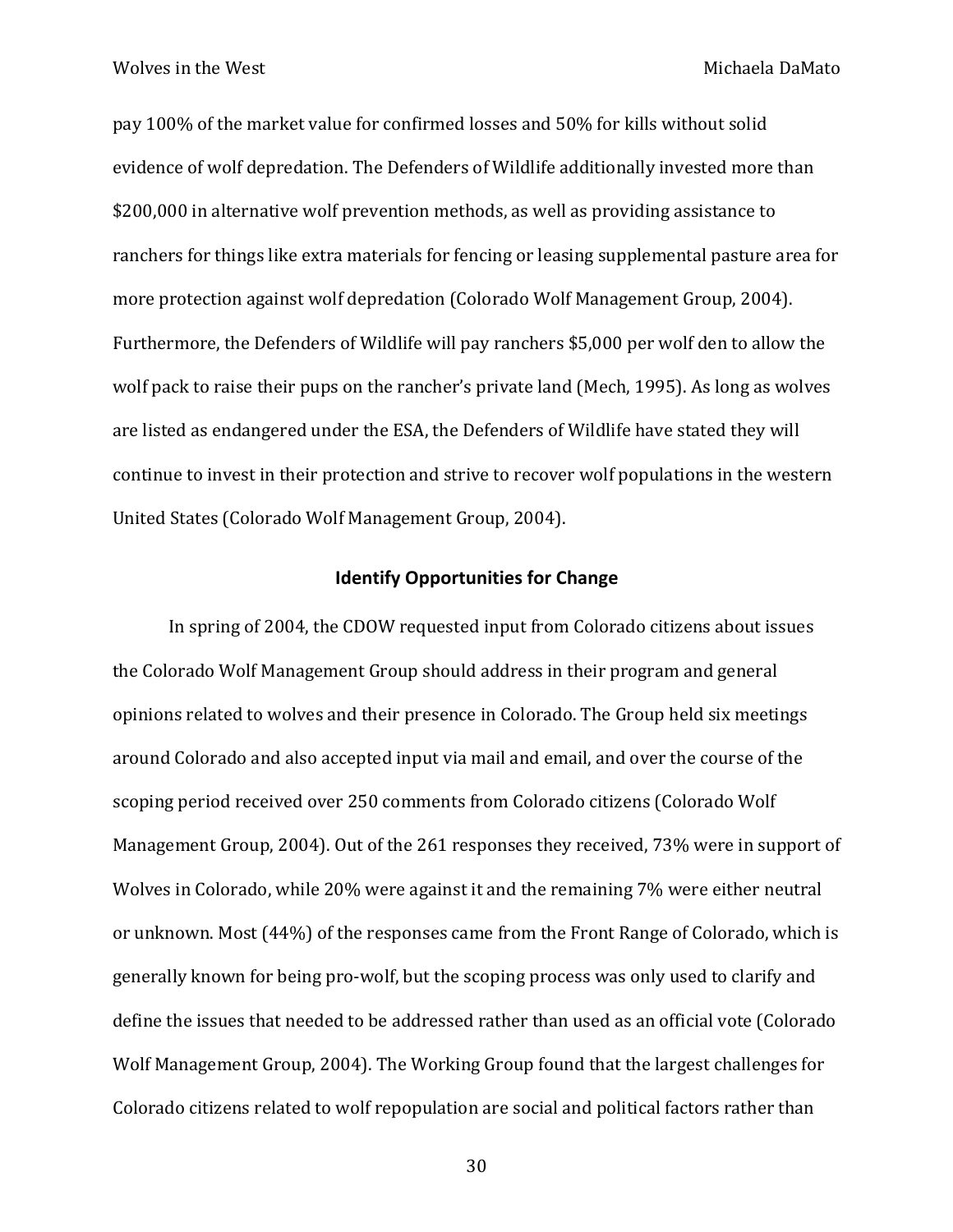biological or ecological issues. The issues citizens found to be the most pressing include the overall presence of wolves in Colorado, possible impacts on the livestock industry, human risk, development of a plan to manage wolves, their effect on ecosystems, and the impacts wolves may have on the economy in Colorado.

With the use of this feedback from the general public, the Working Group was able to identify specific challenges the Colorado wolf protection program would inevitably face during its implementation. These include "wolf depredations on livestock and the associated economic losses, loss of management flexibility by federal and state land management agencies, land-use restrictions, impacts to big game populations, and reduced hunting opportunity," as well as the overarching fact that wolf management is expensive, political, and controversial (Colorado Wolf Management Group, 2004).

Nearly all of the issues listed above are universal concerns related to wolf protection and reintroduction around the globe, including the successful Northern Rocky Mountain Wolf Recovery Plan, and will continue to be issues for years to come. The Colorado Working Group tried their best to address each of these issues in their own program utilizing methods like the livestock and game depredation fund, educational and outreach programs, statewide monitoring efforts of both wolves and their prey, alternative control methods, and adaptive management techniques. However, several factors may inhibit the program from being successful if enacted in the near future including the lack of any measurable goals for wolf repopulation in Colorado, the absence of buffer zones to prevent conflicts between wolves and urban areas as much as possible, the lack of attention given to the sources of funding for wolf depredation payments and management strategies, and the non-holistic plan to educate and inform the public and other interest groups.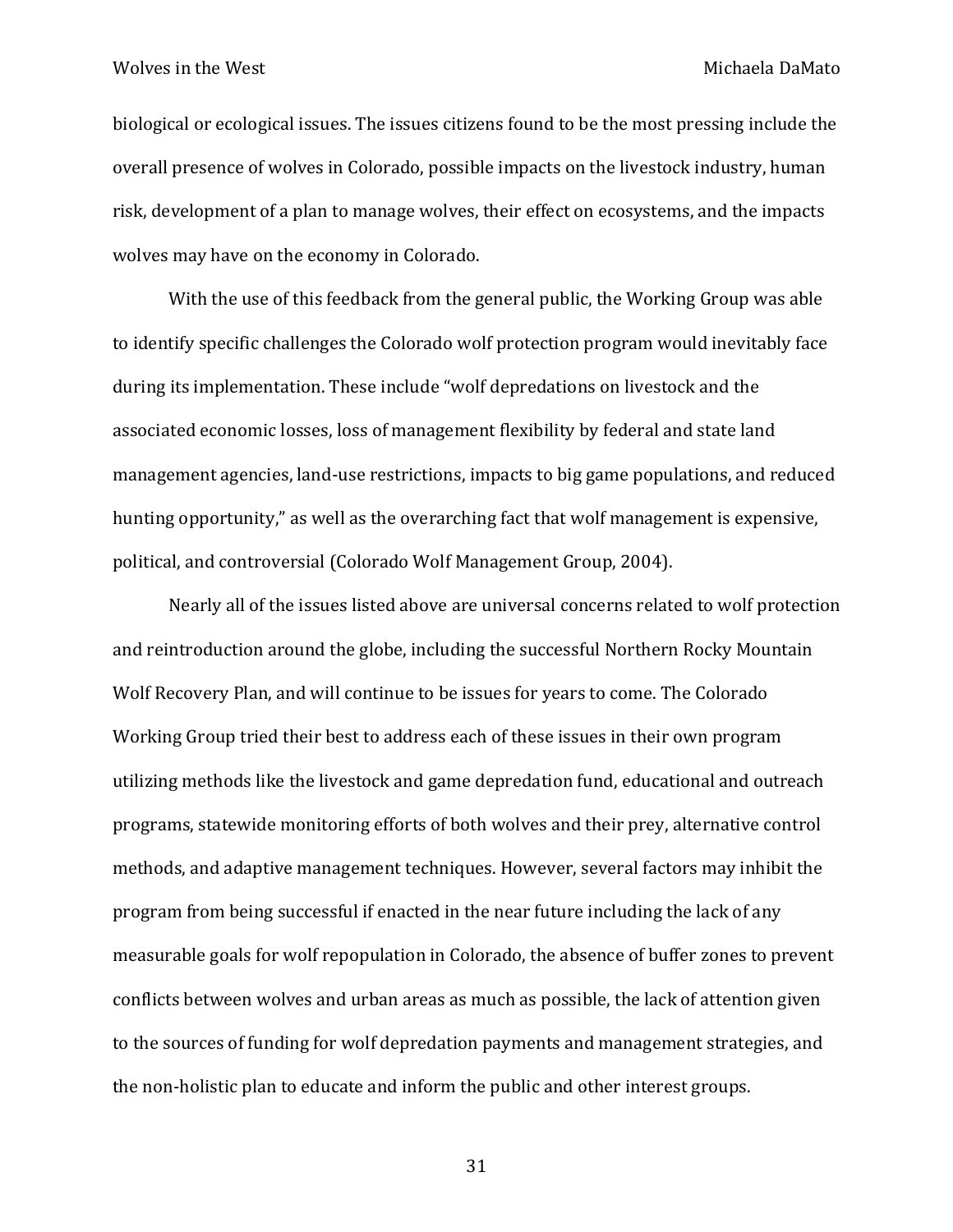| Measurable Goals                                                     | CO Plan was more focused on the mitigation of wolf presence and<br>$\bullet$<br>their negative impacts rather than increasing wolf populations in<br>Colorado<br>NRMt Plan had very specific goals that allowed wolf populations<br>to drastically increase                                                                                                                                                                                                   |
|----------------------------------------------------------------------|---------------------------------------------------------------------------------------------------------------------------------------------------------------------------------------------------------------------------------------------------------------------------------------------------------------------------------------------------------------------------------------------------------------------------------------------------------------|
| <b>Buffer Zones</b>                                                  | CO Plan has no designated land between livestock and wolf<br>$\bullet$<br>habitat to limit conflict between humans and wolves<br>NRMt Plan had 3 separate management zones with different<br>$\bullet$<br>degrees of wolf acceptance and protection that limited conflict<br>and increased acceptance from opposed groups                                                                                                                                     |
| Funding for<br>Depredation<br>Payments and<br><b>Wolf Management</b> | Managing and controlling of wolves is very expensive, time-<br>٠<br>consuming, labor intensive, and requires specially trained<br>personnel to trap or kill the depredating wolves<br>CO Plan outlined vague sources of funding such as special<br>$\bullet$<br>interest license plates, fundraising through NGOs, the<br>government, grants, and donations - not enough \$\$ to ensure<br>consistent management                                              |
| <b>Public Education</b><br>& Outreach                                | Neither CO Wolf Plan & NRMt Plan had a sufficient plan to<br>$\bullet$<br>educate and engage with the public - they were more focused on<br>dispersing information rather than personal outreach<br>Personal engagement is essential to eliminating fear and stigma<br>٠<br>about wolves and increasing acceptance of their presence, but<br>neither plan aimed to do so<br>Education and outreach outlined in CO Wolf Plan was never<br>actually implemented |

# Summary of Identified Opportunities for Change

## **Measurable Goals**

The U.S. Fish and Wildlife Service is required to develop a wolf recovery plan for the Mexican gray wolf in the western United States by the end of 2017 (Fixler, 2016); therefore, Colorado should at least strive to recover wolf populations within the state to enhance the likelihood of achieving the objectives proposed in the new 2017 plan. The NRMt Plan is a great example of goal setting because it had very specific objectives outlined in the program that were meant to increase wolf populations at a sustainable rate in Idaho,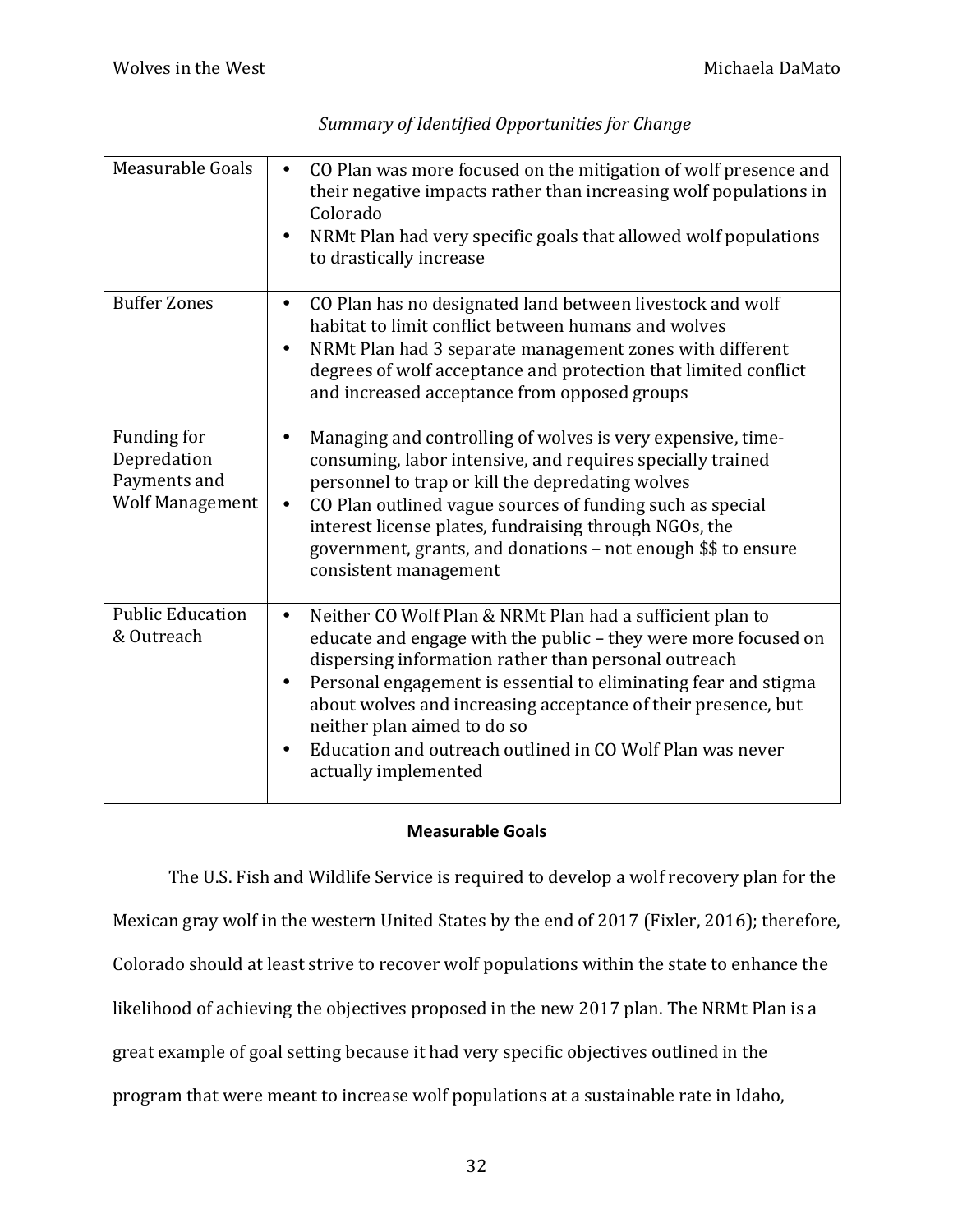Montana, and Wyoming, and ensure their populations thrived. Several smaller goals led up to the primary objective of the NRMt Plan, which was to establish 10 breeding pairs in each of the three recovery zones for three consecutive years, but these smaller goals ensured recovery efforts were successfully establishing wolf populations before lessening or altering management practices.

The CO Wolf Plan had four primary principles they believed were important to follow in order to properly manage migrating populations of wolves, but the plan had no specific intentions of increasing wolf populations within Colorado. Instead, it appeared like the program was primarily trying to please each of the involved interest groups rather than creating a space for wolf populations to form. The principles outlined by the CO Wolf Plan include impact-based management, adaptive management, monitoring, and damage payments or other proactive measures for losses, but these principles only focus on mitigating the problems associated with the presence of wolves rather than aiming to increase populations. Colorado possesses many of the species wolves typically prey on such as deer and the largest population of elk in North America, and scientists have estimated that Colorado has enough land to support about  $1,000$  wolves (Kohler, n.d.). However, this large of a population would only be able to flourish with the implementation of strict guidelines, specific goals, and the intent to unconditionally protect wolves in certain areas of Colorado.

#### **Buffer Zones**

Another reason the NRMt Plan was so effective at restoring wolf populations in each recovery zone and surrounding states was because of the attention given to prevent the interactions between wolves and humans through the use of buffer zones. Wyoming, Idaho,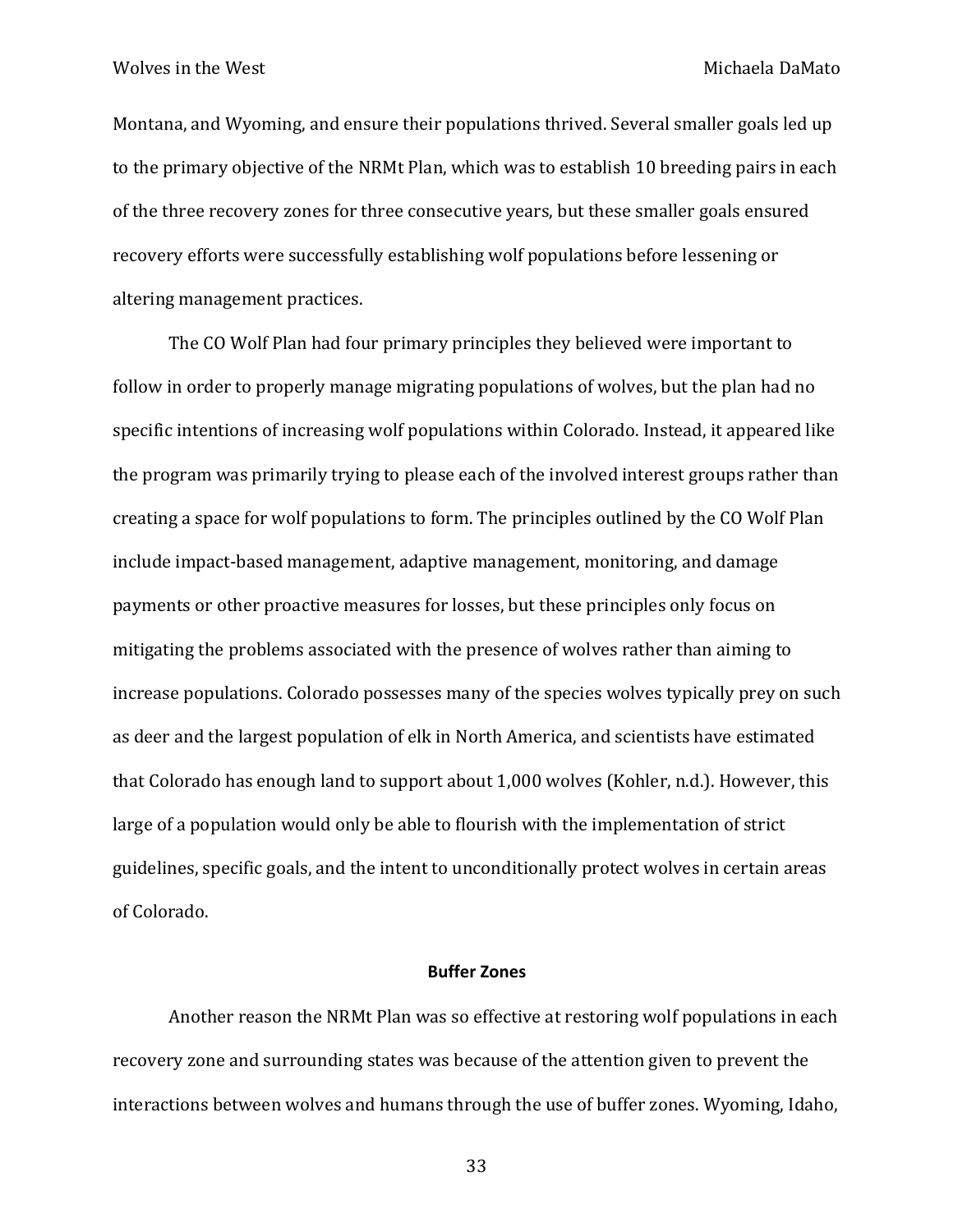and Montana each designated three separate areas of land within their protection zones that had different primary land uses and varying degrees of wolf protection. The purpose of this was to limit the number of conflicts between humans and wolves, and increase support from interest groups that were concerned with land-use restrictions and livestock depredation (Northern Rocky Mountain Wolf Recovery Plan, 1987). This also reduces the number of wolves that must be controlled for and the money that must be paid to ranchers for livestock depredation, which overall decreases the need for resources that would otherwise be necessary to operate the program without buffer zones.

Colorado's wolf management program had absolutely no mention of implementing buffer zones or designating separate land for wolf habitat and ranching communities, which I believe is a huge mistake. The Colorado government claims that wolves migrating into Colorado are able to live with no boundaries where they find habitat, but will inevitably be controlled for if negative impacts arise (Northern Rocky Mountain Wolf Recovery Plan, 1987). Conflicts between ranchers and wolves are extremely difficult to avoid in areas where suitable wolf habitat is in close proximity to livestock operations, especially as wolf populations and the livestock industry continue to increase, and essentially hinders the possibility of wolves safely establishing populations without the threat of being killed or relocated. The CO Wolf Plan states that wolf distribution would ultimately be determined by the ecological needs of wolves and the social tolerance of people, thus Colorado should implement buffer zones to provide wolves with an area of land that meets their ecological needs and also increase the social tolerance of ranchers and other interest groups to eventually see a growth of wolf populations (Northern Rocky Mountain Wolf Recovery Plan, 1987).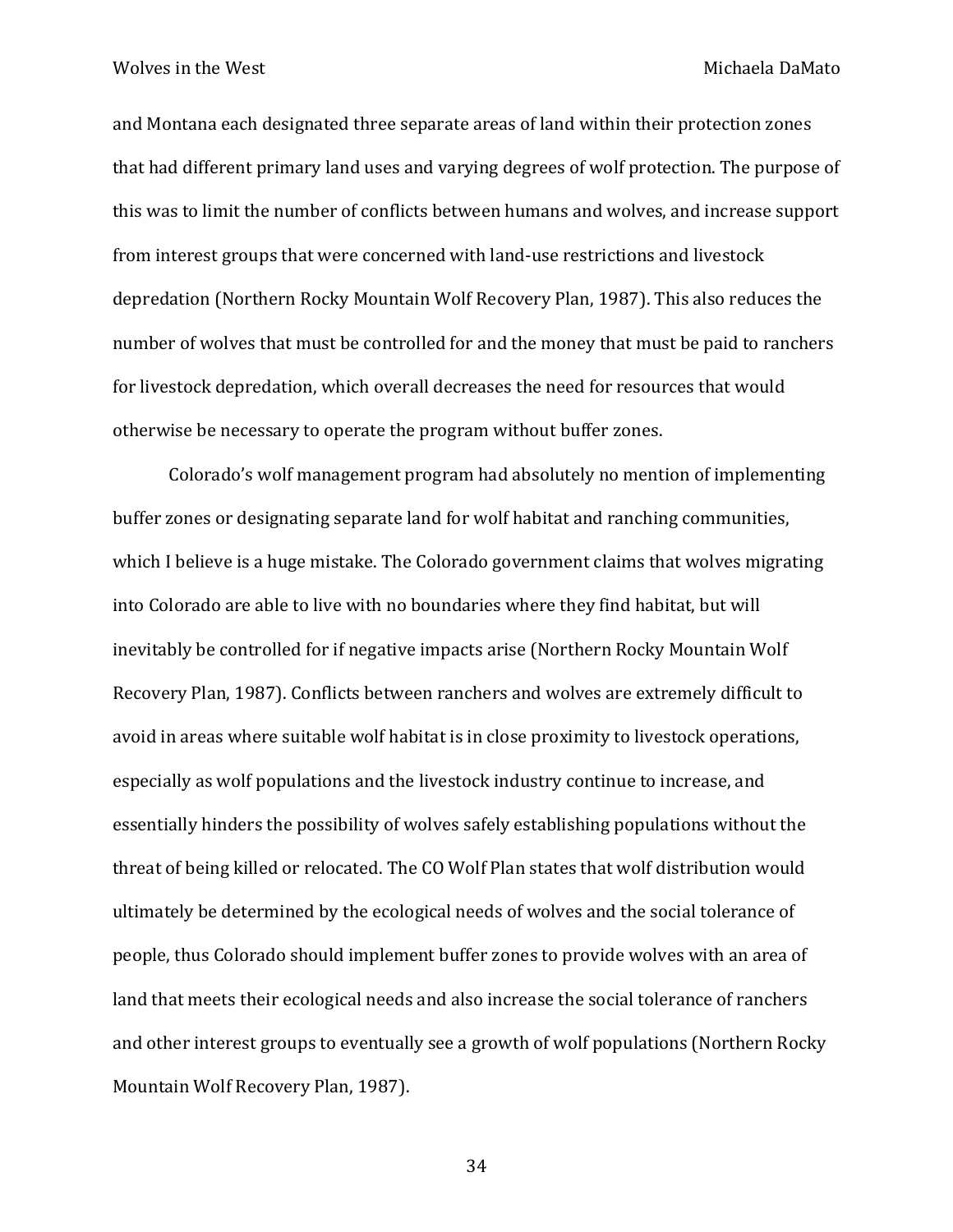The East Fork wolf pack in Alaska's Denali National Park is prime example of the lack of consideration given to the importance of buffer zones. This particular family group of wolves has been continuously studied for over 70 years and researchers were thoroughly tracking 15 members of the family by the 1990s, however, that pack has now been reduced to just one wolf as a result of hunting seasons and the lack of management zones that designate different levels of wolf protection (Holleman, 2016). Hundreds of thousands of people visit Denali National Park each year with the anticipation of spotting a wolf. Half of the visitors prior to the killings of the East Fork wolf pack were seeing wolves in the park, but now that most of the pack is gone, only about  $5\%$  of visitors are able to spot a wolf in Denali's park annually (Holleman, 2016). Many conservationists are pleading for the Alaska's State government to implement buffer zones around Denali National Park that would restrict hunting and trapping of wolves and increase protection in those areas, but the government has rather decided to shorten the wolf-hunting period in the upcoming 2017 season. If Colorado chooses to not invest in buffer zones between wolf habitat and urban development, wolves will face the same fate as those in Alaska and have little chance for survival.

### **Funding for Depredation Payments and Wolf Management**

Although the CO Wolf Plan was well aware of the importance of including mitigation strategies related to wolf depredation on livestock in the development of their plan, I do not believe they quite understood the extent of funding and resources needed to implement these approaches. Since the implementation of the NRMt Plan in 1987 and until it ended in 2012, 117 wolves were moved and 1,905 wolves were killed in response to depredation on livestock (Paul, 2014). Efforts to remove wolves not only disrupt the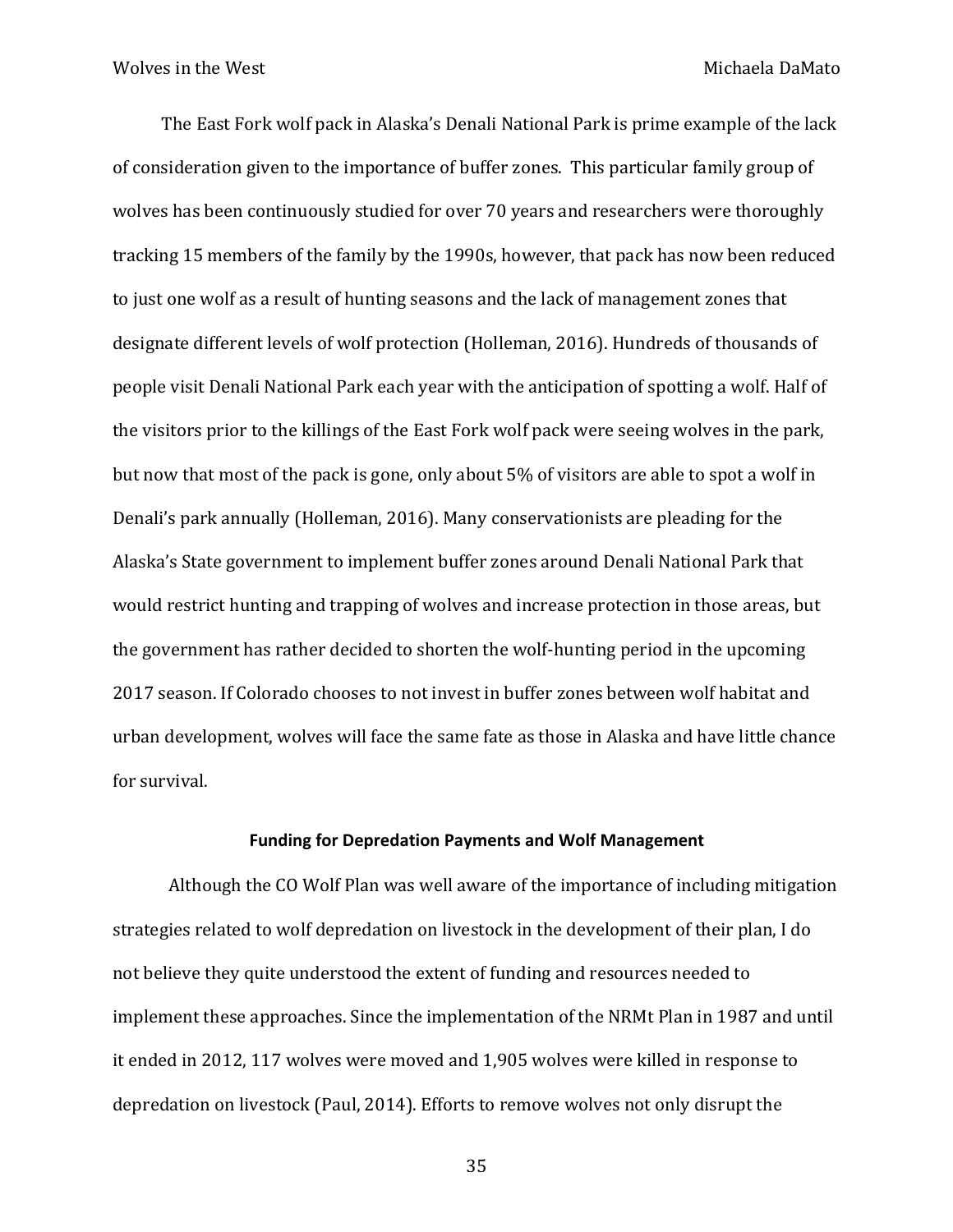dynamics of the wolf pack, but it is also very time-consuming, labor intensive, and requires specially trained personnel to trap or kill the depredating wolves. Idaho alone budgeted \$1.63 million in 2015 for wolf related management such as depredation, monitoring, legal hunting and trapping oversight, enforcement, research, and administration, but this was before the government cut some of the funding to the program (Landers, 2017).

The CO Wolf Plan suggests some of the funding for the program in Colorado come from avenues like special interest license plates, fundraising through NGOs, the government, grants, and donations. These resources will definitely provide some of the funding needed, but the suggestions are extremely vague and there is no way to ensure a stable budget for proper management year to year. The CO Wolf Plan also pointed out that the Defenders of Wildlife would bear some of the burden by paying 100% of the market value for confirmed wolf depredations on livestock and 50% of the market value for probable cases, exactly like the CDOW would, but only until wolves are delisted under the ESA and no longer receiving federal protection. This means that once the Colorado state wolf management plan is implemented, the CDOW would no longer receive assistance from the Defenders of Wildlife to pay livestock owners for depredation losses because wolves would no longer be federally protected. Between 1987-2009 the Defenders of Wildlife paid out \$1,368,043 to livestock producers in Montana, Idaho, and Wyoming, which is about the same amount needed to run Idaho's entire wolf management program for a year. Without assistance from the Defenders of Wildlife, Colorado's wolf management fund would have to be reallocated to wolf depredation payments rather than proper management efforts, and could negatively impact all aspects of the program.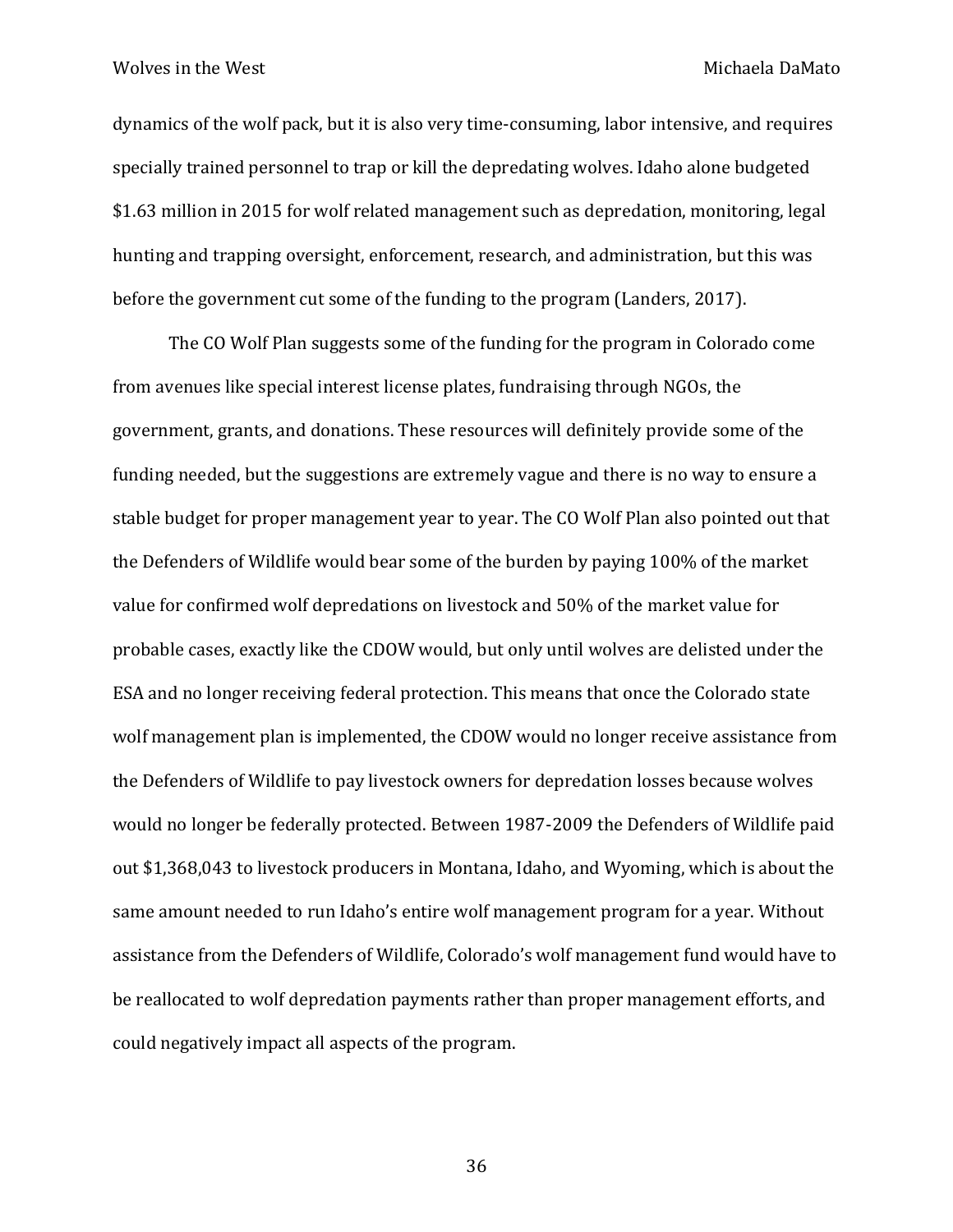Additionally, wolf depredation payments only consider confirmed or probable wolf kills, but ranchers are not compensated for injured calves that must be sold for a loss, the costs of treating an injured animal, or the lower weights as a result of stress from depredating wolves (Thomas, 2013). This could be addressed by monitoring ranchers' incomes and livestock numbers during wolf repopulation to determine if wolves are negatively impacting the livelihood of the ranching community. Wolf depredation often significantly impacts individual ranchers or communities, therefore monitoring ranchers in addition to monitoring wolves could provide a bit of insight on how to better allocate resources and mitigate problem wolves.

### **Public Education and Outreach**

The primary goal of wolf education and outreach programs is to increase the likelihood of wolf populations establishing in Colorado and limiting the use of lethal control methods; however, this would only be possible with the support from majority of the citizens of Colorado and compliance from those most impacted by wolves like ranchers, hunters, and homeowners. This goes beyond just informing the public about wolf biology, natural history, and ecology, but must also include scientific research on wolves and other species, how this science can inform better decision-making, and provide people with realistic strategies for coexisting with wolves to reduce conflict (Troxell et al., 2009). Most people that are familiar with wolves are also aware of the important role they play in maintaining many ecosystems, but this fact alone is not enough to gain popular support from the public and key interest groups.

Neither the NRMt Plan nor the CO Wolf Plan had a well polished education and outreach program that planned to actively engage with the people in close proximity to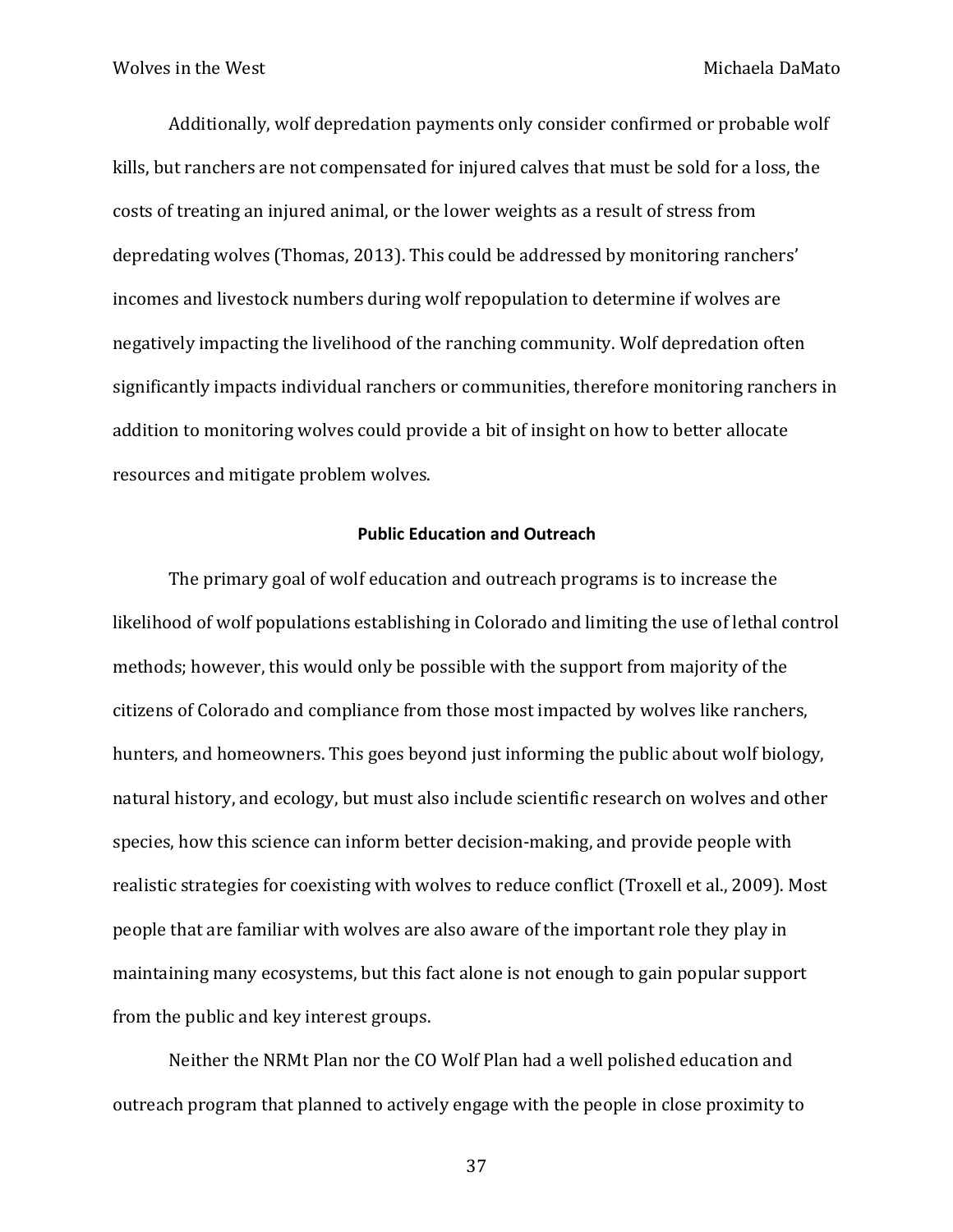wolf presence or those directly impacted by wolves. This sort of engagement is essential to eliminating fear and stigma about wolves and increasing acceptance of their presence. Both wolf management plans intended to disperse information on a regular basis about current practices and related wolf news to primary interest groups, but the chances of this information being received and understood by every group in a productive way is highly unlikely because it does not address specific concerns. Instead, Colorado should focus their efforts on developing individual education and outreach programs that are directly catered to the fears and misconceptions of each specific interest group. Generally, rural residents and older citizens are those most opposed to wolf restoration, therefore majority of the outreach efforts should be spent on working with these interest groups to address their specific needs and work together to create the most effective program possible (Black et al., 2007). The outreach program described in the CO Wolf Plan was never actually implemented, therefore the future program in Colorado should invest much more time and energy into proper education and outreach efforts.

## **Propose Change for Wolf Management in Colorado**

Regardless of the political debate concerning wolf reintroduction in Colorado, wolf populations are migrating to western Colorado from the growing populations in surrounding states (Gulliford, 2016). It has been nearly 13 years since the CO Wolf Plan was developed in April of 2004, and although the issues related to wolf policy are generally the same, it is time to update or improve upon the CO Wolf Plan to promote further recovery of wolf populations throughout the United States and North America. The plan that must developed by the U.S. Fish and Wildlife Service to restore the Mexican gray wolf by the end of 2017 will have significant implications for Colorado because wolves will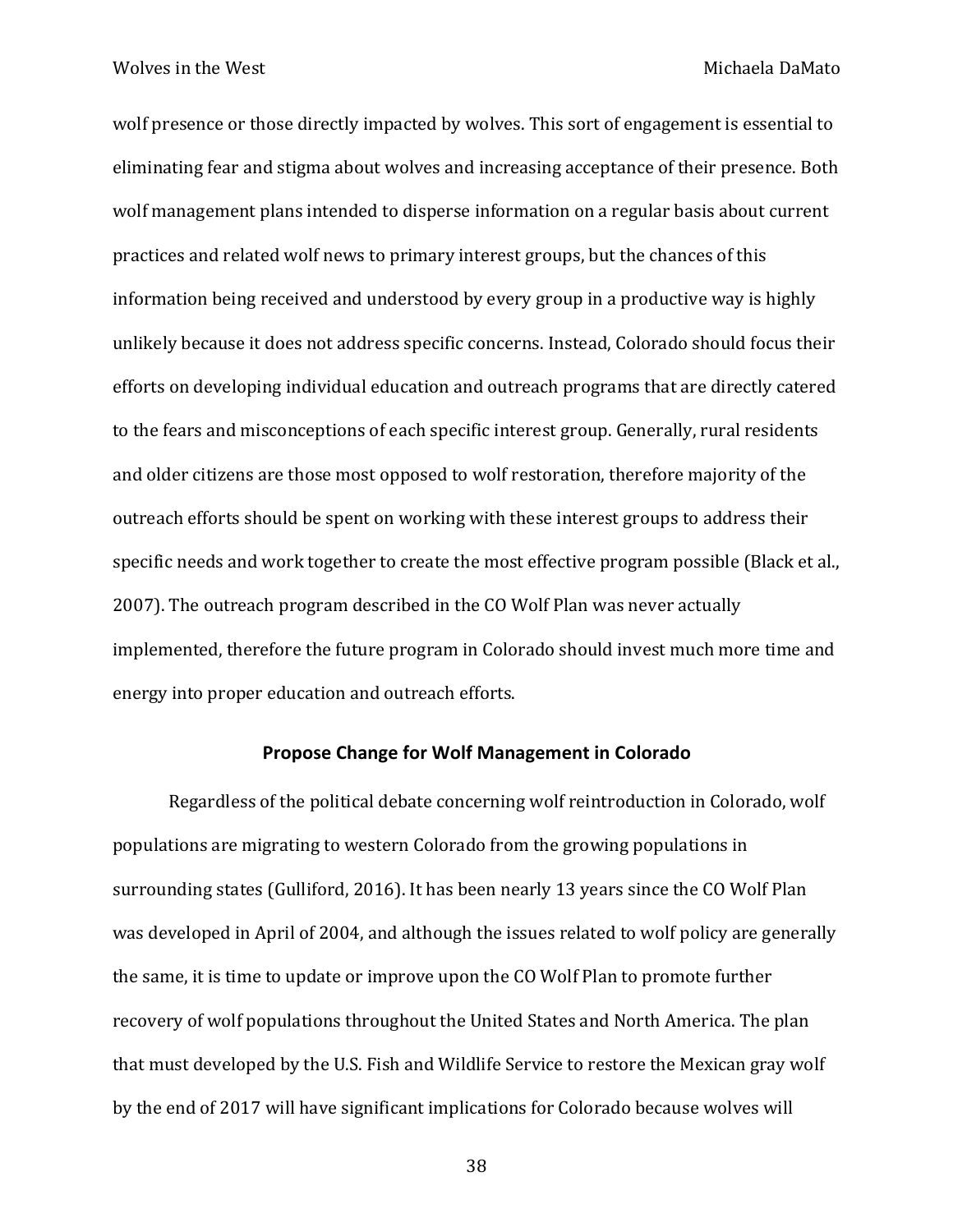undoubtedly migrate here from reintroduced populations in Arizona and New Mexico, and may possibly be reintroduced in Colorado as well.

The current program in place in Colorado is more focused on trying to address the concerns of each interest group in their protection of wolves rather than focusing on restoring wolf populations. Many of the guidelines they explained in their plan were also never actually implemented like the education and outreach program, revisitation of the plan every few years, and strict monitoring of wolf populations and related conflicts. The NRMt Plan has been a prime example of how humans and wolves can coexist in a way that not only benefits each other, but also the ecosystem, the economy, and the connection humans have to our nation's natural heritage. Colorado's program seems more concerned about the negative impacts wolves may have on the ranching and hunting communities rather than the positive impacts Colorado may experience. To shift away from a policy that is simply catered to specific interest groups like ranchers and hunters, I believe there are several changes that could be made to the Colorado wolf management program that would benefit wolf conservationists, the U.S and Colorado government, hunters and ranchers, and rural and urban communities. These changes include implementing specific and obtainable goals to restore wolves, designating buffer zones for different land uses, finding alternative methods for funding the program like tax dollars from marijuana or lottery sales, and improving upon the education and outreach program to be more effective at changing behavior of people. If these modifications along with the rest of the program developed by the Colorado Wolf Management Working Group were to be successfully applied and continually monitored, I believe wolf populations would undoubtedly increase throughout Colorado.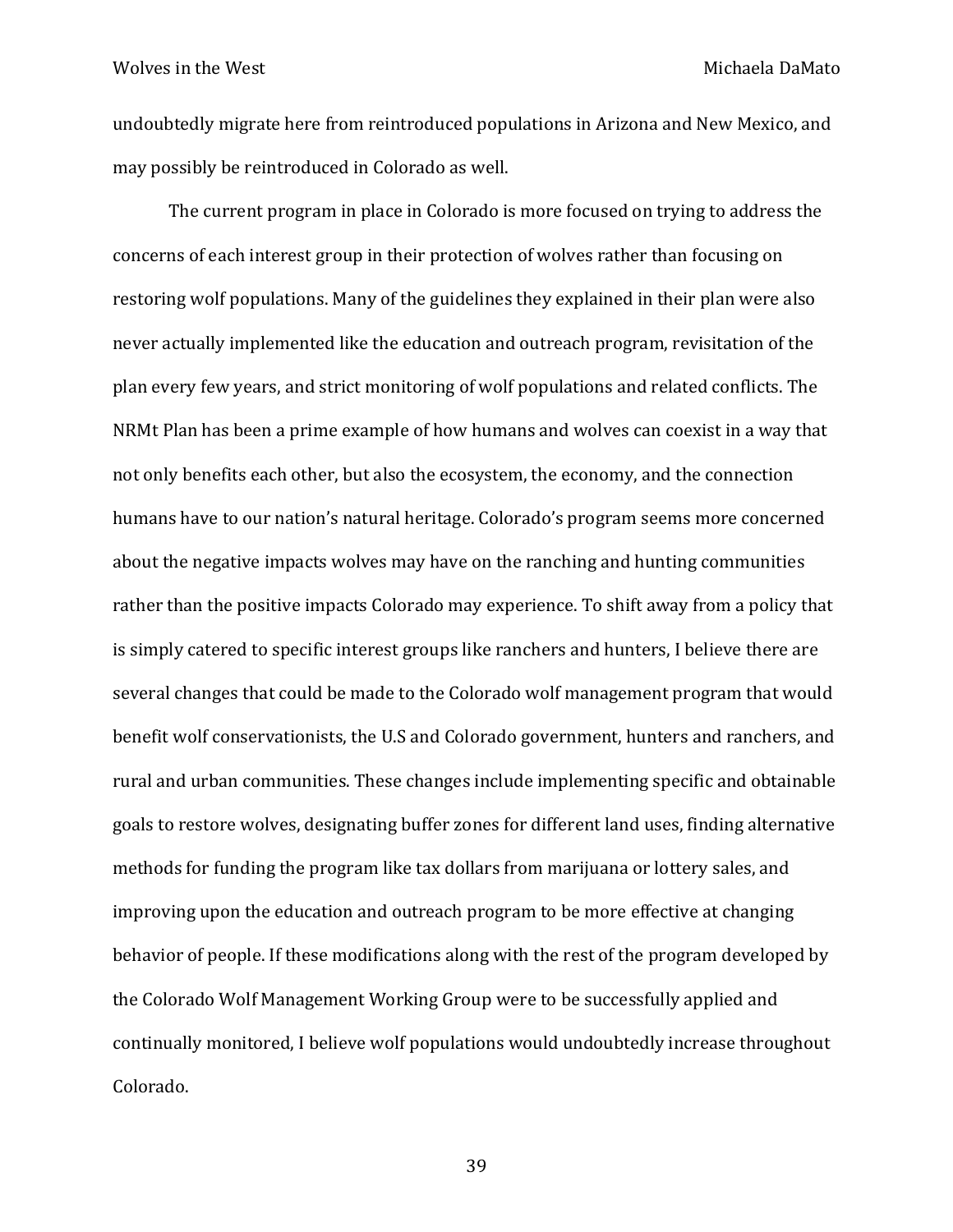| Measurable Goals                                                     | Would be ideal to establish 3 separate wolf recovery zones in<br>$\bullet$<br>Arizona, New Mexico, and Colorado, similar to the NRMt plan<br>Goal setting ensures a steady management program is in place<br>$\bullet$<br>before giving the individual state control over wolf management<br>Examples: Establish 5-10 breeding pairs in next 10 years or<br>$\bullet$<br>reduce livestock depredation by 50% in next 5 years                                                                                                                                                                                                                       |
|----------------------------------------------------------------------|----------------------------------------------------------------------------------------------------------------------------------------------------------------------------------------------------------------------------------------------------------------------------------------------------------------------------------------------------------------------------------------------------------------------------------------------------------------------------------------------------------------------------------------------------------------------------------------------------------------------------------------------------|
| <b>Buffer Zones</b>                                                  | Designate land in Colorado between livestock and wolf habitat<br>$\bullet$<br>that has productive land uses like mining or logging, that way<br>land is being used but also limiting conflict<br>Buffer zones decrease the amount of livestock depredation, the<br>$\bullet$<br>unlawful killing of wolves, and opposition from citizens and<br>interest groups                                                                                                                                                                                                                                                                                    |
| Funding for<br>Depredation<br>Payments and<br><b>Wolf Management</b> | Marijuana tax: Over \$80 million was collected in first year of<br>$\bullet$<br>legalization, could provide \$.5-1 million to wolf management<br>Lottery tax: Already focused on funding wild lands restoration in<br>٠<br>Colorado, could provide \$.5-1 million out of budget of \$88 million<br>annually<br>Tourism: Generated \$1.13 billion in tourism taxes last year, wolf<br>$\bullet$<br>tourism could further increase the already growing tourism<br>industry in Colorado<br>Shifts financial burden from those opposed to wolves in<br>Colorado onto those who are visiting Colorado and taking<br>advantage of the unique attractions |
| <b>Public Education</b><br>and Outreach                              | Simply distributing scientific information to key interest groups<br>$\bullet$<br>on a regular basis is not enough to sufficiently educate the public<br>and increase support for wolf management<br>Humans base decision making on emotion rather than factual<br>٠<br>information<br>Must develop an engaging program that is specific to the<br>concerns and fears of each interest group<br>Intertwine education and mitigation strategies to coexist with<br>٠<br>wolves such as extra fencing around pastures, scare machines, or<br>pellet guns to avoid lethal control methods and increase<br>tolerance of wolf presence                  |

# *Summary of Proposed Changes to CO Wolf Plan*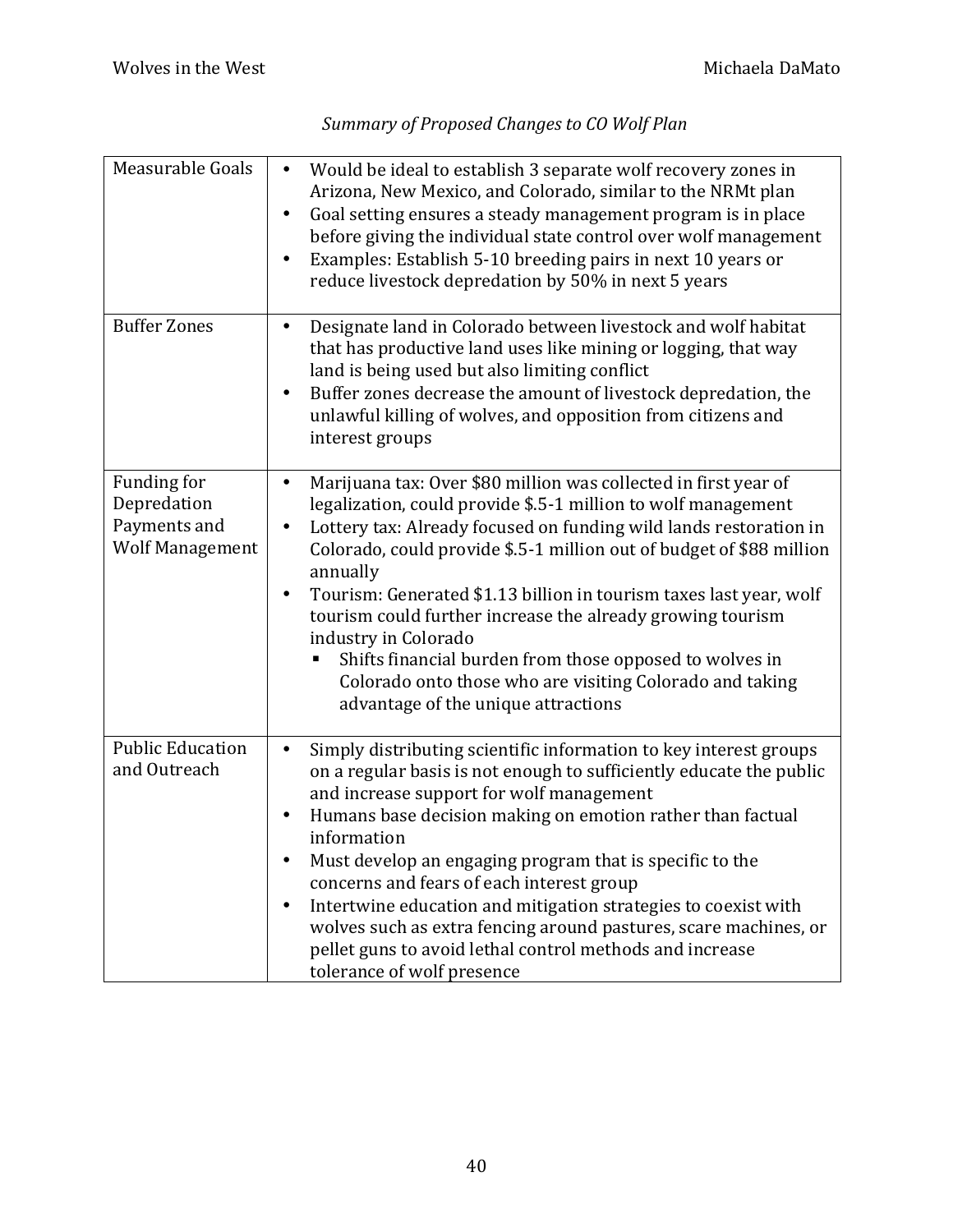#### **Measurable Goals**

The ideal situation for the U.S. Fish and Wildlife Service would be to mimic the NRMt Plan by having three separate recovery zones in Arizona, New Mexico, and Colorado to increase the likelihood of at least one state establishing a stable wolf population. Regardless if the wolves are reintroduced or naturally recolonized, specific goals should be set within Colorado so all citizens and related interest groups are aware of the importance of not killing wolves and utilizing alternative methods for coexistence. This could include a series of smaller goals that allow for more freedom of wolf control methods, but only after certain wolf population goals are stabilized. Goal setting also ensures that a steady program is effectively protecting wolves before giving the state full control over wolf management.

The only wild population of Mexican gray wolves in the world consists of 113 wolves in southern Arizona and New Mexico, but with the right management goals and strategies Colorado has the potential to support over 1,000 wolves (What You Need To Know About The Mexican Gray Wolf, 2017) (Kohler, n.d.). The reason Colorado does not have larger populations of wolves already is because there is no ongoing effort to clarify the normative and technical components of recovery goals, therefore ranchers and hunters have no reservations in using lethal control methods either because they do not know better, they just do not care, or they do not have the means to do otherwise (Caroll, 2001). Outlining specific recovery goals such as establishing 5 to 10 breeding pairs throughout Colorado in the next 10 years will give the state motivation to hold the government and citizens accountable and shift away from traditional lethal control methods. Also establishing goals within certain communities could make citizens feel directly engaged in the recovery of this threatened species. An example would be reducing the number of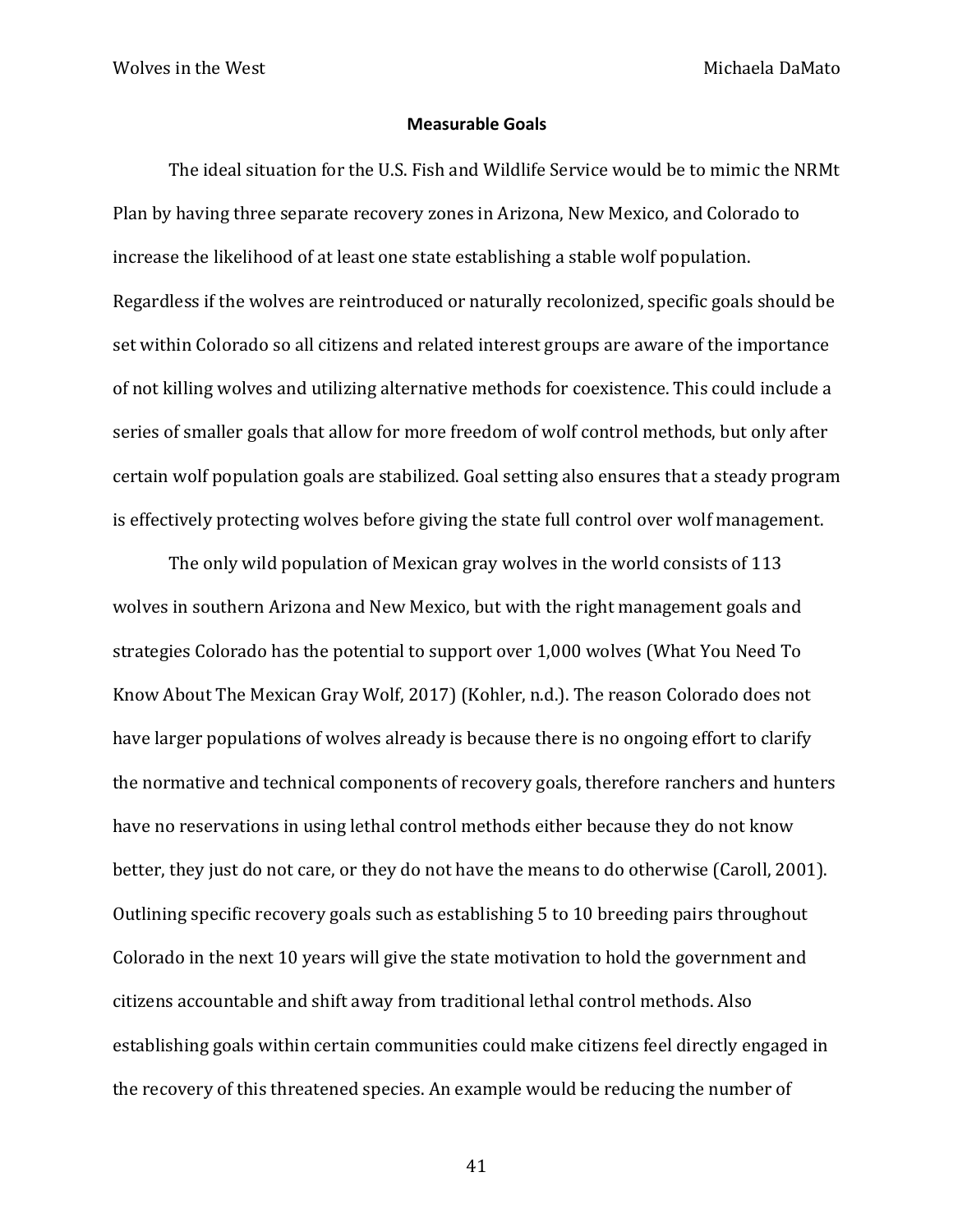livestock depredations in a ranching community by 50% in the next 5 years. However, for this goal to be obtainable, the program must provide the community with the supplies and methods to effectively implement the changes and reduce the burden on those experiencing the most change.

#### **Buffer Zones**

The Colorado Wolf and Wildlife Center (CWWC) is a NGO that is actively striving to restore wolves by housing Mexican gray wolves on their sanctuary land and providing education to the public. They recently expanded their lands to house more wolves, but have purchased an additional twenty acres of sanctuary strictly for wildlife buffer zones (Kobobel, 2017). The CWWC is a fairly small plot of land located in Divide, Colorado near several ranching communities, but the organization understands that there will inevitably be conflict between wolves and livestock if they are in close proximity to one another. To reduce the risk of livestock depredation as much as possible they purchased extra land to minimize the chance of wolves traveling farther distances to pray on livestock. This is only a small example of the use of buffer zones in Colorado, but demonstrates that designating areas of land between wolf habitat and other land uses can be used as an effective strategy to ultimately increase support from interest groups and minimize unnecessary conflict in Colorado. 

The reintroduction of wolves makes the formation and enforcement of buffer zones much easier because the location of the wolf populations is exactly known, but the Colorado wolf management plan would undoubtedly benefit from implementing different zones for wolf habitat, other land uses like mining or logging, and ranching and other human activity. Separating wolves from urban cities and ranching communities as much as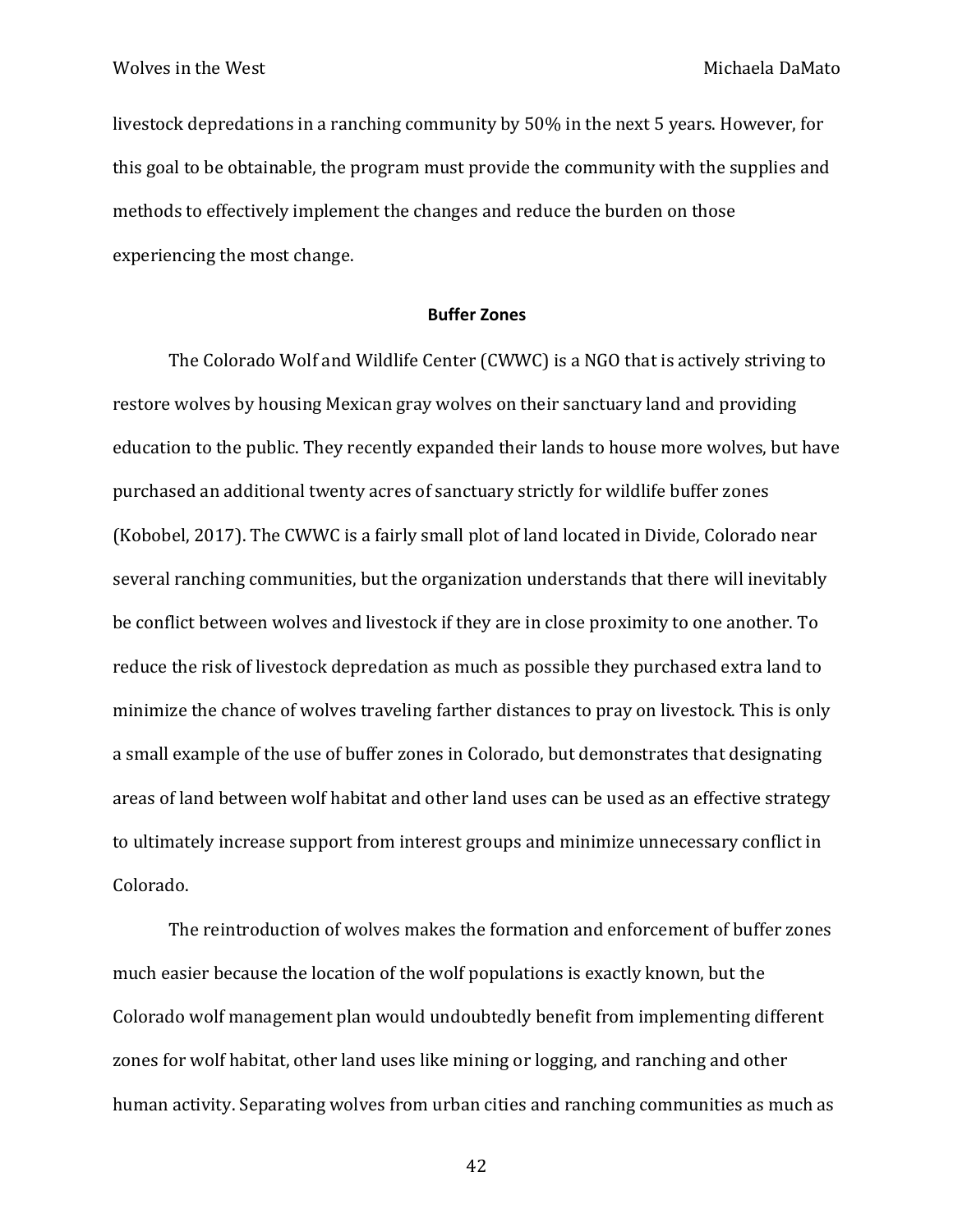possible limits many of the issues associated with increased wolf populations. If Colorado were to implement buffer zones between wolf habitat and urban development, the amount of livestock depredation, the unlawful killing of wolves, and opposition from citizens and interest groups would all noticeably decrease (Northern Lights Wolf Centre, 2014). It also gives wolves the opportunity to thrive in their natural ecosystem without having to be translocated or controlled for because of their proximity to urban areas. All of these factors would ultimately result in less wolf killings, less conflict between interest groups, less money needed for livestock depredations, and fewer resources needed to implement the program.

#### **Funding for Depredation Payments and Wolf Management**

Although adequate funding for wolf management is vital to ensuring the program is properly implemented and fully carried out, it is extremely expensive to do so. Certainly, the sources outlined by the Colorado Wolf Management Working Group like interest license plates, NGO fundraising, grants, and donations would provide some of the funding for the program, but would be no where near the \$1.63 million Idaho budgeted in 2015. To reach this sort of funding goal, Colorado must find alternative sources of capital that are consistent enough to satisfy the needs of the program for years to come. Some suggestions I believe could fund Colorado's wolf management program would include proceeds from marijuana taxes, lottery taxes, and wildlife tourism within Colorado.

In the first year of the legalization of recreational marijuana in Colorado, over \$80 million was collected from retail and application fees and taxes; \$40 million of which was given to the Colorado Department of Education and \$40 million was given to the Public School Fund. If Colorado was able to allocate half a million to a million dollars each year to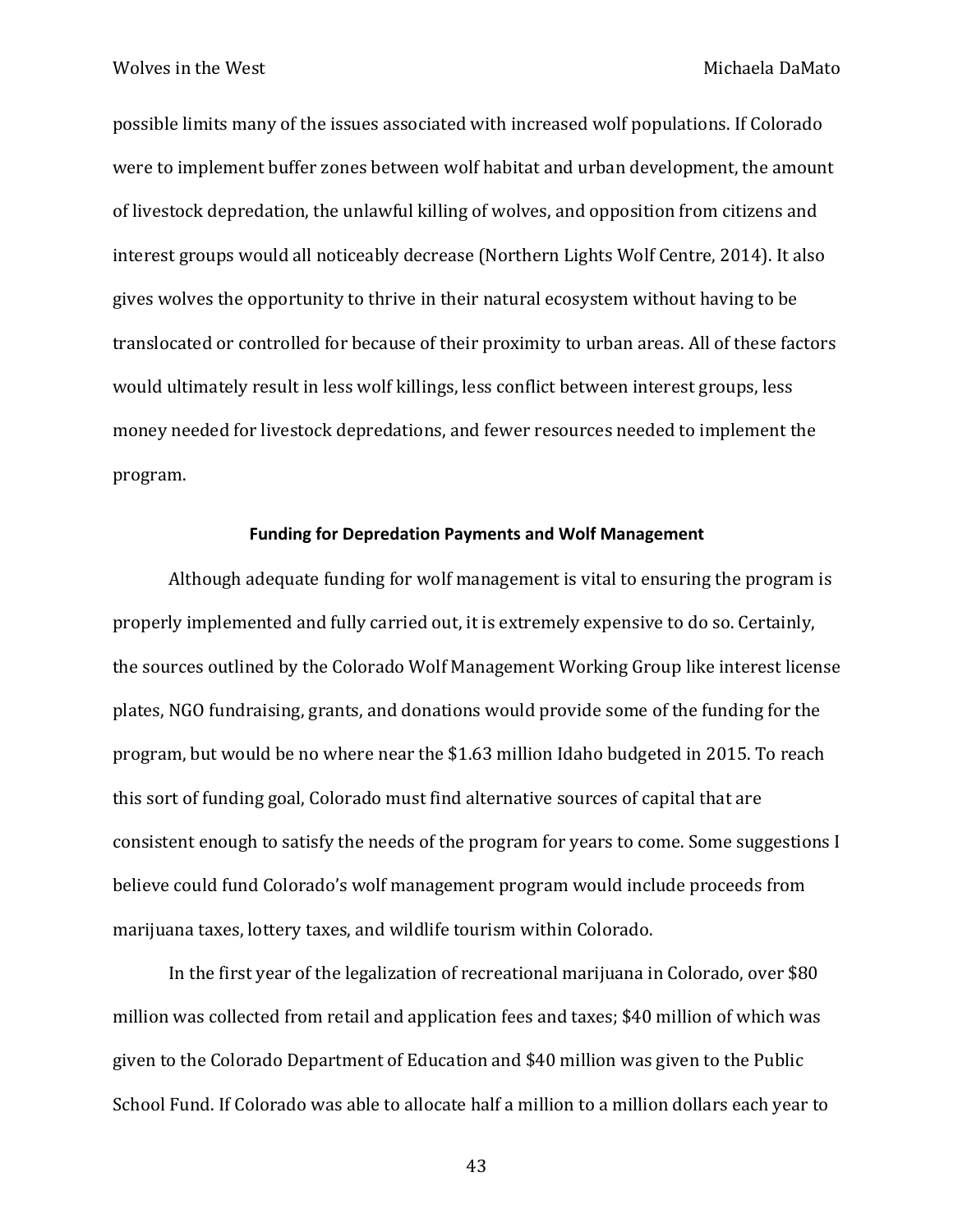wolf management from the \$80 million marijuana sales tax, the possibility for better wolf management would drastically increase, while the education programs would not suffer significantly from a  $1/150$ <sup>th</sup> cut to their budget (Colorado Marijuana Tax Cash Fund Appropriations, 2017).

Colorado's lottery tax allocation is already focused on protecting the state's wilderness areas and has invested almost \$3 billion on the preservation of open space and creation of trails, parks, pools, and recreation areas since 1983, which is about \$88 million a year (Investing in Colorado, 2017). In 1994, Colorado voters decided half of the money would be given to the Great Outdoors Colorado (GOCO) Trust Fund, 40 percent would go to the Conservation Trust Fund, and 10 percent would be given to Colorado Parks and Wildlife (Investing in Colorado, 2017). If the Colorado wolf management program was able to receive just a tiny fraction of the \$88 million received from lottery winnings each year, the wolf protection efforts would fully coincide with the Colorado Lottery's mission to preserve the natural heritage of Colorado and protect the incredible biodiversity it has to offer. 

Tourism is a key component of Colorado's economy and has been growing at a record-breaking rate over the last few years. Colorado saw 77.7 million visitors in 2015 and tourists spent about \$19.1 billion dollars over the course of the year, generating about \$1.13 billion in taxes (Blevins, 2016). Using tourism dollars for wolf management would shift the financial burden away from Coloradans that are opposed to wolves and their negative impacts and onto those who are visiting Colorado and taking advantage of the unique attractions that are offered. By funding wolf management, the tourism sector could potentially receive a return on their investment once populations of wolves increase and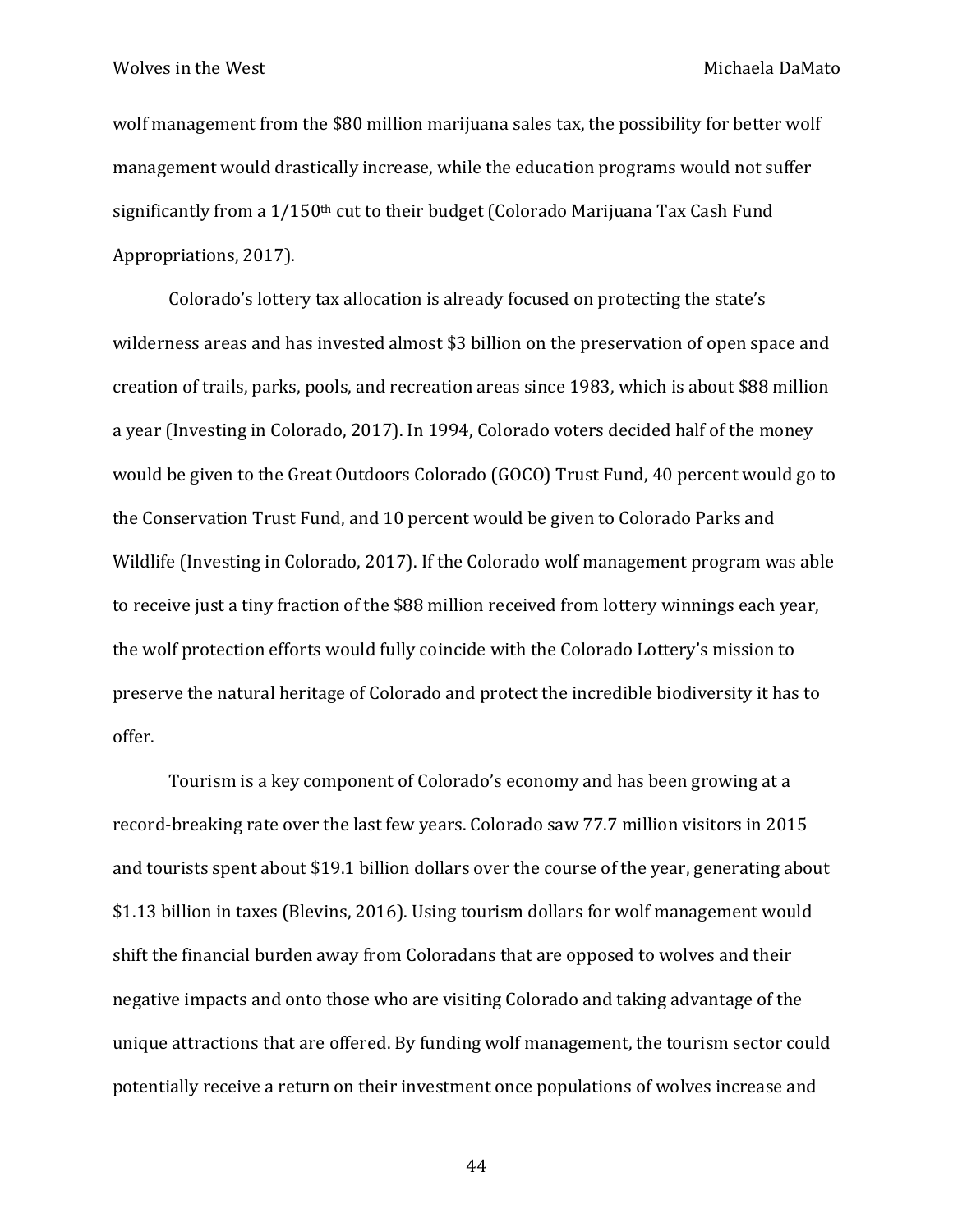wolf tourism can become an integral part of the Colorado tourism industry. The Colorado Tourism Office is currently developing a plan called the Colorado Tourism Roadmap that is designed to boost tourism in Colorado by developing a travel guide that focuses on sustainable tourism and unique experiences throughout the state. If wolf populations increase in Colorado, wolf tourism could be involved in their guide to raise awareness and acceptance of wolves and generate more income from tourism dollars (The Colorado Tourism Roadmap, 2017).

#### **Public Education and Outreach**

Despite the fact that wolf management programs must approach management strategies using the best available science and objective facts, it has been proven time and time again that humans are not always rational thinkers and we do not base most of our decision making on data, but rather emotion (Slagle et al., 2012). A study conducted by Slagle et al. surveyed almost 700 American citizens about their views of wildlife management and found that beliefs and emotions about the positive or negative outcomes that may result from wildlife management were the driving force in most people's decision making (Slagle et al., 2012). This means that simply distributing scientific information to key interest groups on a regular basis is not enough to sufficiently educate the public and increase support for wolf management. Instead, the program must develop a way to connect to interest groups through emotional means rather than facts in order to change behavior and opinions related to wolf management.

Those generally most opposed to wolf management include rural and older populations because of their emotional fear of wolves and the associated consequences of their presence; therefore, majority of the outreach efforts should be allocated to these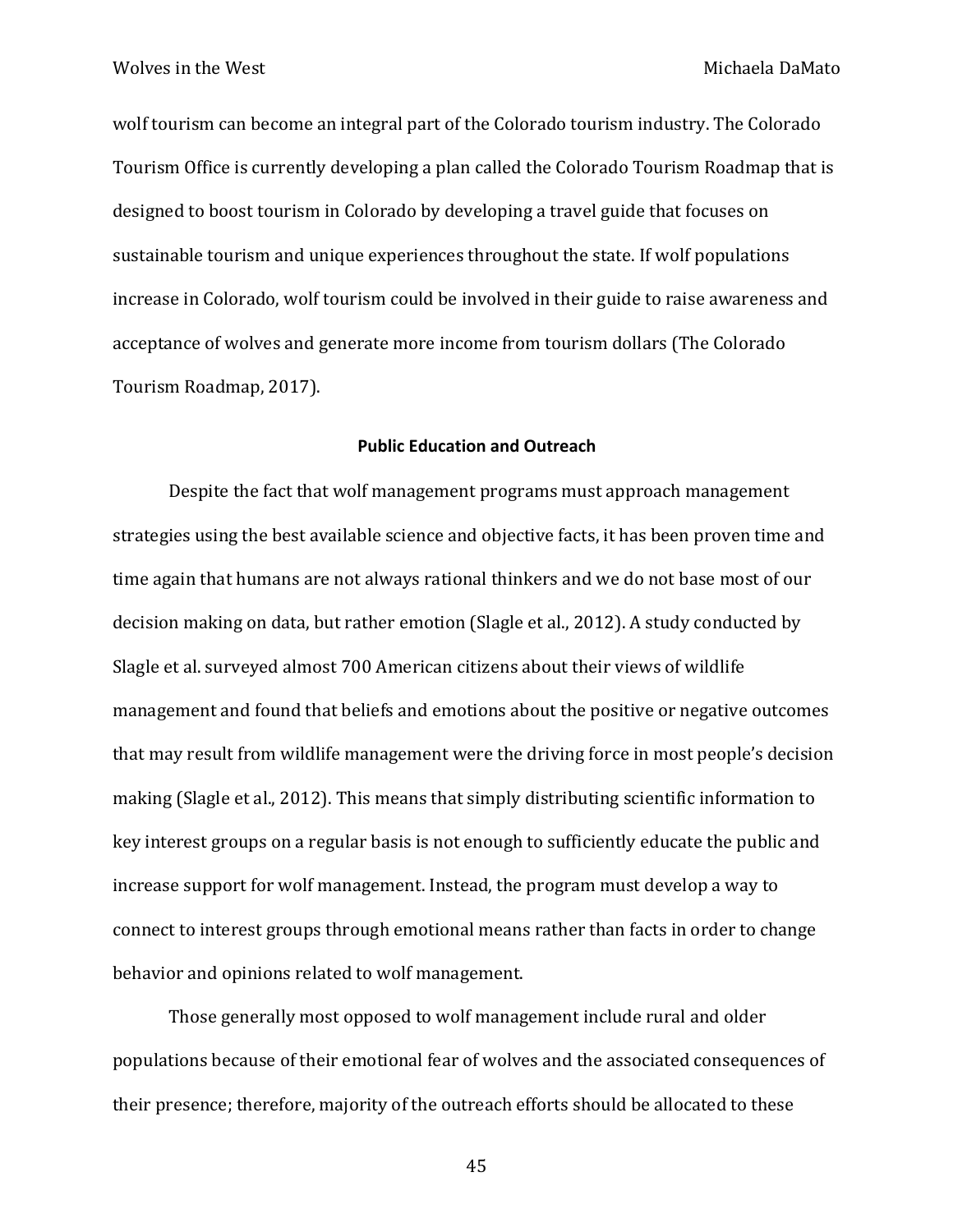specific interest groups. Outreach efforts should primarily include the development of individual programs that engage with communities that are generally against wolf management or are significantly impacted by wolf presence in order avoid wasting outreach efforts on groups that are already in support of wolves. Efforts would be focused on discussing specific concerns related to that community and develop solutions to lessen their opposition and invest them in wolf recovery efforts. It has been shown that the use of live animals can be effective in wolf education to change people's negative perceptions, however, I am not certain this would work on livestock owners and older generations because of the preconceived notion that wolves are a nuisance and often compared to vermin (Black et al. 2007). However, a more effective solution would be to provide communities with alternative strategies to coexist with wolves such as extra fencing around pastures, scare machines, or pellet guns to avoid lethal control methods and increase tolerance of wolf presence. These resources would of course need to be provided by the state to further lessen the burden on those most negatively impacted by wolves.

# **Conclusion & Recommendations**

The CO Wolf Plan was a great start to effectively managing wolves that were first to migrating into Colorado as wolf populations increased in nearby states, but that was nearly 15 years ago. Future wolf populations are inevitably going to increase in Colorado as a result of migrating wolves from the Northern Rockies and the new reintroduction program for the Mexican gray wolf in the Southwest United States, therefore it is time to revisit the 2004 document and improve upon the flaws within the current system. The flaws I found most pressing to the future of wolf protection in Colorado include the lack of measureable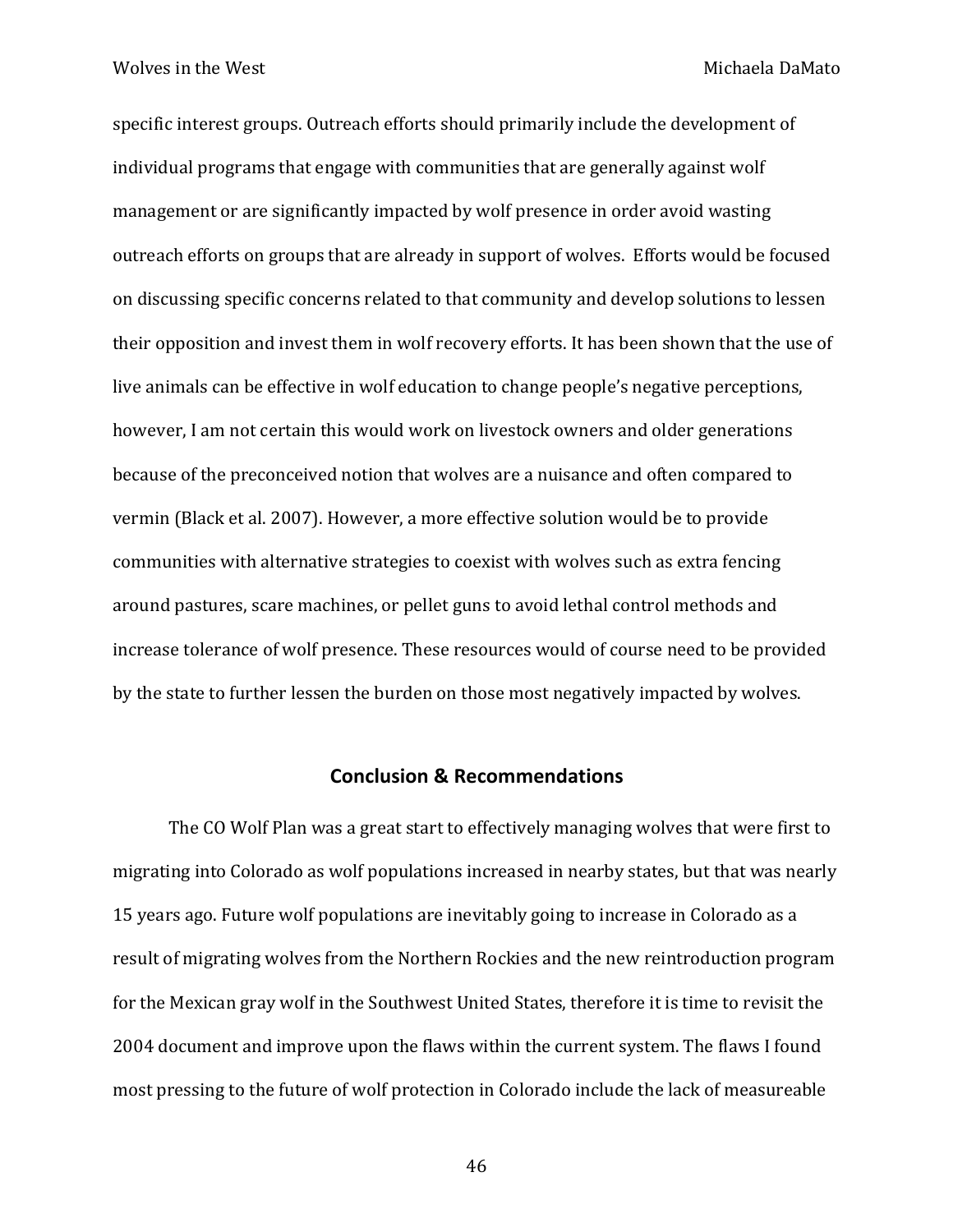wolf recovery goals, the absence of buffer zones between wolf habitat and ranching communities, inadequate sources of funding to properly implement the program, and an insufficient education and outreach program to increase support from opposing groups.

Through the analysis of the NRMt Plan and the 2004 CO Wolf Plan I was able to identify four major solutions to these issues. To address the lack of measurable goals, I believe the adaptation of concrete recovery goals for wolves within Colorado would ultimately increase the success of recovery efforts. I also believe the implementation of buffer zones between ranchers and wolves with versatile land-uses would decrease livestock depredation rates and increase support from key interest groups. In order to properly fund the program, I found that Colorado's marijuana tax, lottery tax, and tourism are all viable options for providing enough capital for consistent and correct wolf management. And finally, I believe the development of an education and outreach program that is specifically catered to addressing the fears and tapping into the emotions of important interest groups will ultimately increase statewide support for wolf repopulation.

Although these solutions will likely increase the possibility of wolf populations increasing throughout the state, it is important to consider that these solutions are not enough to fully prevent wolf conflict in Colorado. Wolf management requires support and cooperation for all interest groups that are involved because any sort of program could be perfect on paper, but if people are not willing to participate and engage in the program than it is completely purposeless. It is also essential to revisit the goals, management practices, and public opinions related to wolves as often as possible because science, technology, and views are always changing and it is important to stay as current as possible to ensure the program is working efficiently as possible. I also think it is important that we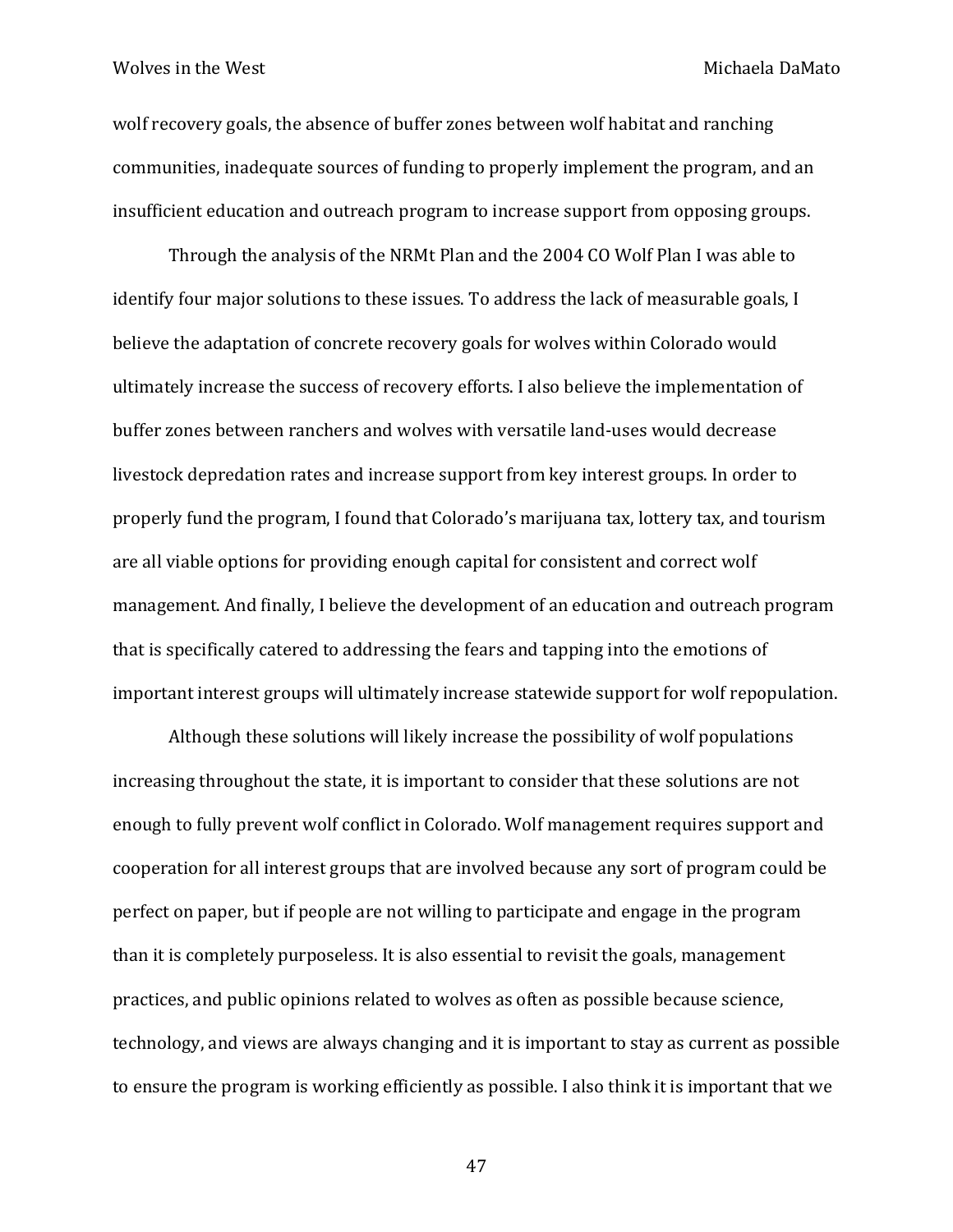intertwine the management of wolves and livestock to determine the actual economic impact of newly established wolf populations on ranching communities and focus efforts on communities most impacted.

Whether or not Colorado is fully prepared for wolves with a comprehensive plan to manage them within state lines, wolves are already beginning to migrate and establish populations within the state. Although it is illegal to kill wolves in Colorado because they are federally and state protected, most wolves that have been seen in the state have either been hit by a car or shot by hunters or ranchers. It is time we make it official that wolves are in fact establishing populations in Colorado and make sure all Coloradans are aware of their presence and the proper management and behavior that is expected by the state and citizens. Colorado has enough resources to support over 1,000 wolves, and negative opinions, poor management practices, and opposition from the government should not be the reason that inhibits the repopulation of wolves to a land that was once their own. Rather, we should find effective solutions to limit the negative impacts as much as possible, while also giving wolves a second chance to thrive.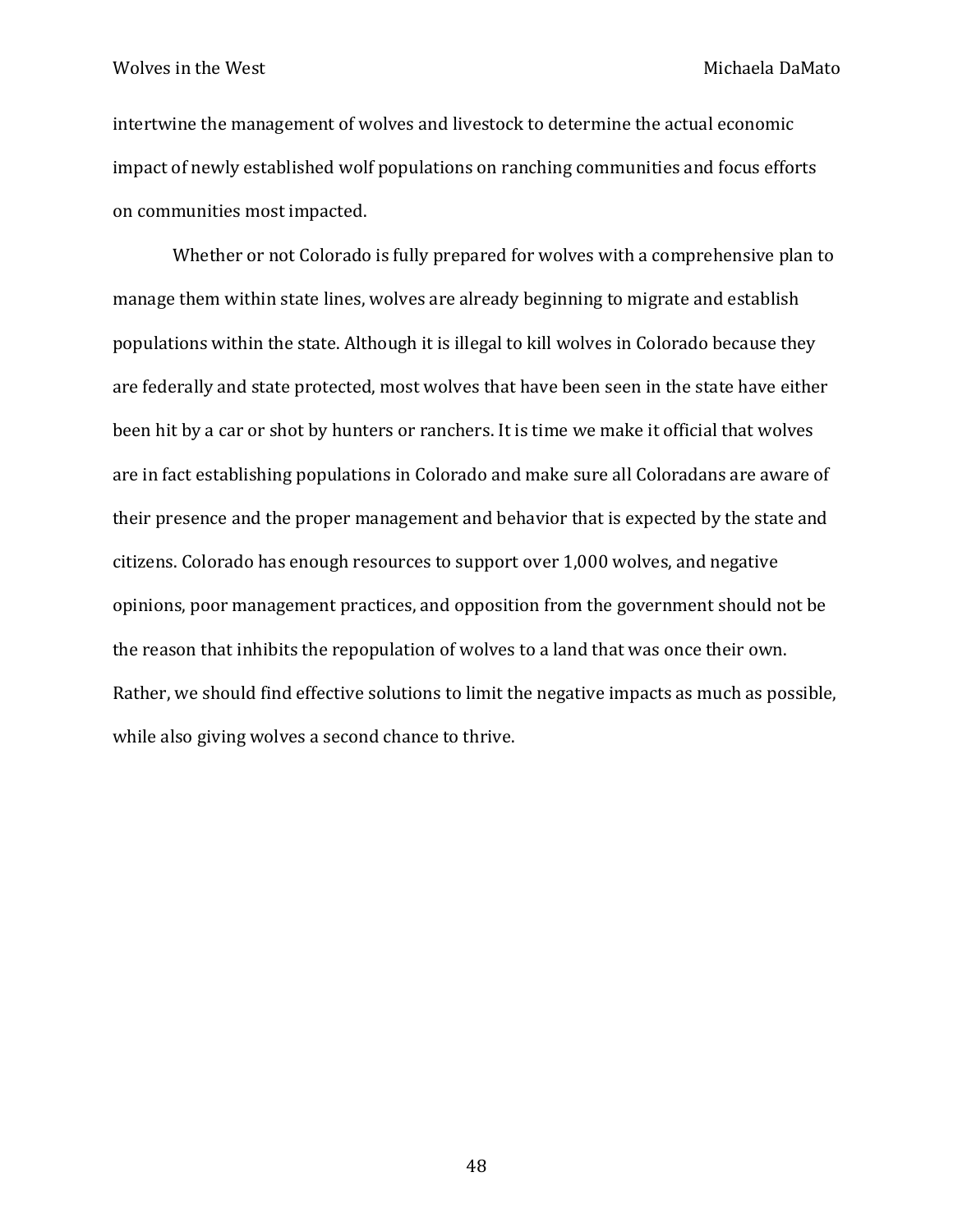## **Bibliography**

- Action Planning. (n.d.). Retrieved October 13, 2016, from http://www.conservationgateway.org/ConservationPlanning/ActionPlanning/Pages/conservation-actionplann.aspx
- Black, P., & Rutberg, A. (2007). The Effectiveness of Gray Wolf (Canis Lupus) Education Programs in the Midwest: A Case Study of Wolf Park. *Endangered Species Update; Ann Arbor*, *24*(1), 3–13.
- Blevins, J. (2016, July 20). Colorado breaks tourism record with 77.7 million visitors spending \$19.1 billion. Retrieved from http://www.denverpost.com/2016/07/20/record-colorado-tourism-2015/
- Bradley, E. H., Robinson, H. S., Bangs, E. E., Kunkel, K., Jimenez, M. D., Gude, J. A., & Grimm, T. (2015). Effects of wolf removal on livestock depredation recurrence and wolf recovery in Montana, Idaho, and Wyoming. *The Journal of Wildlife Management*, *79*(8), 1337–1346. https://doi.org/10.1002/jwmg.948
- Buderman, F. E., Hooten, M. B., Ivan, J. S., & Shenk, T. M. (2016). A functional model for characterizing longdistance movement behaviour. *Methods in Ecology and Evolution*, *7*(3), 264–273. https://doi.org/http://0 dx.doi.org.libraries.colorado.edu/10.1111/2041-210X.12465
- Buffer Zones for Wolves around Canadian National Parks. (2014, November 7). Retrieved from https://northernlightswolfcentre.wordpress.com/news/buffer-zones-for-wolves-around-canadian-nationalparks/
- Carroll, C., Phillips, M. K., Lopez-Gonzalez, C. A., & Schumaker, N. H. (2006). Defining Recovery Goals and Strategies for Endangered Species: The Wolf as a Case Study. *BioScience*, *56*(1), 25–37. https://doi.org/10.1641/0006-3568(2006)056[0025:DRGASF]2.0.CO;2
- Carter, L. (2013). *The Change Champion's Field Guide: Strategies and Tools for Leading Change in Your Organization*. Pfeiffer. Retrieved from http://www.myilibrary.com.colorado.idm.oclc.org?ID=499129
- Colorado Marijuana Tax Cash Fund Appropriations and Expenditure Report NOV 1.pdf. (n.d.). Retrieved March 22, 2017, from https://drive.google.com/file/d/0B-

GHuI9KBfjVQ0h4U2dOMGxZYWc/view?usp=embed\_facebook

Colorado Parks and Wildlife Commission Resolution - 16-01 Regarding Introduction/Reintroduction of Wolves. (2016, January 13). Colorado Divison of Parks and Wildlife. Retrieved from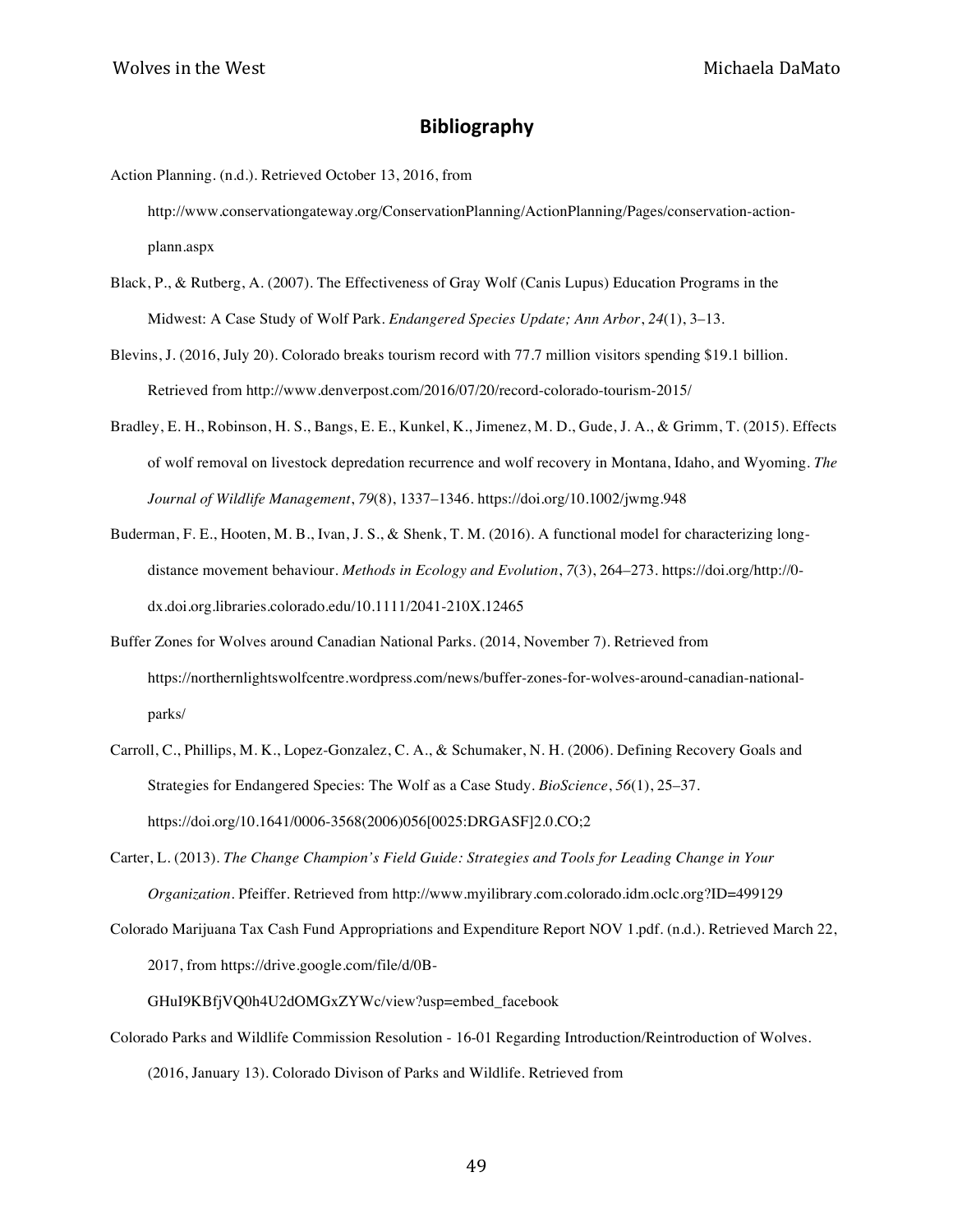http://cpw.state.co.us/Documents/Commission/policy\_procedures/PWC\_Resolution\_Wolves\_in\_Colorado.pdf #search=wolves

Colorado to Wolves: Keep Out. (n.d.). Retrieved April 20, 2016, from

http://www.takepart.com/article/2016/01/14/wolves-not-wanted-colorado-2

- Donnelly, J. (n.d.). What One Wolf's Extraordinary Journey Means for the Future of Wildlife in America. Retrieved April 29, 2016, from http://www.takepart.com/feature/2014/12/17/or7-wolf-journey-california-oregonendangered-species
- Elk & Vegetation Management Plan Fact Sheet. (2012, August). National Park Service. Retrieved from https://www.nps.gov/romo/learn/management/elkveg\_fact\_sheet.htm
- Endangered and Threatened Wildlife and Plants; Designating the Northern Rocky Mountain Population of Gray Wolf as a Distinct Population Segment and Removing This Distinct Population Segment From the Federal List of Endangered and Threatened Wildlife; Proposed Rule. (2007). *Rocky Mountain Wolf Recovery Annual Reports*. Retrieved from http://digitalcommons.unl.edu/wolfrecovery/14
- Explanation of Wolf Resolution Considered by Parks and Wildlife Commission. (2016, January 8). Colorado Divison of Parks and Wildlife. Retrieved from

http://cpw.state.co.us/Documents/WildlifeSpecies/SpeciesOfConcern/Wolf/Wolf-Resolution-Considered-PWC.pdf

Findings and Recommendations for Managing Wolves That Migrate Into Colorado. (2004, December 28). Colorado Wolf Management Group. Retrieved from

http://cpw.state.co.us/Documents/WildlifeSpecies/SpeciesOfConcern/Wolf/recomendations.pdf

- Fixler, K. (2016, January 15). Wolf reintroduction in Colorado faces new obstacle. Retrieved April 21, 2016, from http://www.dailycamera.com/recreation/ci\_29405513/wolf-reintroduction-colorado-faces-new-obstacle
- Gershman, J. (2014, March 22). U.S. News: Wolf's Return is Big and, for Some, Bad. *Wall Street Journal, Eastern Edition*, p. A.3. New York, N.Y.
- Gilbert, N. (2016, January 22). Guest Commentary: Colorado cannot afford release of wolves. Retrieved from http://www.denverpost.com/2016/01/22/guest-commentary-colorado-cannot-afford-release-of-wolves/
- Greenberg, R. (2014, October 20). Reintroduction Programs. Retrieved April 28, 2016, from https://www.aza.org/reintroduction-programs/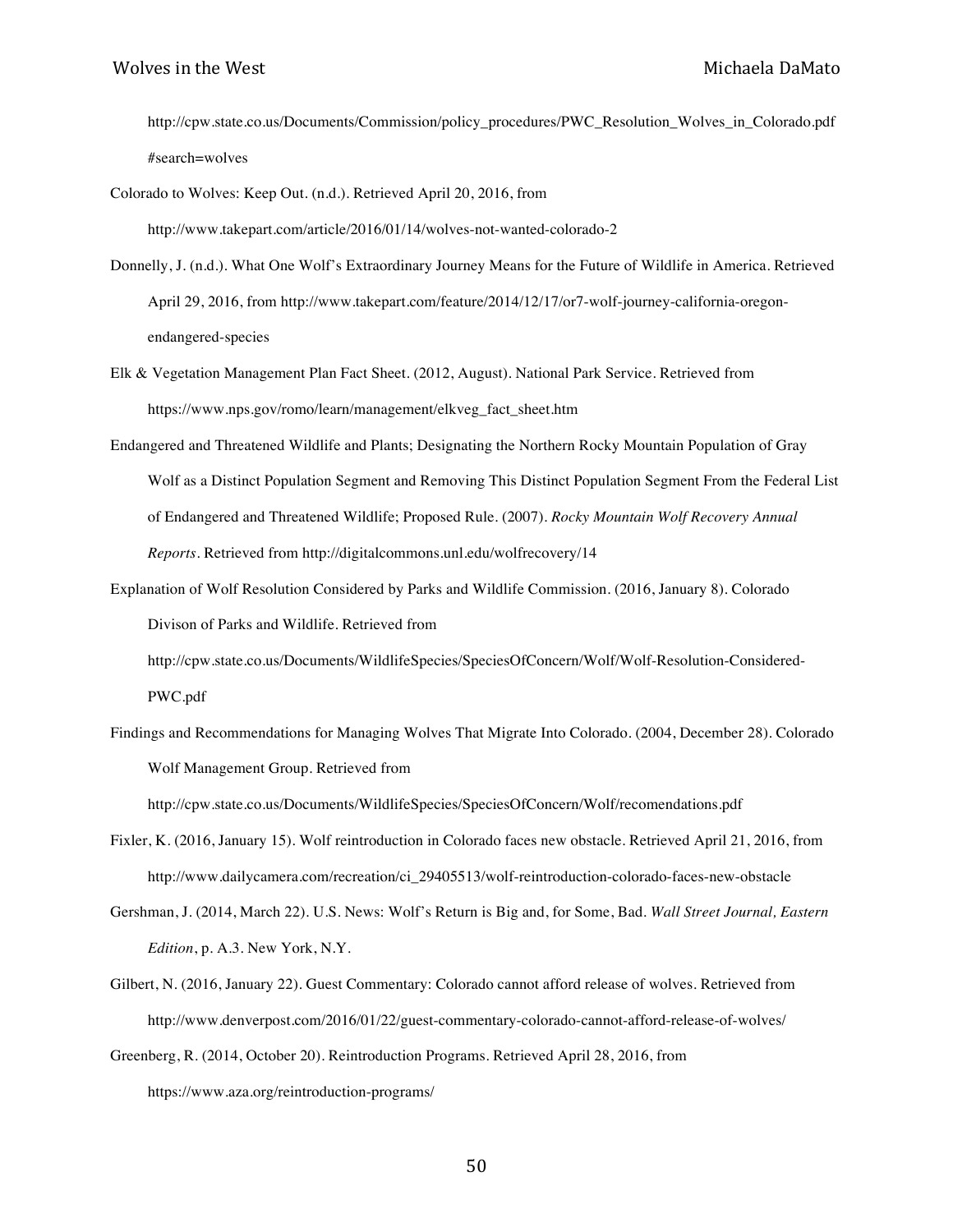- Gulliford, A. (2016, February 23). Wolves are already headed for Colorado. Let's make it official. Retrieved June 26, 2016, from https://www.hcn.org/articles/wolves-are-already-headed-for-colorado-lets-make-it-official
- Heather S. (2010, September 10). Western Ranchers Fight The Curse Of Introduced Wolves. Retrieved March 11, 2017, from http://www.beefmagazine.com/cowcalfweekly/0910-western-ranchers-fight-wolves
- Holleman, M. (2016, May 18). It's far past time for Alaska to protect Denali wolves with a buffer zone. Retrieved March 18, 2017, from https://www.adn.com/commentary/article/its-far-past-time-alaska-protect-denaliwolves-buffer-zone/2016/05/18/
- Investing in Colorado. (2017). Retrieved March 22, 2017, from https://www.coloradolottery.com/en/about/investingin-colorado/
- Jacobs, A. (1994, February). Wolf Policy in the West. Retrieved May 2, 2016, from http://www.colorado.edu/conflict/full\_text\_search/AllCRCDocs/94-65.htm
- Jule, K. R., Leaver, L. A., & Lea, S. E. G. (2008). The effects of captive experience on reintroduction survival in carnivores: A review and analysis. *Biological Conservation*, *141*(2), 355–363. https://doi.org/10.1016/j.biocon.2007.11.007
- Kobobel, D. (2017). CWWC Mission. Retrieved March 20, 2017, from http://www.wolfeducation.org/our-mission

Kohler, J. (n.d.). Does Colorado Have Room For Wolves? Retrieved from http://www.timberwolfinformation.org/does-colorado-have-room-for-wolves?/

Li, J. (2000). Wolves May Have Won the Battle, but Not the War: How the West Was Won under the Northern Rocky Mountain Wolf Recovery Plan. The 1999 Ninth Circuit Environmental Review. Retrieved from http://0-web.b.ebscohost.com.libraries.colorado.edu/ehost/detail/detail?vid=16&sid=a8599d06-699e-451ba9cc-

656ac9182950%40sessionmgr103&hid=106&bdata=JnNpdGU9ZWhvc3QtbGl2ZSZzY29wZT1zaXRl#AN=8 204256&db=8gh

Livestock Losses. (2011). Retrieved January 29, 2017, from

http://www.wildearthguardians.org/site/PageServer?pagename=priorities\_wildlife\_war\_wildlife\_livestock\_los ses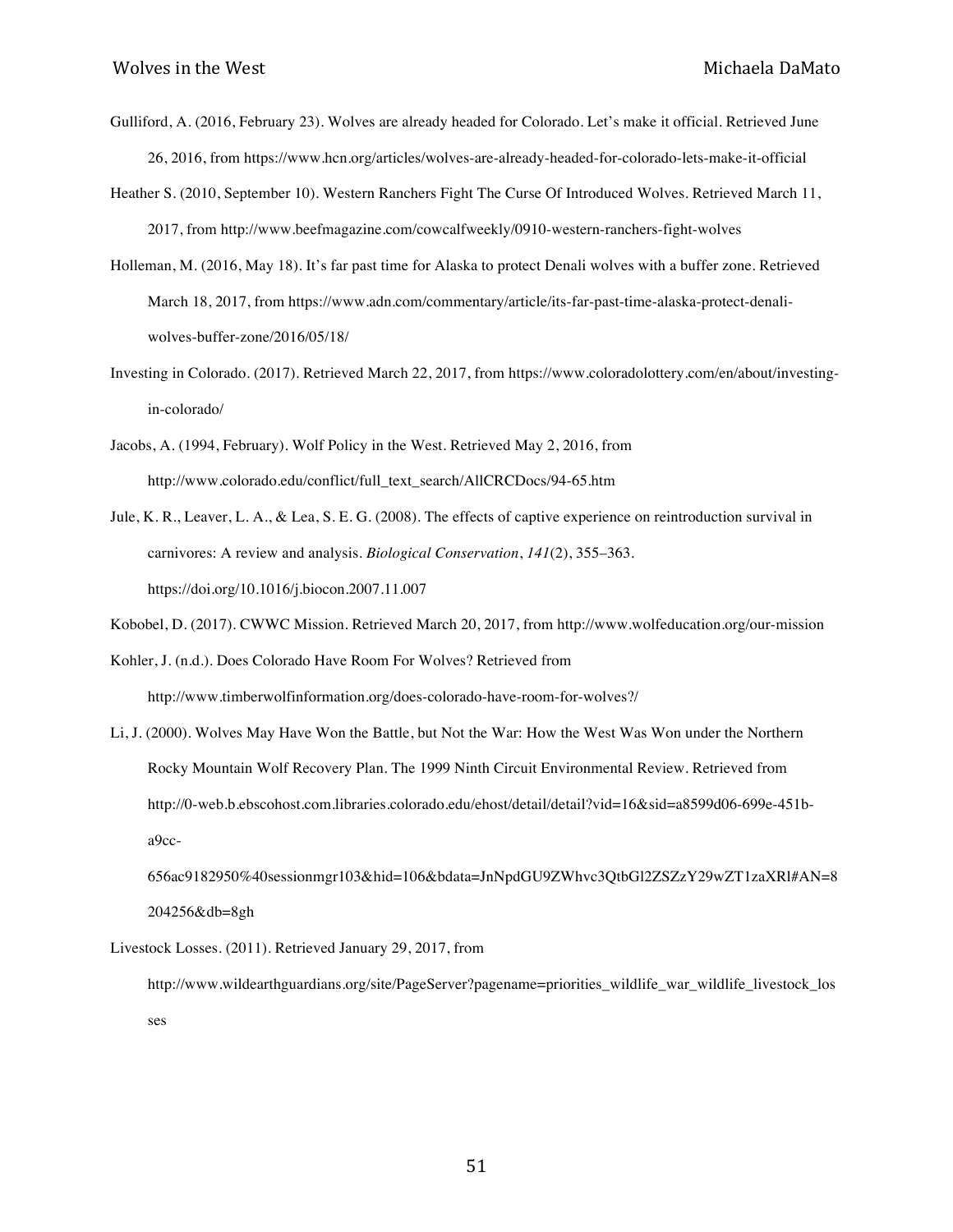- Mazur, K. E., & Asah, S. T. (2013). Clarifying standpoints in the gray wolf recovery conflict: Procuring management and policy forethought. *Biological Conservation*, *167*, 79–89. https://doi.org/10.1016/j.biocon.2013.07.017
- MCDA. (n.d.). Retrieved November 18, 2016, from https://www.ncsu.edu/nrli/decision-making/MCDA.php
- Meadow, R., Reading, R. P., Phillips, M., Mehringer, M., & Miller, B. J. (2005). The Influence of Persuasive Arguments on Public Attitudes toward a Proposed Wolf Restoration in the Southern Rockies. *Wildlife Society Bulletin (1973-2006)*, *33*(1), 154–163.
- Mech, D. L. (1995). The Challenge and Opportunity of Recovering Wolf Populations. Retrieved March 5, 2017, from http://www.wolf.org/wow/united-states/e-recovery-and-management-1/
- Mexican Wolf Recovery Program: Progress Report #18. (2015). U.S. Fish and Wildlife Service. Retrieved from https://www.fws.gov/southwest/es/mexicanwolf/pdf/2015\_MW\_Progress\_Report.pdf
- Mexican Wolves in Colorado, More Than Political. (2016, May 23). Colorado Divison of Parks and Wildlife. Retrieved from http://cpw.state.co.us/Documents/WildlifeSpecies/SpeciesOfConcern/Wolf/Mexican-Wolves-More-Than-Political.pdf
- Nigel, T. (1998). Urban Planning Theory since 1945. Retrieved December 15, 2016, from http://sk.sagepub.com.colorado.idm.oclc.org/books/urban-planning-theory-since-1945/n4.xml
- Pate, J., Manfredo, M. J., Bright, A. D., & Tischbein, G. (1996). Coloradans' Attitudes toward Reintroducing the Gray Wolf into Colorado. *Wildlife Society Bulletin (1973-2006)*, *24*(3), 421–428.
- Paul, B. (n.d.). Wolf Depredation. Retrieved March 18, 2017, from http://www.wolf.org/wolf-info/basic-wolfinfo/wolves-and-humans/wolf-depredation/

Pritchett, L. (2006). Sight the Gun High. *Natural Resources Journal*, *46*(1), 1–8.

- Red Wolf Recovery/Species Survival Plan. (1990, October 26). U.S. Fish & Wildlife Service. Retrieved from http://ecos.fws.gov/docs/recovery\_plan/901026.pdf
- Restoration or Destruction: The Controversy over Wolf Reintroduction | JYI The Undergraduate Research Journal. (n.d.). Retrieved May 5, 2016, from http://www.jyi.org/issue/restoration-or-destruction-the-controversy-overwolf-reintroduction/
- Restoring the Gray Wolf. (n.d.). Retrieved May 5, 2016, from

http://www.biologicaldiversity.org/campaigns/gray\_wolves/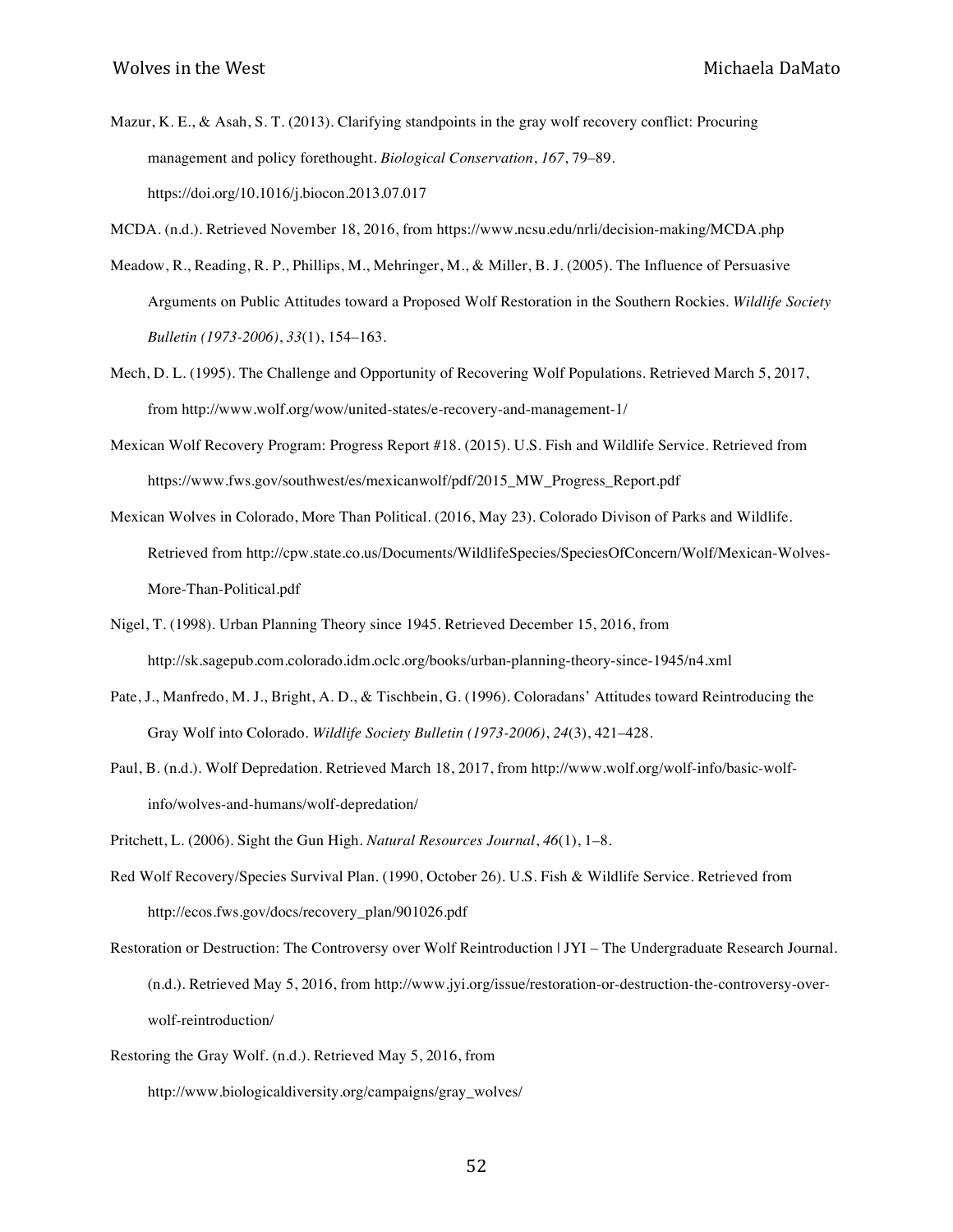Rinkesh. (2013, December 22). What is Biodiversity? Its Importance and Reasons for Loss of Biodiversity? Retrieved from http://www.conserve-energy-future.com/what-is-biodiversity.php

Robbins, J. (1997). Ranchers back ruling on wolves out west. *New York Times*, *147*(51006), 37.

- Slagle, K. M., Bruskotter, J. T., & Wilson, R. S. (2012). The Role of Affect in Public Support and Opposition to Wolf Management. Human Dimensions Of Wildlife. Retrieved from http://web.b.ebscohost.com.colorado.idm.oclc.org/ehost/detail/detail?vid=0&sid=58c564a7-f454-48c0-88ae-2a76cdb8c8f4%40sessionmgr102&bdata=JnNpdGU9ZWhvc3QtbGl2ZSZzY29wZT1zaXRl#AN=71347665& db=aph
- Sustainable Human. (2014). *How Wolves Change Rivers*. Retrieved from https://www.youtube.com/watch?v=ysa5OBhXz-Q
- The Colorado Tourism Roadmap | Colorado Tourism Industry Partners. (2017). Retrieved March 22, 2017, from http://industry.colorado.com/colorado-tourism-roadmap
- The cost of recovery. (2017, March 9). Retrieved March 18, 2017, from http://www.postregister.com/articles/outdoors/2017/03/09/cost-recovery
- The Cultural Significance of Wolves. (2014, April 24). Retrieved January 29, 2017, from http://www.defenders.org/places-for-wolves/cultural-significance-wolves
- The Mexican Wolf Recovery Program. (n.d.). U.S. Fish & Wildlife Service. Retrieved from https://www.fws.gov/southwest/es/mexicanwolf/
- The Wolf That Changed America | Wolf Wars: America's Campaign to Eradicate the Wolf | Nature | PBS. (2008, September 14). Retrieved from http://www.pbs.org/wnet/nature/the-wolf-that-changed-america-wolf-warsamericas-campaign-to-eradicate-the-wolf/4312/
- Thomas, H. S. (2013, September 30). Wolves' Economic Bite On Cattle Goes Way Beyond Predation. *Beef Magazine*. Retrieved from http://www.beefmagazine.com/pasture-range/wolves-economic-bite-cattle-goesway-beyond-predation
- Trainor, A. M., Schmitz, O. J., Ivan, J. S., & Shenk, T. M. (2014). Enhancing species distribution modeling by characterizing predator–prey interactions. *Ecological Applications*, *24*(1), 204–216. https://doi.org/10.1890/13- 0336.1